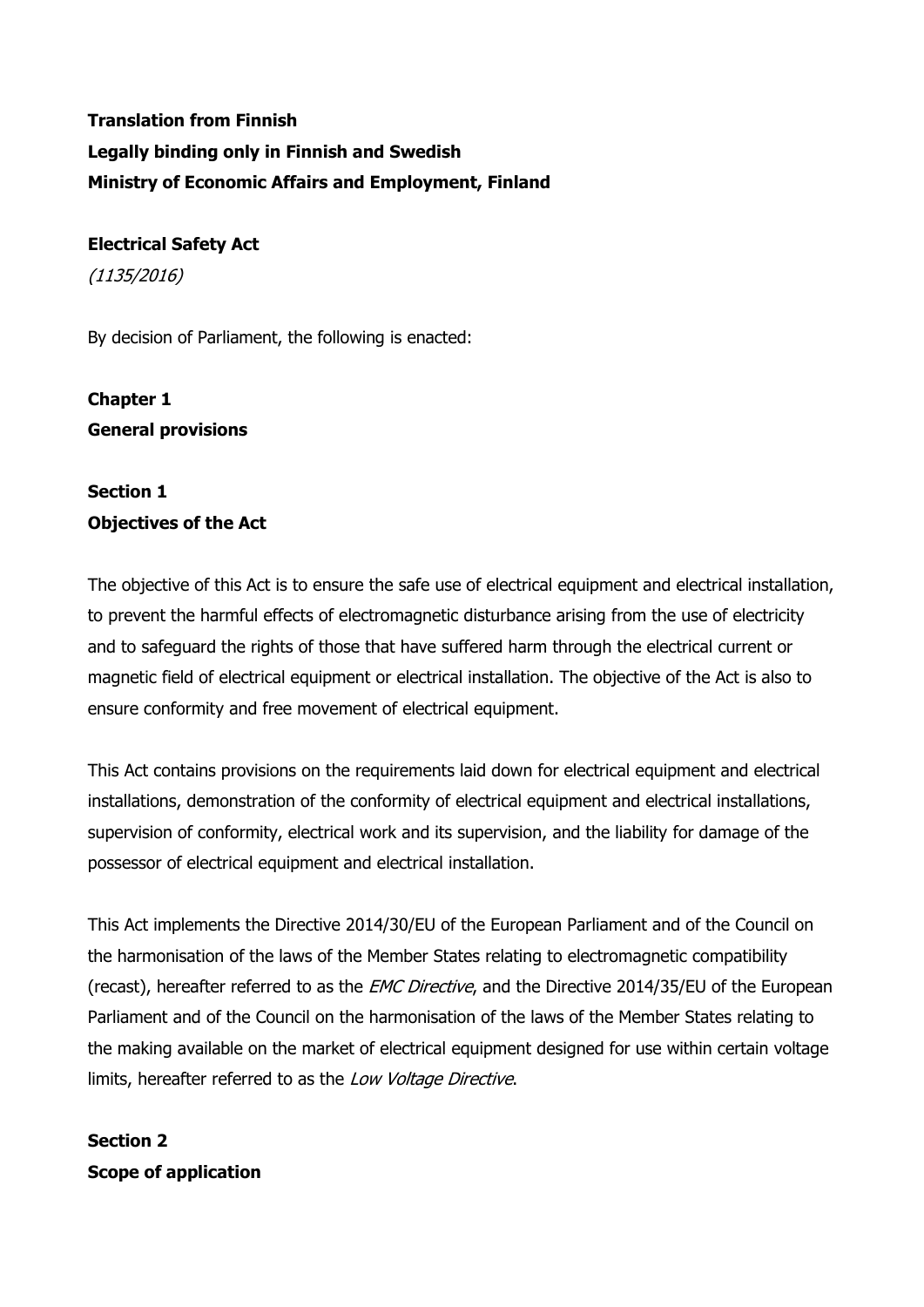This Act applies to electrical equipment and electrical installations used for the generation, transmission, distribution or use of electricity, the electrical or electromagnetic characteristics of which may be hazardous or cause disturbance.

This Act also applies to radio equipment and communications networks in so far as they may cause danger to life, health or property, or harmful disturbance on which no provisions are laid down in the Information Society Code (917/2014) or in the provisions issued under it.

#### **Section 3**

## **Limitations on the scope of application**

This Act does not apply to:

1) placing on the market or putting into service of electrically operated machinery in so far as provisions on them are laid down in the Government Decree on the Safety of Machinery (400/2008);

2) medical devices and their accessories referred to in the Medical Devices Act (629/2010); however, this Act applies to these devices and their accessories when maintenance and repairs are carried out

3) damage that has resulted from an interruption in the transmission, distribution or supply of electricity, or the compensation for damage that has arisen as a result of irregularities in the distribution of electricity, or in other network services or electricity supply, referred to in section 97 of the Electricity Market Act (588/2013).

Further provisions on the application of the provisions contained in chapters 2–5 of this Act to electrical equipment and electrical installations, in so far as they concern the demonstration of conformity of products that are exclusively intended for military use, to the parties performing certification and periodic inspections, to notifications of electrical installations and responsible persons, to disclosure of information, and to supervision arrangements at sites where special protection is required because of national defence considerations, may be laid down by government decree. Steered by the Ministry of Defence, the Defence Command Finland supervises electrical safety at the sites referred to above in compliance with this Act.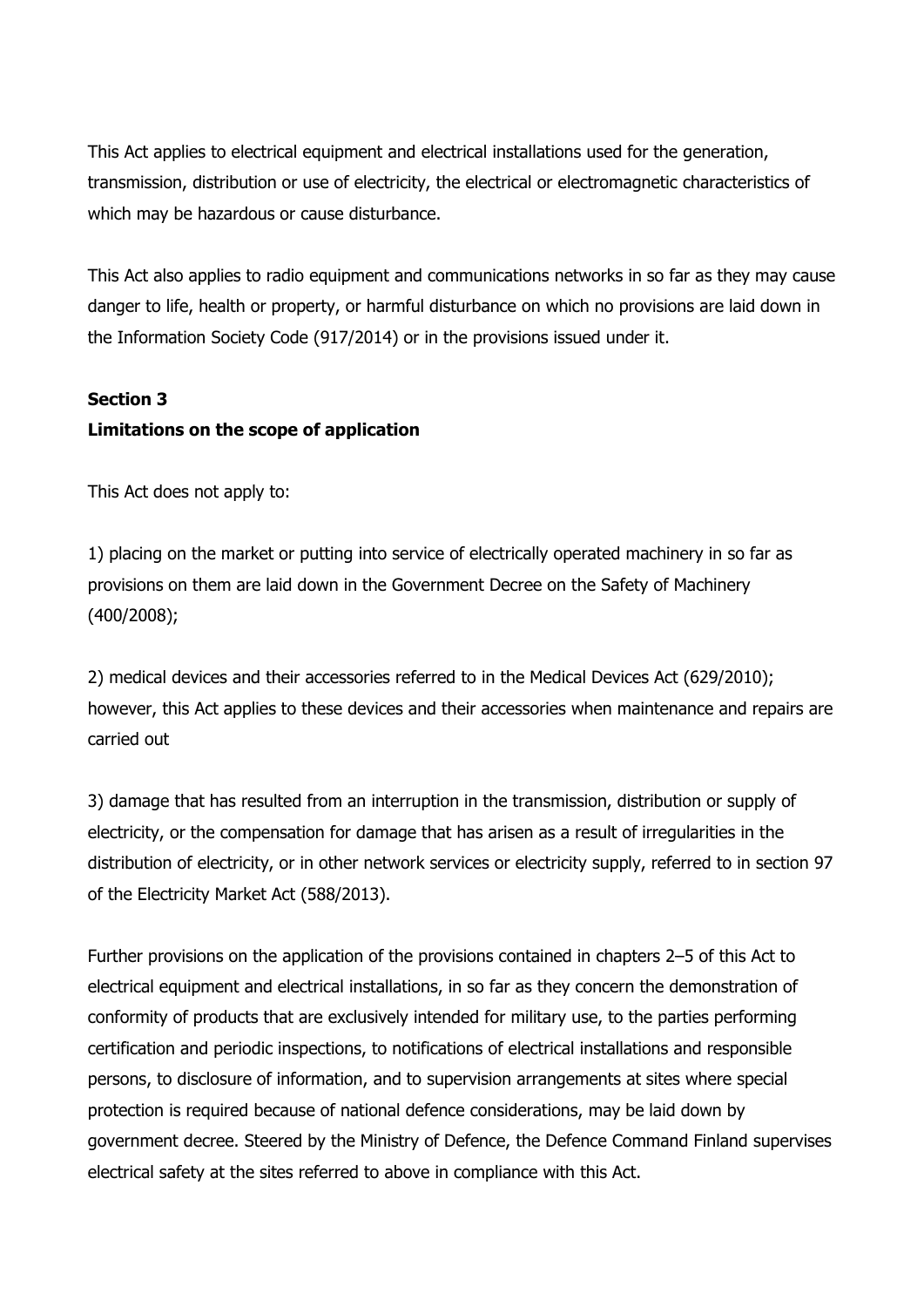## **Section 4 Definitions**

For the purposes of this Act,

1) electrical equipment means the following items that require electricity for functioning or that are intended for the generation, transmission or measurement of electricity:

a) finished equipment;

b) installation materials;

c) a combination of equipment made available on the market as a single functional unit;

d) components or sub-assemblies that are intended for incorporation into equipment by the enduser;

2) electrical installation means a fixed installation or other similar functional unit consisting of electrical equipment and any other equipment, materials and structures;

3) electromagnetic disturbance means any electromagnetic phenomenon which may degrade the performance of electrical equipment or electrical installation; the disturbance may be electromagnetic noise, an unwanted signal or a change in the propagation medium;

4) electromagnetic compatibility means the ability of electrical equipment or electrical installations to function satisfactorily in its electromagnetic environment without introducing intolerable electromagnetic disturbance to other electrical equipment or electrical installations in that environment;

5) *electromagnetic environment* means all electromagnetic phenomena occurring in a given location;

6) conformity assessment body means a body that performs calibration, testing, certification and inspections, as well as other conformity assessment activities;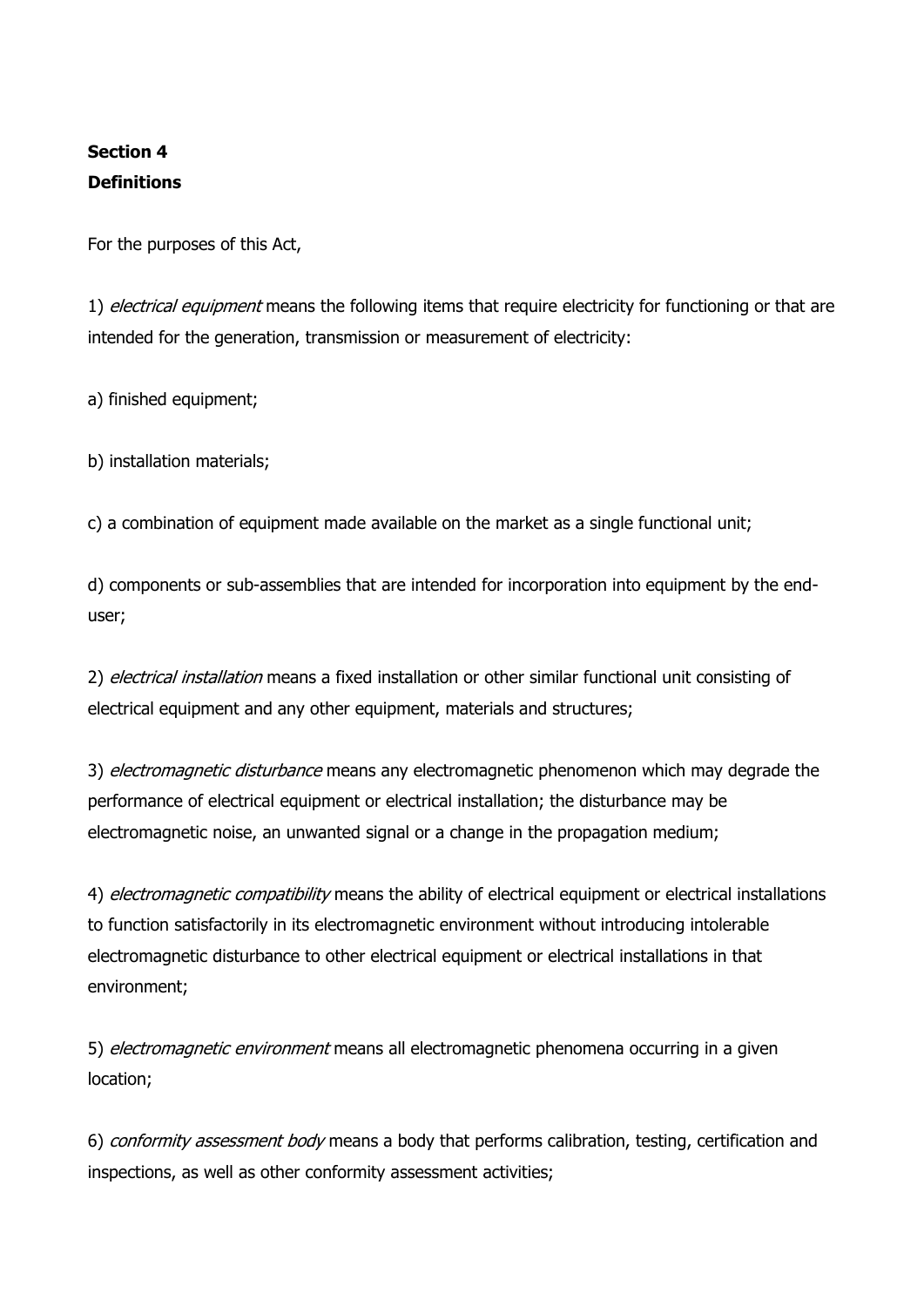7) *economic operator* means the manufacturer of electrical equipment, the authorised representative, the importer and the distributor;

8) technical documentation means the documents on the characteristics of the electrical equipment that the manufacturer shall prepare in order to demonstrate the conformity of the electrical equipment;

9) *manufacturer* means any natural or legal person that manufactures electrical equipment or has electrical equipment designed or manufactured, and markets that equipment under his/her name or trade mark;

10) *harmonised standards* means the European standards that have been adopted on the basis of a request submitted by the European Commission so that the Union harmonisation legislation can be applied;

11) *technical specification* means a document that prescribes the technical requirements to be fulfilled by the electrical equipment or electrical installation;

12) *accreditation* means the accreditation defined in Article 2(10) of Regulation (EC) No 765/2008 of the European Parliament and of the Council setting out the requirements for accreditation and market surveillance relating to the marketing of products and repealing Regulation (EEC) No 339/93, hereafter referred to as the NLF Regulation;

13) CE marking means a marking by which the manufacturer indicates that the electrical equipment is in conformity with the requirements laid down in Union harmonisation legislation providing for its affixing;

14) authorised representative means any natural or legal person established within the Union that has received a mandate from a manufacturer to act on its behalf in relation to specified tasks;

15) *importer* means any natural or legal person established within the Union that places electrical equipment from a third country on the Union market;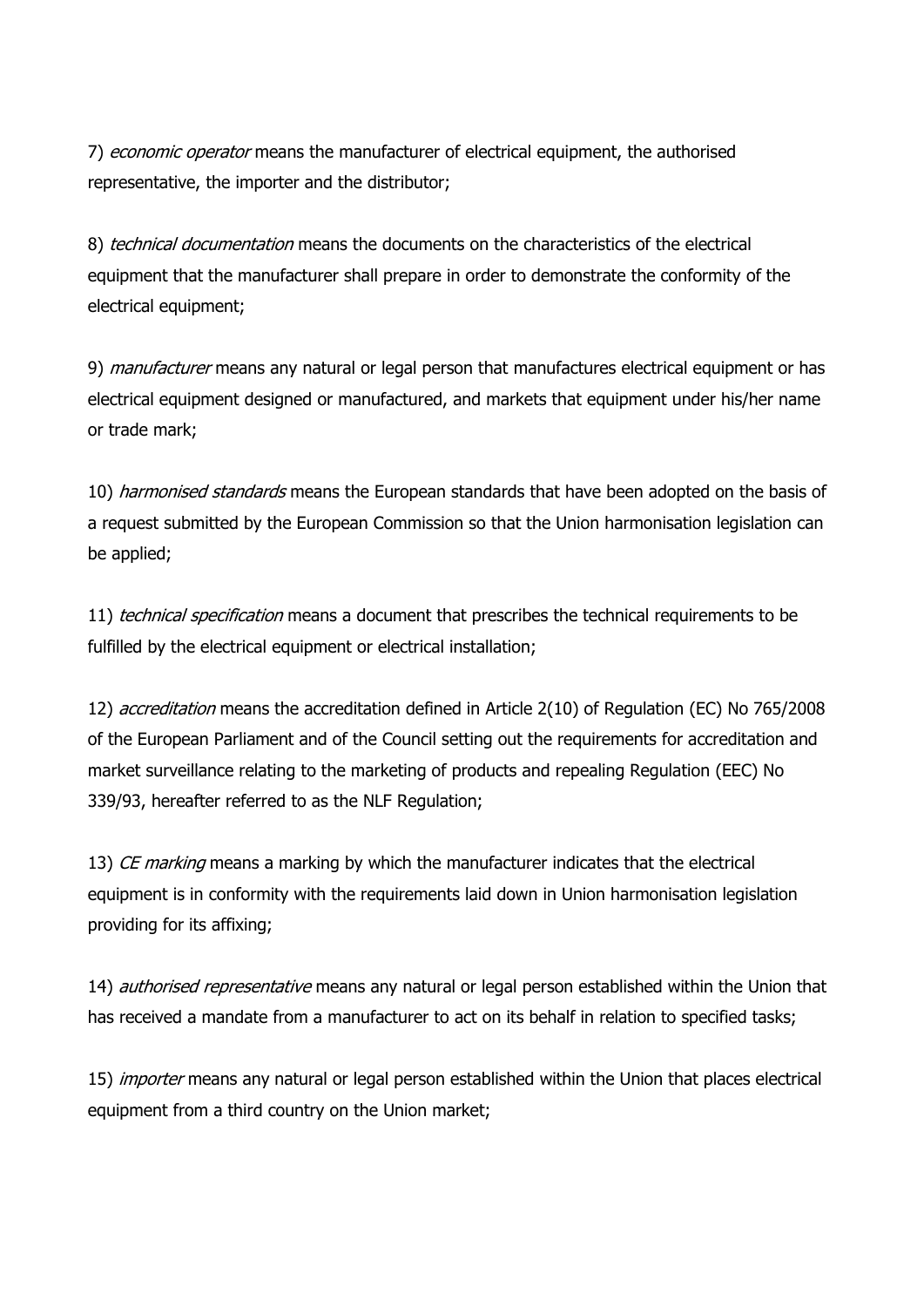16) *placing on the market* means the first occasion on which the electrical equipment is made available on the Union market;

17) conformity assessment means the process demonstrating whether the essential safety requirements relating to electrical equipment or electrical installation have been fulfilled;

18) *distributor* means any natural or legal person in the supply chain, other than the manufacturer or the importer, that makes electrical equipment available on the market;

19) making available on the market means the supply of electrical equipment in the course of a commercial activity for distribution, consumption or use on the Union market, whether in return for payment or free of charge;

20) withdrawal means any measure aimed at preventing electrical equipment in the supply chain from being made available on the market;

21) recall means any measure aimed at achieving the return of electrical equipment that has already been made available to the end-user;

22) *fixed installation* means an electrical installation that is a combination of several types of equipment or other devices, and that is assembled, installed and intended to be used permanently at a predefined location;

23) possessor of distribution network means a corporation or a plant that is in possession of a distribution network and engages in electrical network operations subject to a licence;

24) *authorised inspector* means a person who carries out inspections of electrical installations and who has been approved as an authorised inspector by the Electrical Safety Authority;

25) *authorised body* means a legal person that has been approved by the Electrical Safety Authority to carry out inspections of electrical installations;

26) qualification assessment body means a legal person that has been approved by the Electrical Safety Authority to assess the qualifications of a person applying for electrical qualification;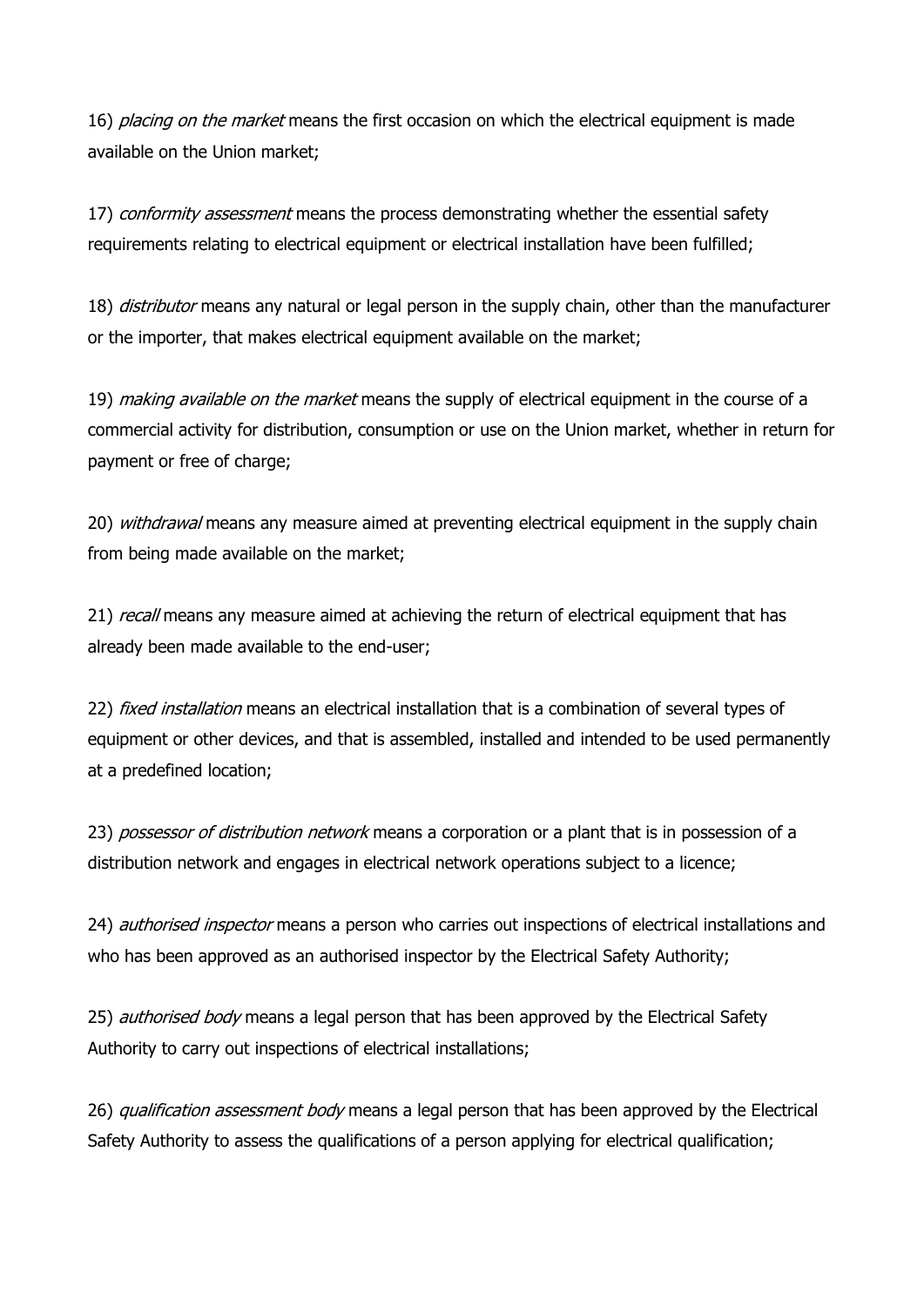27) operator means a natural or legal person that performs construction, repair and maintenance work of electrical installations or repair and maintenance work of electrical equipment;

28) *electric damage* means damage arising from electrical equipment or electrical installations through electric current or magnetic field;

29) immunity means the ability of electrical equipment or electrical installations to perform as intended without degradation in the presence of electromagnetic disturbance;

30) notified body means a body designated by a European Union Member State and notified to the European Commission that has the right to carry out conformity assessments;

31) Union harmonisation legislation means any Union legislation harmonising the conditions for the marketing of electrical equipment.

#### **Section 5**

#### **The relation of the Act to other legislation**

Provisions on the minimum requirements for the accreditation of conformity assessment bodies, market surveillance, external border surveillance of products from third countries, and the CE marking of products are laid down in the NLF Regulation.

Provisions on lifts are laid down in the Lift Safety Act (1134/2016).

Provisions on the conformity of the equipment and protection systems intended for use in potentially explosive atmospheres are laid down in the Act on the Conformity of Equipment and Protection Systems Intended for Use in Potentially Explosive Atmospheres (1139/2016).

Provisions on market surveillance, external border surveillance referred to in Articles 27–29 of the NLF Regulation, surveillance authorities, and the appeals procedure are laid down in the Act on the Market Surveillance of Certain Products (1137/2016).

Provisions on the requirements for notified bodies, supervision of notified bodies and the appeals procedure are laid down in the Act on Notified Bodies Concerning Certain Product Groups (278/2016).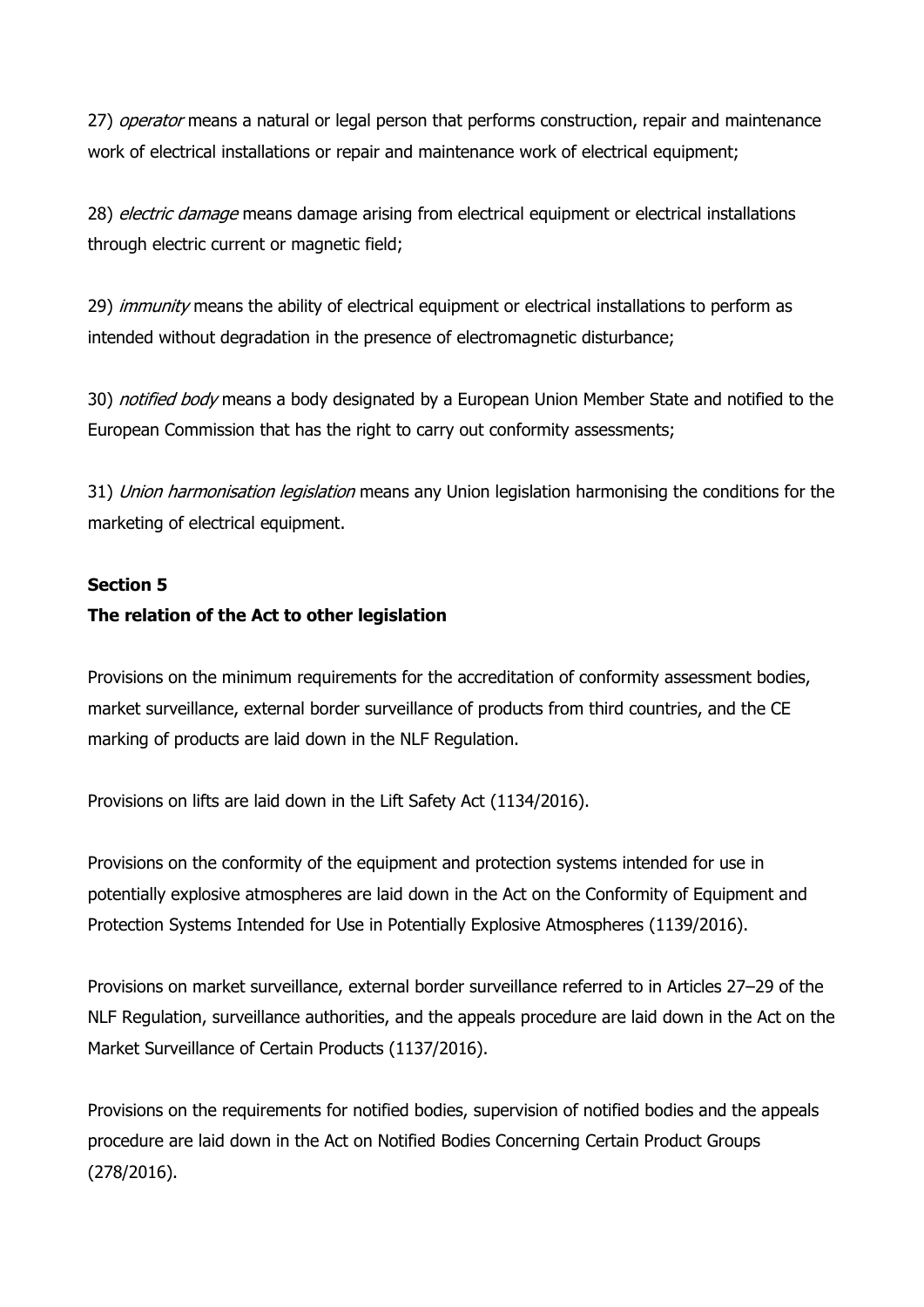Provisions on occupational safety and health requirements are laid down in the Occupational Safety and Health Act (738/2002).

Provisions on compensation issues arising from an interruption in transmission, distribution or supply of electricity, and on compensation issues arising from irregularities in the distribution of electricity, in other network services or electricity supply are laid down in the Electricity Market Act.

Provisions on the placing of radio equipment on the market are laid down in chapter 30 of the Information Society Code.

## **Section 6**

## **General requirements for electrical equipment and electrical installations**

Electrical equipment and electrical installations shall be designed, constructed, manufactured and repaired, and maintained and used for their intended use so that:

1) they do not cause any danger to anybody's life, health or property;

2) they do not cause any unreasonable electrical or electromagnetic disturbance;

3) they are not easily disrupted by electrical or electromagnetic disturbance.

If the electrical equipment or electrical installation is not in conformity with the requirements laid down in subsection 1, it may not be placed on the market, transferred to other parties or put into service.

## **Chapter 2**

Requirements concerning electrical equipment

**Section 7 Demonstrating conformity of electrical equipment**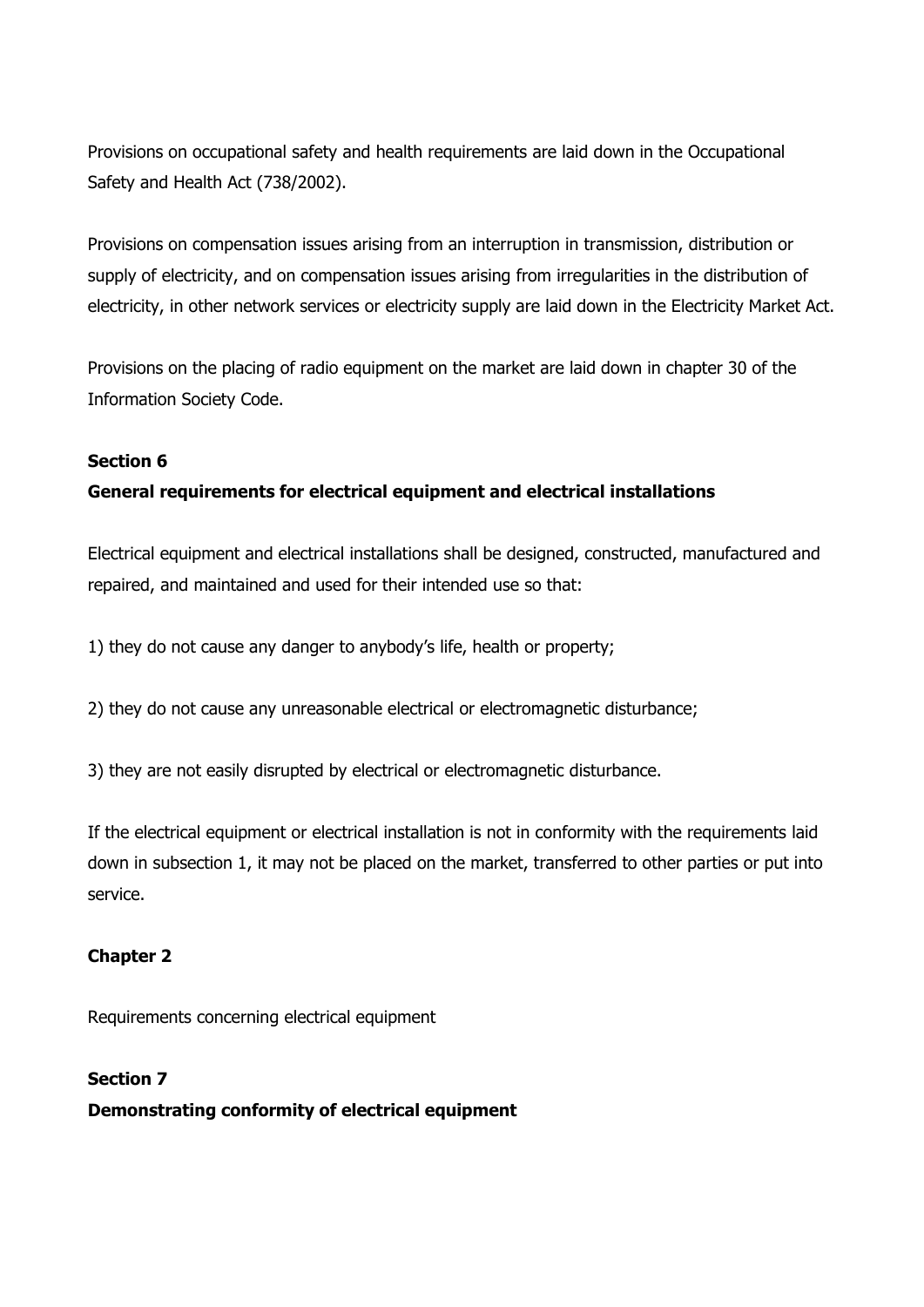Anybody who places electrical equipment on the market must be able to demonstrate that the equipment fulfils the requirements laid down in section 6.

Anybody manufacturing or importing electrical equipment that will not be placed on the market but that will be transferred also for the use of other parties, must be able to demonstrate that the equipment fulfils the requirements laid down in section 6.

## **Section 8**

## **Scope of application of the requirements concerning electrical equipment**

Sections 9–28 of this Act apply to electrical equipment designed for use with a voltage rating of between 50 and 1,000 V for alternating current and a voltage rating of between 75 and 1,500 V for direct current.

Irrespective of the voltage, sections 9–28 of this Act also apply to electrical equipment the inherent nature of the physical characteristics of which is such that:

1) it is capable of generating or contributing to electromagnetic emissions which exceed a level allowing radio and telecommunication equipment and other equipment to operate as intended; or

2) its operations may be affected by unacceptable degradation in the presence of the electromagnetic disturbance normally consequent upon its intended use.

Further provisions on the restrictions to the scope of application concerning the requirements for electrical equipment are laid down by government decree.

## **Section 9**

## **Using electrical equipment for marketing purposes**

Economic operators may display electrical equipment or use electrical equipment for marketing purposes even if its conformity has not been demonstrated. In that case, the electrical equipment shall bear a visible marking indicating the name and date of the trade fair, demonstration or exhibition. The marking on the electrical equipment shall also clearly indicate that the equipment does not conform to requirements and is not put on sale until the manufacturer or the importer has brought it into conformity with the requirements. The demonstrations may only take place if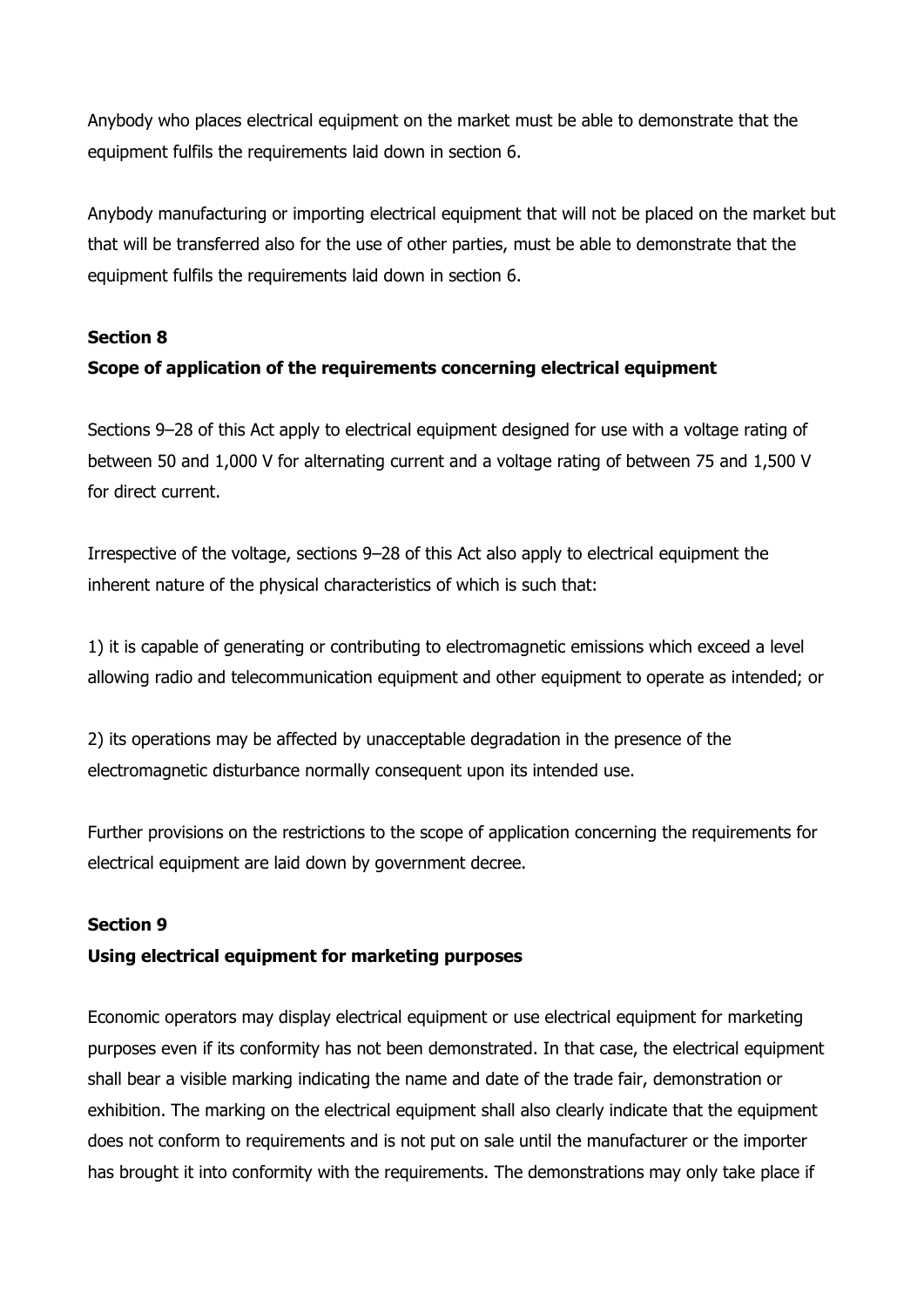adequate measures have been taken to ensure electrical safety and avoid electromagnetic disturbance.

## **Section 10**

## **Making electrical equipment available on the market**

Electrical equipment may only be made available on the market if it fulfils the requirements laid down for it in this Act.

## **Section 11**

## **Restricting the placing on the market and use of electrical equipment**

The Electrical Safety Authority may restrict the placing on the market and use of electrical equipment if:

1) there is an existing or predicted electromagnetic compatibility problem at a specific site that must be solved; or

2) it is necessary for safety reasons to protect public telecommunications networks or receiving or transmitting stations when the equipment is used for safety purposes in well-defined spectrum situations.

The Electrical Safety Authority shall notify the European Commission and other Member States of the restrictions to the placing on the market and use of the electrical equipment.

## **Section 12**

## **Essential requirements for the electrical equipment**

The electrical equipment shall be designed and manufactured in accordance with good engineering practices so that, when properly installed and maintained and used for its intended use, it is electromagnetically compatible and does not endanger human health or safety, or livestock or property. The electrical equipment shall be protected against danger caused by the equipment and against dangers which may be caused by external effects on the electrical equipment.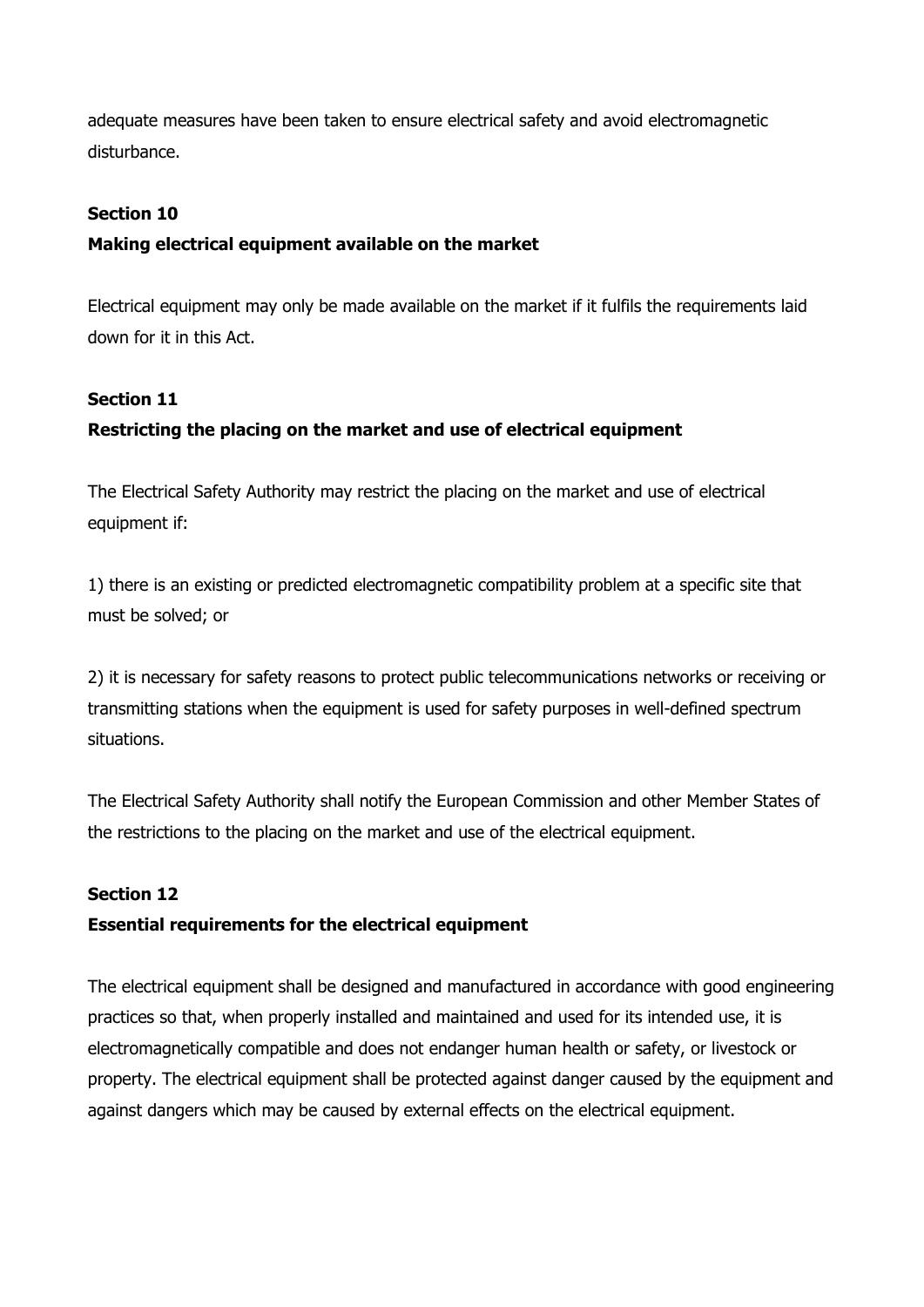Possessors of electrical networks may not impose safety requirements for electrical equipment that are stricter than the essential safety requirements laid down in this section or under this section as a condition for connection to the network, or for the supply of electricity to users of the electrical equipment.

Further provisions on the essential safety requirements for electrical equipment and essential requirements concerning electromagnetic compatibility are laid down by government decree.

## **Section 13 Obligation of the manufacturer to ensure conformity of the electrical equipment**

Before placing the electrical equipment on the market, the manufacturer must ensure and be able to demonstrate that the electrical equipment has been designed and manufactured in accordance with the essential safety requirements referred to in section 12 and the essential requirements concerning electromagnetic compatibility.

The manufacturer shall subject the electrical equipment to a suitable conformity assessment procedure and draw up the technical documentation to demonstrate that the electrical equipment conforms with the requirements.

The manufacturer shall draw up an EU declaration of conformity and affix the CE marking to the electrical equipment after the electrical equipment has been demonstrated to fulfil all applicable requirements. By drawing up the EU declaration of conformity, the manufacturer assumes responsibility for ensuring that the electrical equipment is in accordance with all essential requirements applying to the equipment.

The technical documentation and the EU declaration of conformity shall be in Finnish or in Swedish, or in another language approved by the Electrical Safety Authority.

The manufacturer shall keep the technical documentation and the EC declaration of conformity concerning the electrical equipment for a period of ten years after the electrical equipment has been placed on the market.

Further provisions on the conformity assessment procedure, technical documentation as well as the EU declaration of conformity and its content are laid down by government decree.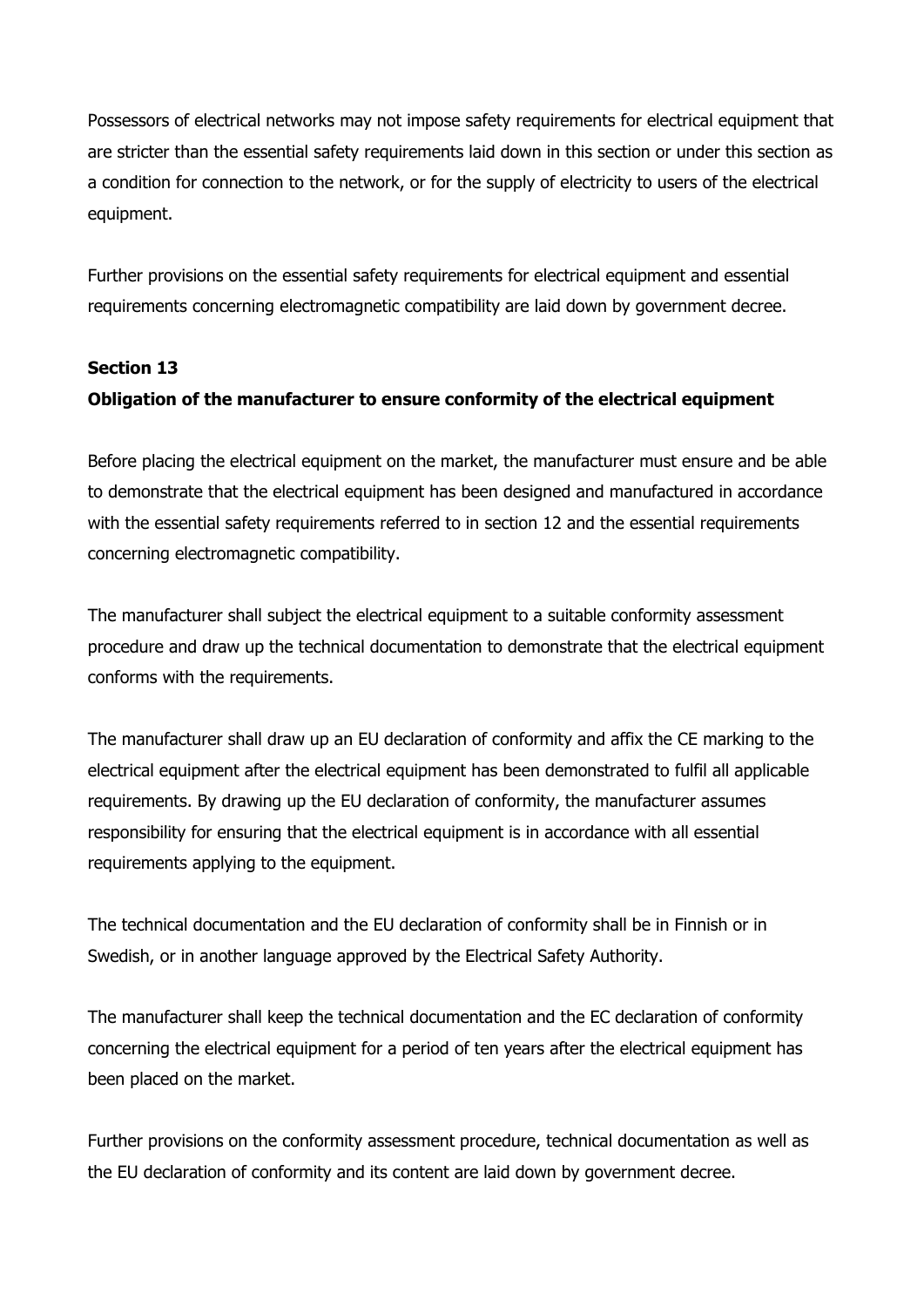## **Section 14**

## **Obligation of manufacturers to ensure that series production remains in conformity**

The manufacturer shall ensure that serially produced electrical equipment fulfils the requirements laid down in this Act.

The manufacturer shall take into account the changes in equipment design or characteristics and changes in the harmonised standards or in other technical specifications by reference to which conformity of the equipment is declared.

To protect the health and safety of consumers, the manufacturer shall carry out sample testing of the electrical equipment made available on the market, if the manufacturer considers this appropriate because of the risks presented by the electrical equipment. The manufacturer shall investigate, and, if necessary, keep a register of complaints, of non-complying electrical equipment and electrical equipment recalls, and keep distributors informed of any such monitoring.

## **Section 15 CE marking**

General principles concerning the CE marking are laid down in Article 30 of the NLF Regulation.

The manufacturer shall affix the CE marking to a finished electrical equipment fulfilling the requirements laid down in this Act before the electrical equipment is placed on the market. The CE marking shall be affixed visibly, legibly and indelibly to the electrical equipment. If it is not possible or warranted to affix the CE marking to the electrical equipment, it shall be affixed to the packaging of the electrical equipment and to the accompanying documents.

## **Section 16**

## **Markings on the electrical equipment, contact details, and the documents accompanying the electrical equipment**

The manufacturer shall ensure that the electrical equipment placed on the market bears the markings required under this Act and that the equipment bears the necessary instructions and safety information.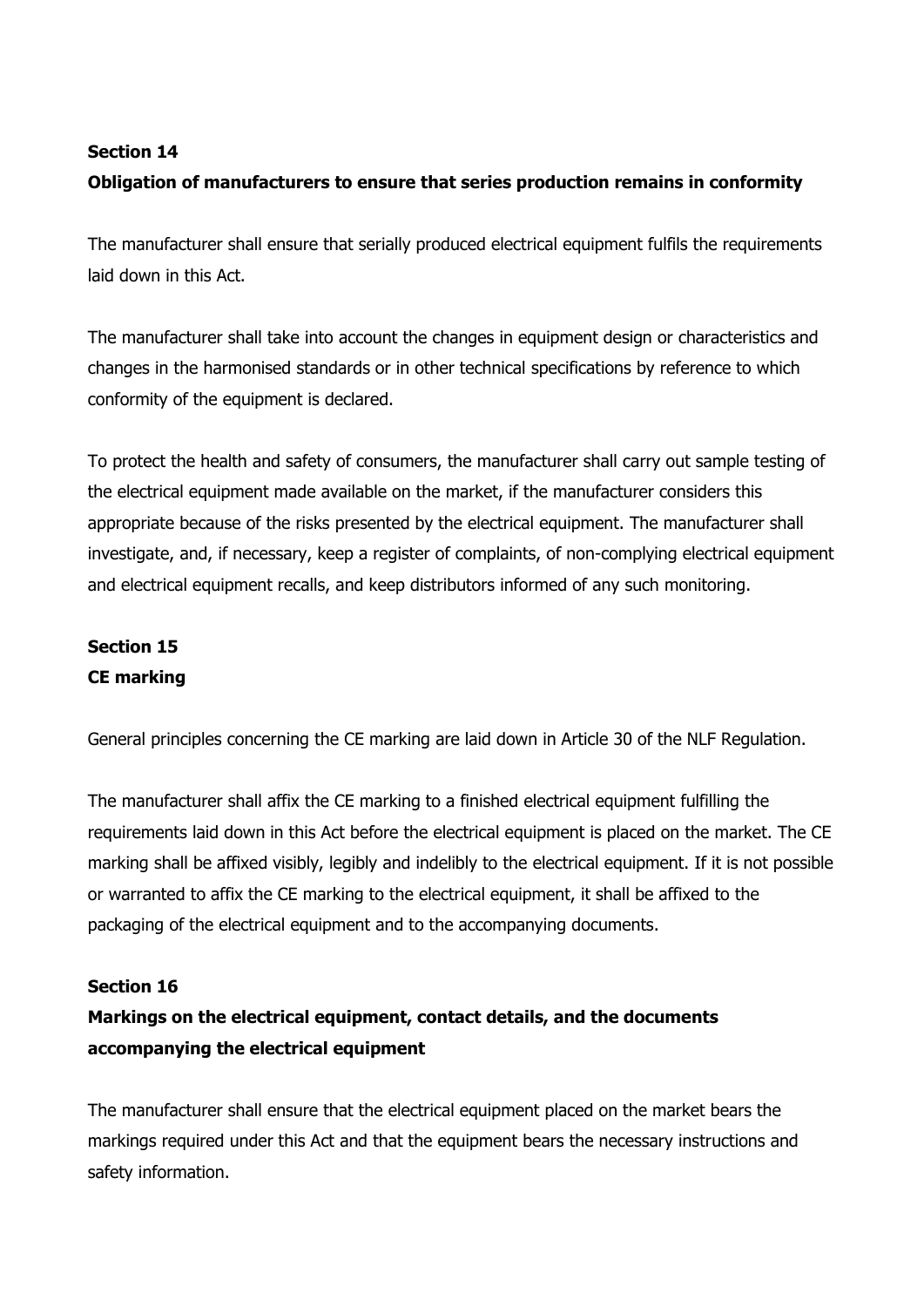The electrical equipment shall bear a type, batch or serial number or other marking allowing its identification, or, where the size or nature of the electrical equipment does not allow it the required information shall be provided on the packaging or in a document accompanying the electrical equipment.

The manufacturer shall indicate its name, registered trade name or registered trade mark and its postal address. The details shall be indicated on the electrical equipment or, if this is not possible, on its packaging or in a document accompanying the equipment. The address shall indicate a single point at which the manufacturer can be contacted.

The safety information and instructions accompanying the electrical equipment shall contain the necessary instructions for using the equipment in a safe manner and in accordance with its intended use.

The markings, safety information and instructions of the electrical equipment as well as the documents accompanying the equipment shall be in Finnish and Swedish. They shall be clear, understandable and intelligible.

Further provisions on the requirements concerning the markings, information and instructions of electrical equipment are laid down by government decree.

## **Section 17**

## **Authorised representatives**

The manufacturer may, by a written mandate, appoint an authorised representative.

The manufacturer may not transfer the obligations laid down in section 13, subsections 1 and 2 to the authorised representative.

An authorised representative shall perform the tasks specified in the mandate received from the manufacturer. The mandate shall allow the authorised representative to do at least the following: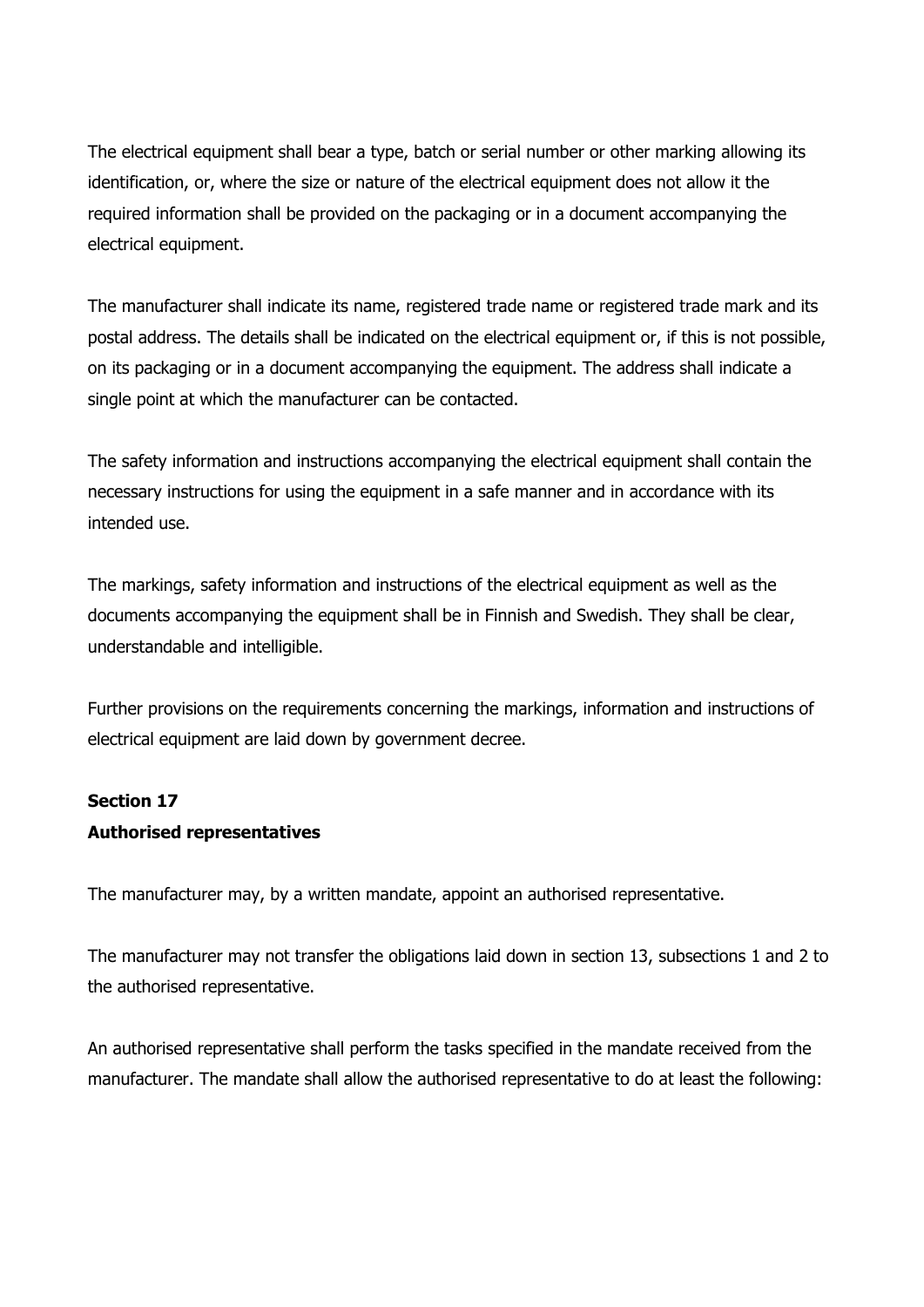1) keep the EU declaration of conformity and the technical documentation at the disposal of the Electrical Safety Authority for ten years after the electrical equipment has been placed on the market;

2) further to a reasoned request from the Electrical Safety Authority, provide that authority with all the information and documentation necessary to demonstrate the conformity of the electrical equipment;

3) cooperate with the Electrical Safety Authority, at its request, on any action taken to eliminate the risks posed by the electrical equipment covered by the authorised representative's mandate.

## **Section 18**

**Importer's obligations in connection with the placing of electrical equipment on the market**

The importer may only place on the market electrical equipment that fulfil the set requirements.

Before placing electrical equipment on the market, the importer shall ensure that:

1) the manufacturer has carried out the appropriate conformity assessment procedure for the electrical equipment referred to in section 13, subsection 2;

2) the manufacturer has drawn up the technical documentation;

3) the electrical equipment bears the CE marking;

4) the electrical equipment is accompanied by the required documents;

5) the electrical equipment bears the markings and is accompanied by the contact details referred to in section 16, subsections 2 and 3;

6) the electrical equipment is accompanied by the safety information and instructions referred to in section 16, subsection 4.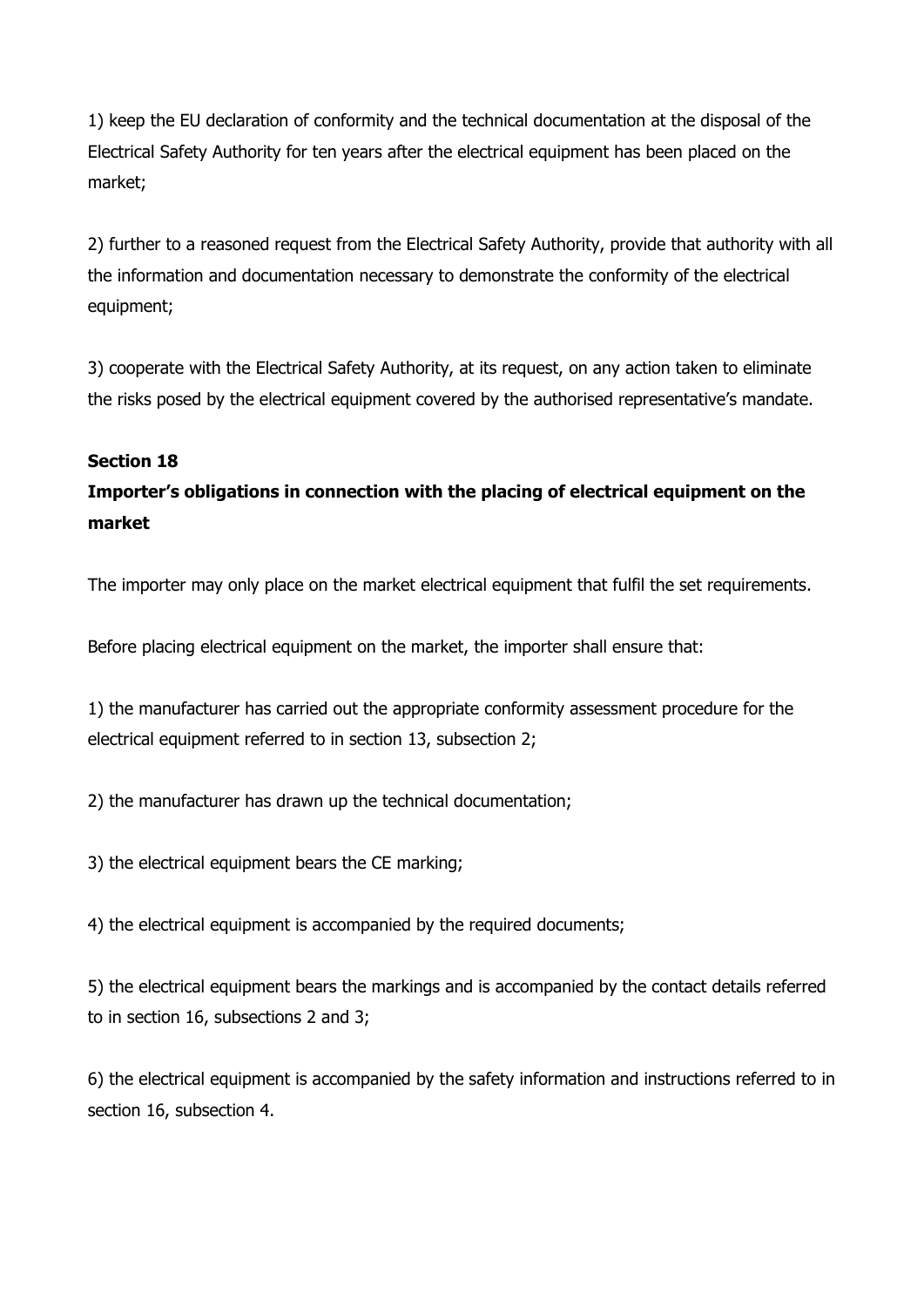If the importer has reasons to suspect that the electrical equipment is not in conformity with the essential safety requirements provided in this Act or the essential requirements concerning electromagnetic compatibility, the importer may not place the electrical equipment on the market until it has been brought into conformity with the requirements. If the electrical equipment presents a risk, the importer shall notify the manufacturer and the Electrical Safety Authority of the matter.

# **Section 19 Obligation of the importer to indicate its contact details**

The importer shall indicate its name, registered trade name or registered trade mark and its postal address. The details shall be indicated on the electrical equipment or, if this is not possible, on its packaging or in a document accompanying the equipment.

## **Section 20**

## **Obligation of the importer to keep documents and make them available**

The importer shall, for ten years after the electrical equipment has been placed on the market, keep a copy of the EU declaration of conformity at the disposal of the Electrical Safety Authority and ensure that the technical documentation is kept at the disposal of the Electrical Safety Authority, upon request.

## **Section 21**

## **Obligations of the distributor when the electrical equipment is made available on the market**

The distributor shall act with due care in order to ensure that the electrical equipment that it makes available on the market fulfils the requirements laid down in this Act.

Before making the electrical equipment available on the market, the distributor shall check that:

1) the electrical equipment bears the CE marking;

2) the electrical equipment is accompanied by the required documents;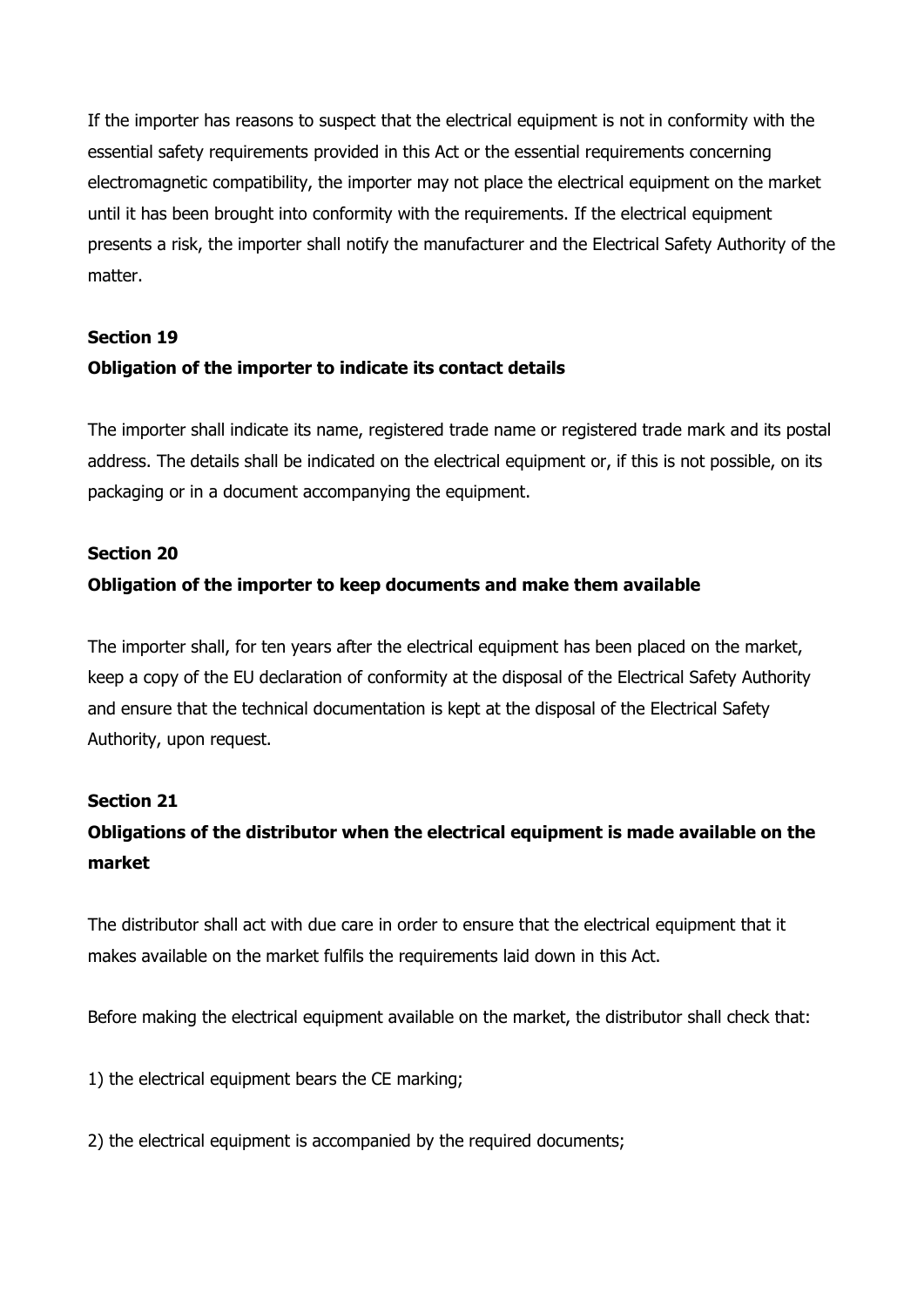3) the electrical equipment bears the markings and is accompanied by the contact details referred to in section 16, subsections 2 and 3 and section 19;

4) the electrical equipment is accompanied by the safety information and instructions referred to in section 16, subsection 4.

If the distributor has reasons to suspect that the electrical equipment is not in conformity with the essential safety requirements or the essential requirements concerning electromagnetic compatibility, the distributor may not make the electrical equipment available on the market until it has been brought into conformity with the requirements laid down in this Act. If the electrical equipment presents a risk, the distributor shall notify the manufacturer or the importer and the Electrical Safety Authority of the matter.

#### **Section 22**

# **Obligation of importers and distributors to ensure the storage and transport conditions of the electrical equipment**

Importers and distributors shall ensure that the conformity of the electrical equipment is not endangered when it is under their responsibility during storage and transport.

#### **Section 23**

## **Applying the obligations of the manufacturer to importers and distributors**

The importers and the distributors have the same obligations as the manufacturer if they place electrical equipment on the market under their own name or trade mark or modify equipment that has already been placed on the market in such a way that compliance with the requirements laid down in this Act may be affected.

#### **Section 24**

## **Identification of economic operators**

Economic operators shall, on request, identify to the Electrical Safety Authority| any economic operator that has supplied them with electrical equipment or any economic operator to whom they have supplied electrical equipment.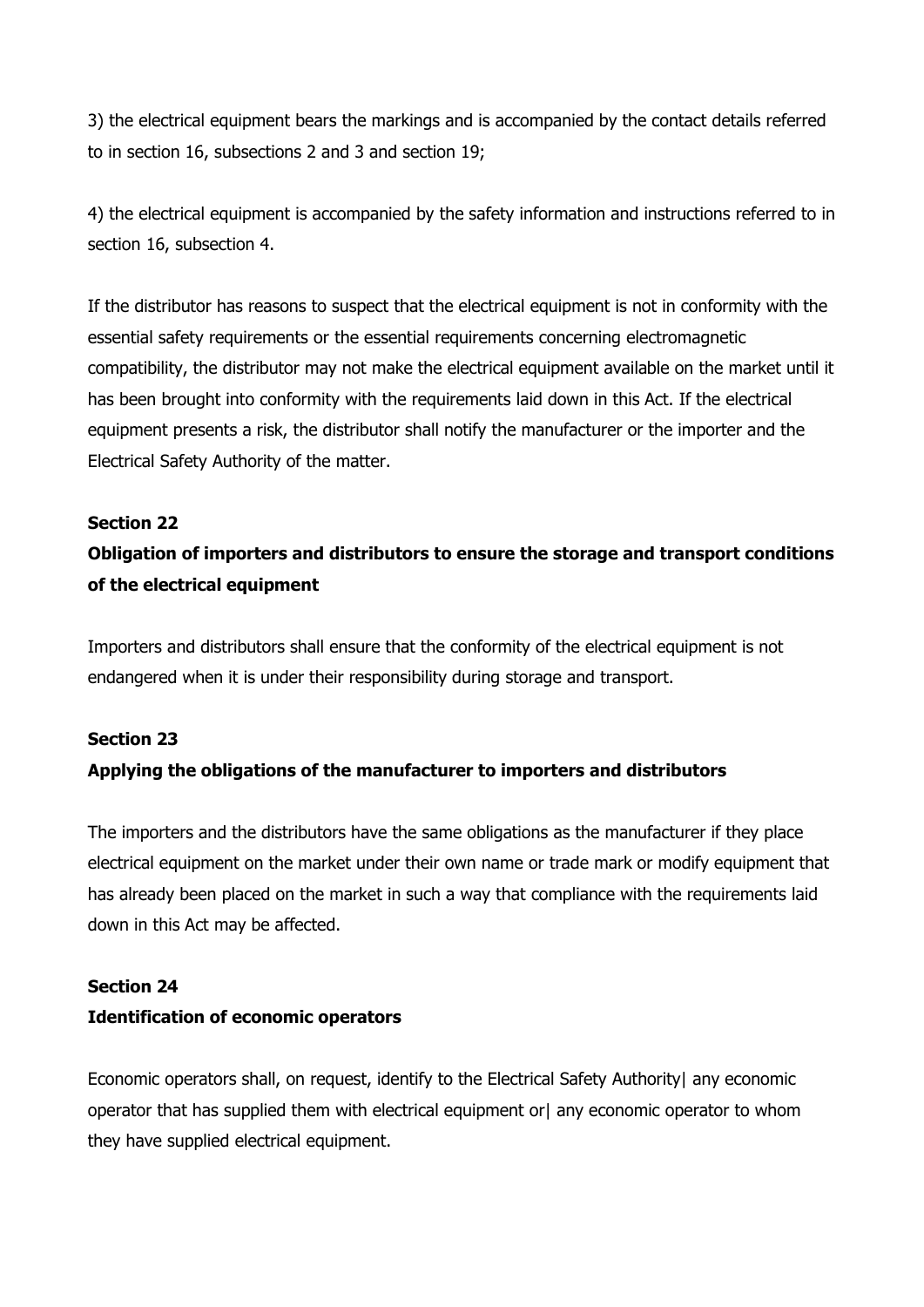Economic operators shall be able to present the information referred to in subsection 1 for ten years after they have been supplied with electrical equipment and for ten years after they have supplied electrical equipment.

### **Section 25**

### **Obligations of economic operators in situations involving non-compliance**

If the manufacturer or the importer has reason to suspect that the electrical equipment that it has placed on the market is not in conformity with the requirements laid down in this Act, the manufacturer or the importer shall immediately take action to bring the equipment into conformity, to withdraw it or, if necessary, to recall it.

If the distributor has reasons to suspect that the electrical equipment that it has made available on the market is not in conformity with the requirements laid down in this Act, the distributor shall ensure that the necessary measures are taken to bring the electrical equipment into conformity, to withdraw it or to recall it.

Where the electrical equipment presents a risk, the economic operator shall immediately inform the competent national authorities of the EU Member States in which economic operator made the equipment available on the market, giving all details of the non-compliance and of any corrective measures taken.

When considered appropriate to protect the health and safety of consumers, the manufacturer and the importer shall carry out sample testing of electrical equipment made available on the market, investigate, and, if necessary, keep a register of complaints, of non-complying electrical equipment and electrical equipment recalls, and keep distributors informed of any such monitoring.

#### **Section 26**

## **Obligation of the economic operators to disclose information and cooperate with the Electrical Safety Authority**

The economic operators shall, on request, provide the Electrical Safety Authority with the information and documents that are required for demonstrating conformity of the electrical equipment, in Finnish, Swedish or in another language approved by the Electrical Safety Authority.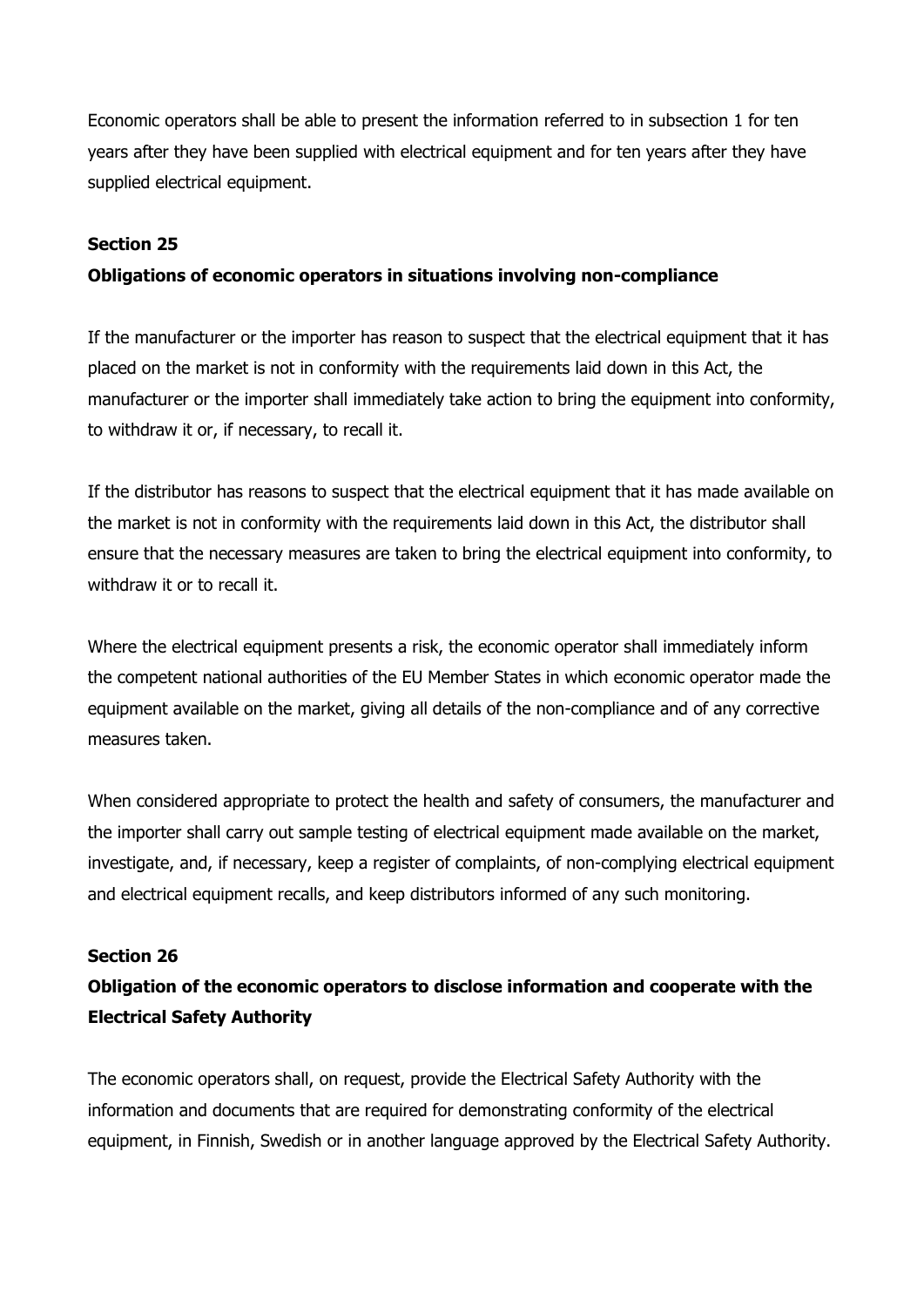The economic operators shall cooperate with the Electrical Safety Authority, at its request, on any action taken to eliminate the risks posed by the electrical equipment which they have placed on the market.

## **Section 27**

# **Electromagnetic compatibility requirements for electrical equipment intended for incorporation into a particular fixed installation**

Electrical equipment which has been made available on the market and which may be incorporated into a fixed installation is subject to the requirements concerning electromagnetic compatibility of electrical equipment.

The requirements concerning electromagnetic compatibility laid down in sections 11–25 do not apply to electrical equipment that is intended for incorporation into a particular fixed installation and that is otherwise not made available on the market. The documentation accompanying the electrical equipment shall identify the fixed installation and its electromagnetic compatibility characteristics and indicate the precautions to be taken for the incorporation of the electrical equipment into the fixed installation in order not to compromise the conformity of that installation. The documents shall contain the markings and contact details referred to in section 16, subsections 2 and 3 and section 19. The good engineering practices observed shall also be laid out in the documents.

The installer of the fixed installation shall ensure that the required documents are transferred to the possessor of the electrical installation. The possessor of the installation shall ensure that the documents are kept at the disposal of the Electrical Safety Authority for the duration of the installation operating life.

## **Section 28 Presumption of conformity of electrical equipment**

Electrical equipment is considered to fulfil the essential safety requirements referred to in section 12 and the essential requirements concerning electromagnetic compatibility if it is in conformity with relevant harmonised standards or parts thereof the references of which have been published in the Official Journal of the European Union.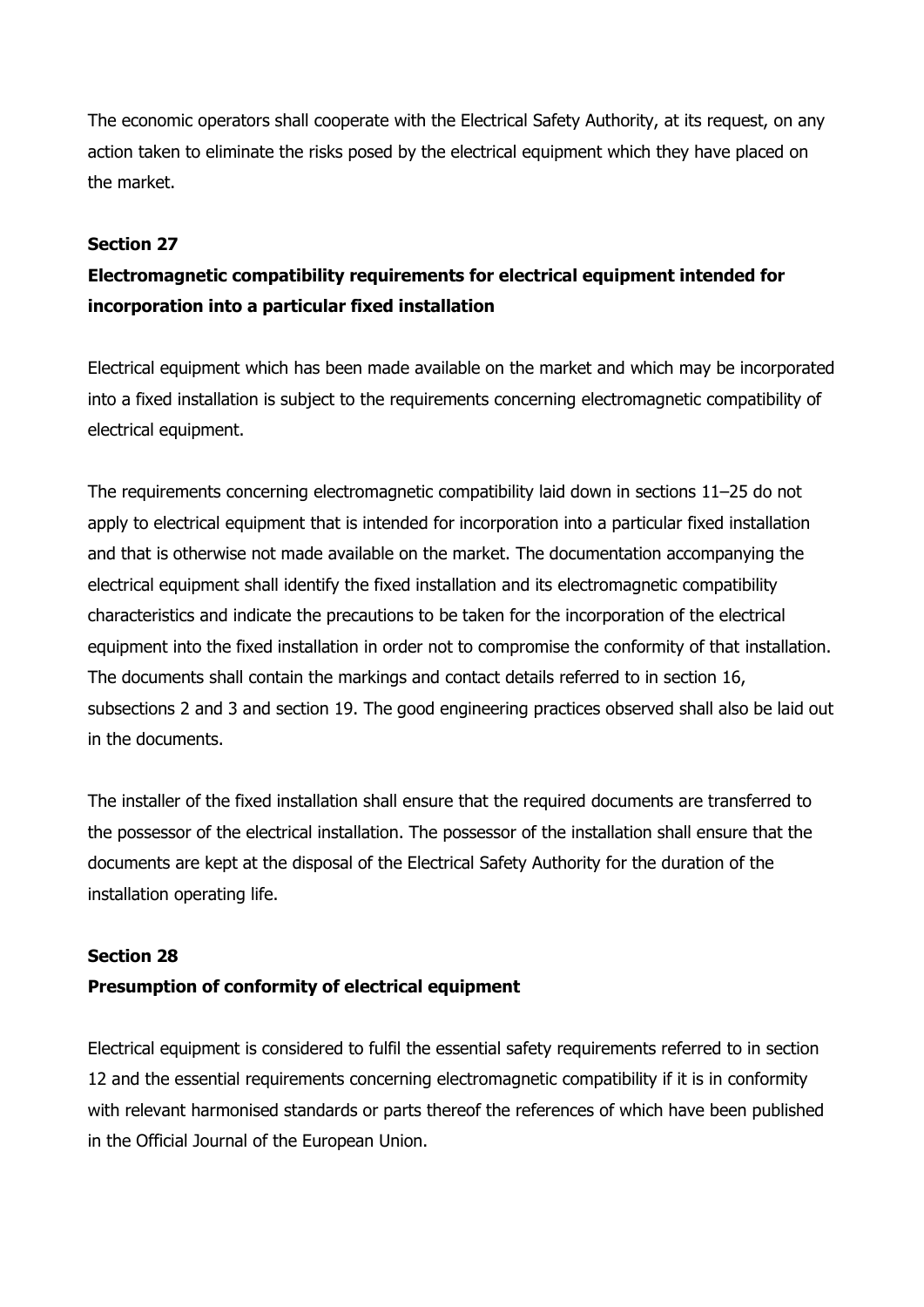Electrical equipment may fulfil the essential safety requirements and the essential requirements concerning electromagnetic compatibility even if it is not in conformity with harmonised standards. In that case, it must be possible to demonstrate the conformity of the electrical equipment in a reliable manner.

Further provisions on the standards conferring the presumption of conformity of electrical equipment and their order of application are laid down by government decree.

## **Section 29**

## **Special requirements for plugs and socket outlets intended for household use**

Plugs and socket outlets for household use may be made available on the market, transferred to other parties or put into service only if they are in accordance with the standard applying to plugs and socket outlets in Finland.

Provisions in subsection 1 also apply to plugs and socket outlets that are structurally integrated into electrical equipment.

Economic operators that manufacture or import plugs or socket outlets into the Finnish market must ensure that a certificate proving that the plugs or socket outlets in question meet the requirements laid down in the standard referred to in subsection 1 is kept at the disposal of the Electrical Safety Authority.

## **Chapter 3**

## **Requirements concerning electrical installations**

## **Section 30**

## **Exceptions to the scope of application**

Sections 32–34 of this Act do not apply to electrical installations of communications networks, lifts, aircraft, land vehicles or watercraft.

## **Section 31**

## **Safety requirements for electrical installations**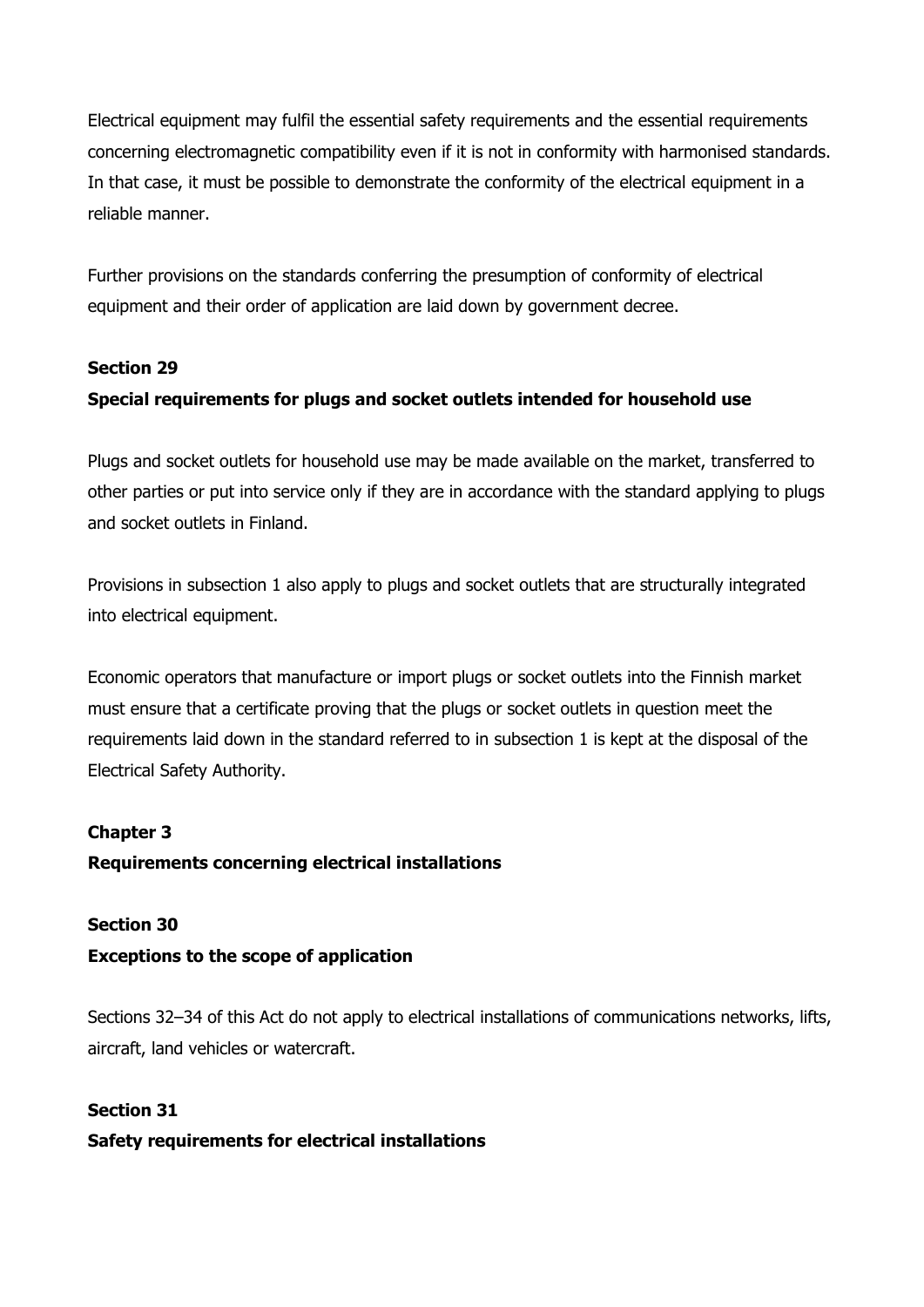Electrical installations shall be designed, constructed and repaired in accordance with good engineering practices in safety matters, considering the requirements laid down in section 6, subsection 1, paragraph 1.

In addition to the provisions in subsection 1, the electrical installation shall also fulfil the essential safety requirements. The essential safety requirements concern protection against electric shocks, fire, heat and other harmful effects, requirements concerning special equipment and special conditions, compatibility of different equipment, and other essential structural requirements. The requirements also apply to the necessary markings and documentation.

The conditions prevailing in Finland and the installation practices observed shall be considered when constructing electrical installations.

Further provisions on the essential safety requirements for electrical installations are laid down by government decree.

# **Section 32 Fulfilment of safety requirements**

Electrical installations are considered to fulfil the essential safety requirements referred to in section 31 if the standards referred to in section 33 or publications the compliance of which with the essential requirements has been verified in accordance with section 33 are applied to the design, construction and repairs of the installation.

If necessary, fulfilment of the essential safety requirements for the electrical installation may, by way of derogation from subsection 1, be demonstrated in compliance with the provisions laid down in section 34.

## **Section 33**

## **Applicable standards and publications**

The Electrical Safety Authority publishes a list of the standards in compliance with which is considered to mean that the electrical installation is in conformity with the requirements laid down in this Act.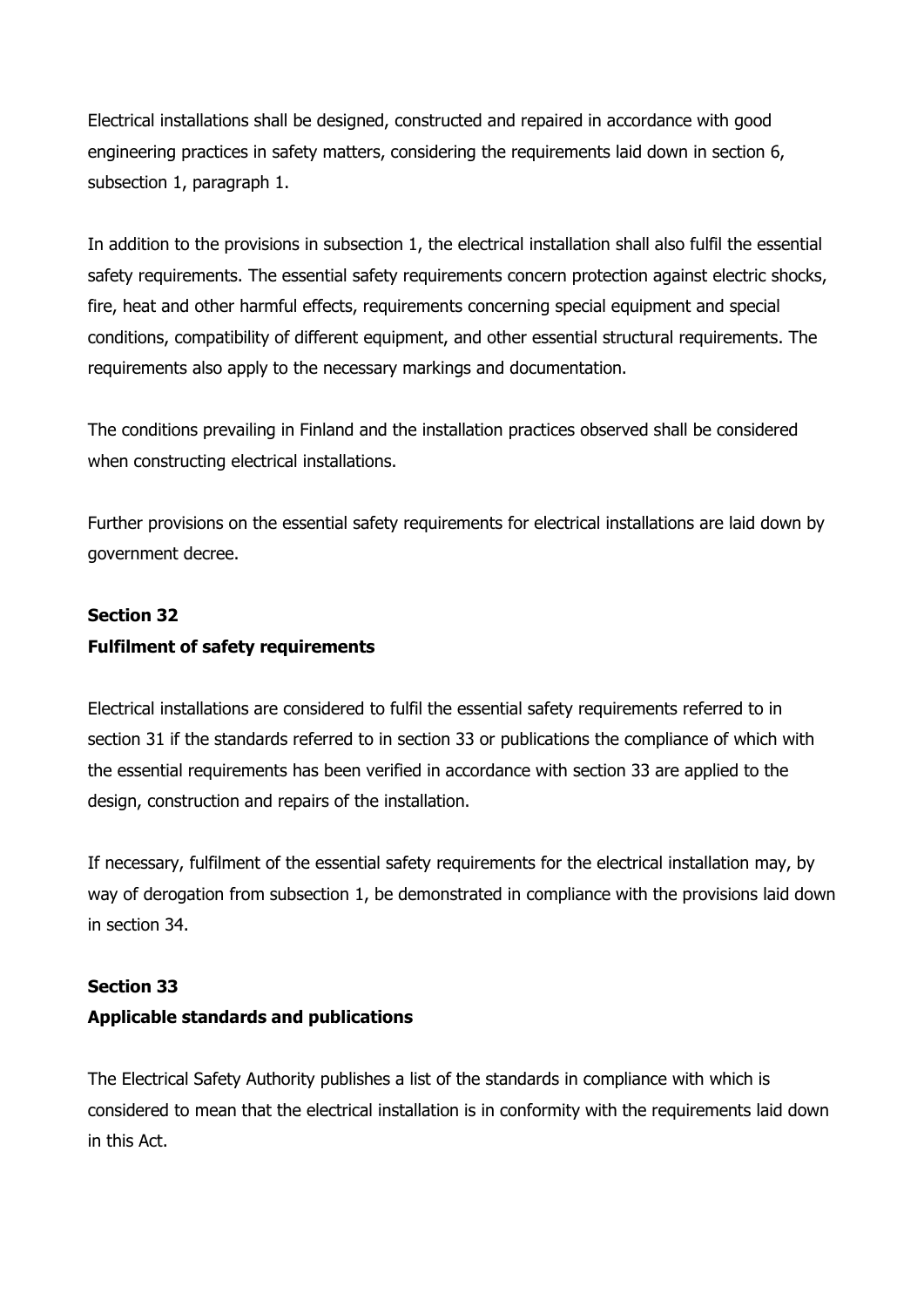If there are electrical installations for which no standards have been drawn up, publications comparable with the standards, the correlation of which to the essential safety requirements has been approved in accordance with subsection 1, may apply.

The Electrical Safety Authority will update the list of standards when a standard is replaced with a new standard or a new issue of the standard is published. The electrical installation under construction at the time of the updating of the list may be completed and put into service in accordance with the previous standard within three years of the updating.

## **Section 34 Derogating from standards**

The standards may be derogated from as necessary if the corresponding safety level can be achieved by other means.

The designer or installer of the electrical installation shall draw up a written report on the derogation before the construction or repairs of the electrical installation is started and the customer shall give its consent to the derogations. The report shall be drawn up so that the fulfilment of the requirements can be determined on the basis of it. The report may be supplemented with a statement by an authorised body or an authorised inspector.

Further provisions on the procedure concerning the derogations from the standards are laid down by government decree.

## **Section 35**

## **Changes in operational conditions**

The possessor of the electrical installation shall ensure that when there are changes in the manner in which the installation is used or in operational conditions, necessary measures are taken so that the safety of the electrical installation can be ensured in the changing conditions.

## **Section 36**

**Connecting electrical installations together**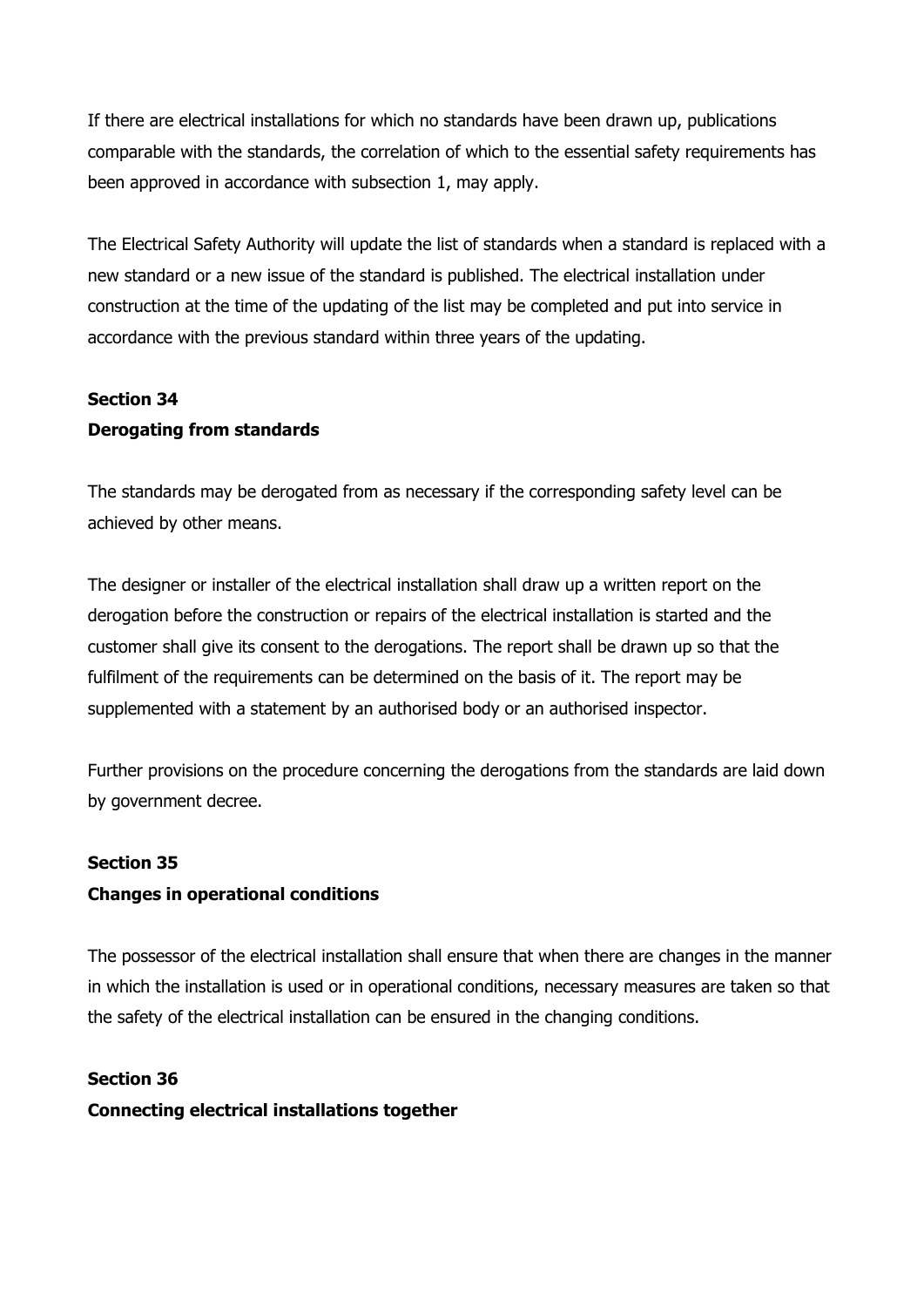Anybody connecting electrical installations together shall ensure that the measure will not cause any danger or disturbance referred to in section 6. In order to ensure this, the possessors of the electrical installations that are to be connected shall provide each other with adequate technical information on the structure of their electrical installation.

### **Section 37**

## **Scope of application of the requirements concerning electromagnetic compatibility of electrical installations**

Sections 38–41of this Act apply to electrical installations the inherent nature of the physical characteristics of which is such that:

1) it is capable of generating or contributing to electromagnetic emissions which exceed a level allowing radio and telecommunication equipment and other equipment to operate as intended; or

2) its operations may be affected by unacceptable degradation in the presence of the electromagnetic disturbance normally consequent upon its intended use.

Further provisions on the restrictions to the scope of application concerning the requirements for electromagnetic compatibility of electrical installations are laid down by government decree.

#### **Section 38**

#### **Using electrical installations for marketing purposes**

Electrical installations may be put on display or it may be used for marketing purposes even if it did not fulfil the requirements laid down in this Act. In that case, the electrical installation shall display a visible marking indicating the name and date of the trade fair, demonstration or exhibition. The marking on the electrical installation shall also clearly indicate that the electrical installation does not conform to requirements and is not put on sale until it has been brought into conformity with the requirements. The demonstrations may only take place if adequate measures have been taken to ensure electrical safety and avoid electromagnetic disturbance.

#### **Section 39**

**Essential requirements concerning electromagnetic compatibility of electrical installations**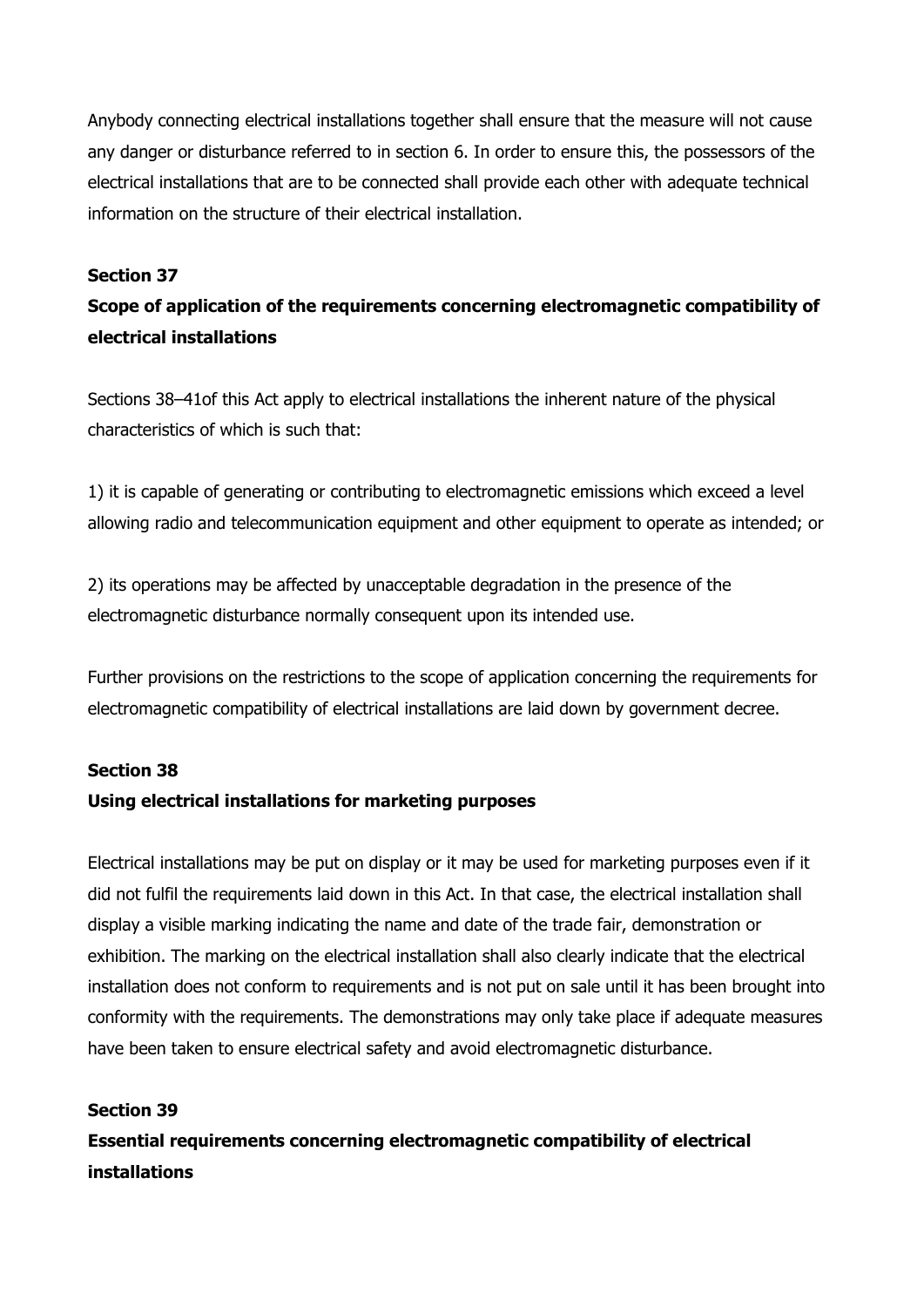Electrical installations shall be designed and constructed in accordance with good engineering practices so that they are electromagnetically compatible when properly maintained and repaired. In fixed installations, consideration shall be given to the information on the intended use of the components, with a view to fulfilling the essential requirements laid down for the electrical installation.

The installer of the electrical installation shall document the applied engineering practices and transfer the documents to the possessor of the electrical installation. The possessor of the electrical installation shall keep the documentation at the disposal of the Electrical Safety Authority for inspections for as long as the electrical installation is in operation.

Further provisions on the essential requirements for electromagnetic compatibility of electrical installation and special requirements for fixed installations are laid down by government decree.

#### **Section 40**

## **Presumption of conformity of electrical installation with regard to essential requirements concerning electromagnetic compatibility**

Electrical installation is considered to fulfil the essential requirements concerning electromagnetic compatibility referred to in section 39, if it is in conformity with relevant harmonised standards or parts thereof the references of which have been published in the Official Journal of the European Union.

Electrical installation may fulfil the essential electromagnetic compatibility requirements even if it is not in conformity with harmonised standards. In that case, it must be possible to demonstrate the conformity of the electrical installation in a reliable manner.

#### **Section 41**

## **Putting electrical installations into service and restricting the putting into service**

Electrical installations may only be put into service if they fulfil the requirements laid down for them in this Act.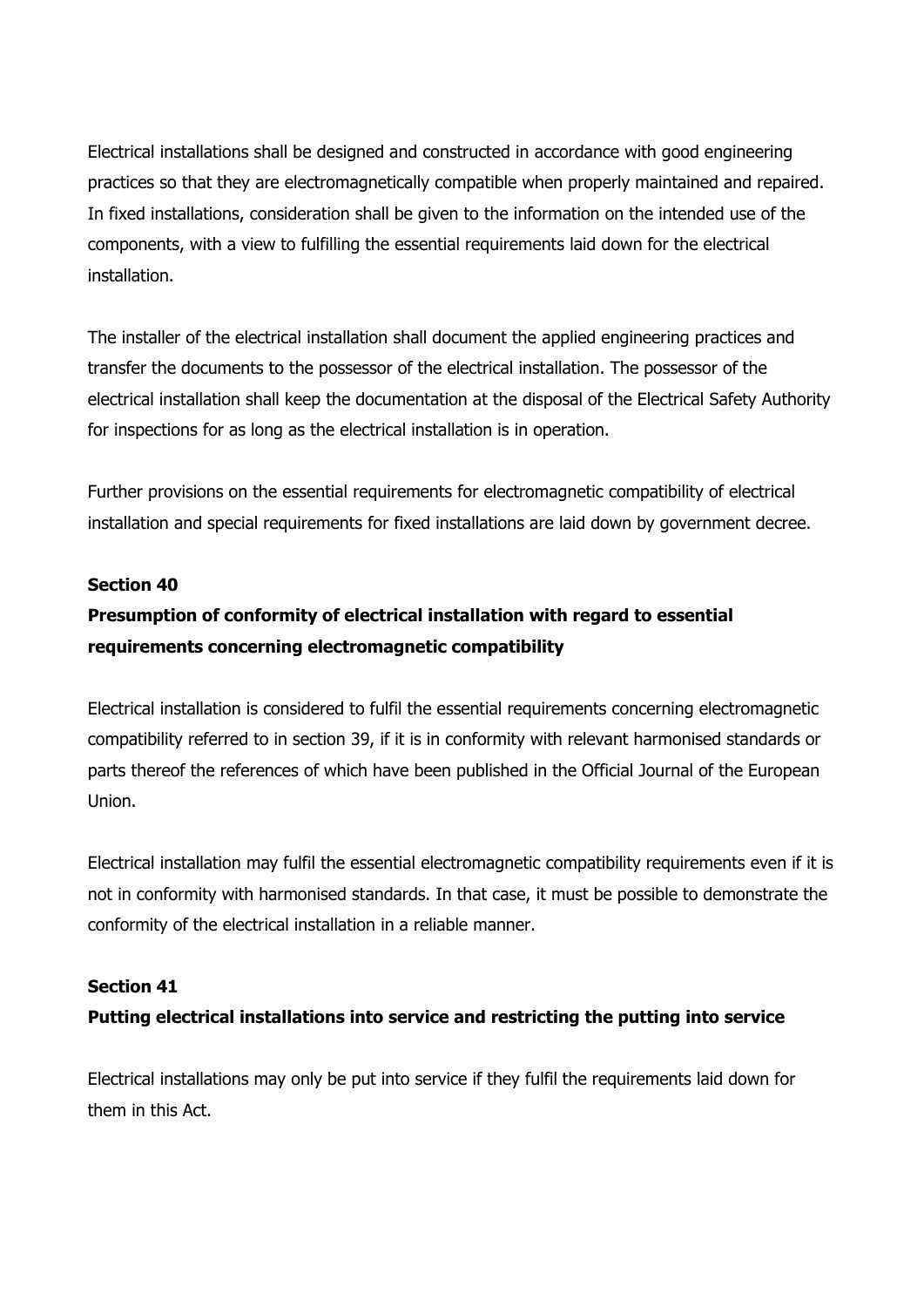Before the electrical installation is put into service, the installer of the electrical installation shall ensure that the electrical installation has been designed and constructed in accordance with the safety requirements laid down in section 31 and the essential requirements for electromagnetic compatibility laid down in section 39.

The Electrical Safety Authority may restrict the putting into service and use of the electrical installation if:

1) there is an existing electromagnetic compatibility problem at a specific site that shall be solved or there are reasons to expect that such a problem arises at a specific site; or

2) it is necessary for safety reasons to protect public telecommunication network or receiving or transmitting station when the installation is used for safety purposes in well-defined spectrum situations.

The Electrical Safety Authority shall notify the European Commission and other Member States of the restrictions to the putting into service and use of the electrical installations.

## **Section 42**

## **Time of putting an electrical installation into service**

The electrical installation is considered to have been put into service when it is switched live for the purpose of service. However, electrical installation is not considered to have been put into service in situations of controlled use necessary for the test run or the commissioning inspection of the installation.

Electrical installation is considered to have been commissioned for its use when the site or station for which the electrical installation was constructed is put into its intended use or the operations for which the electrical installation was designed will start.

## **Section 43**

#### **Commissioning inspection**

Electrical installation may only be put into service after it has been adequately established in a commissioning inspection that the installation does not cause any danger or disturbance referred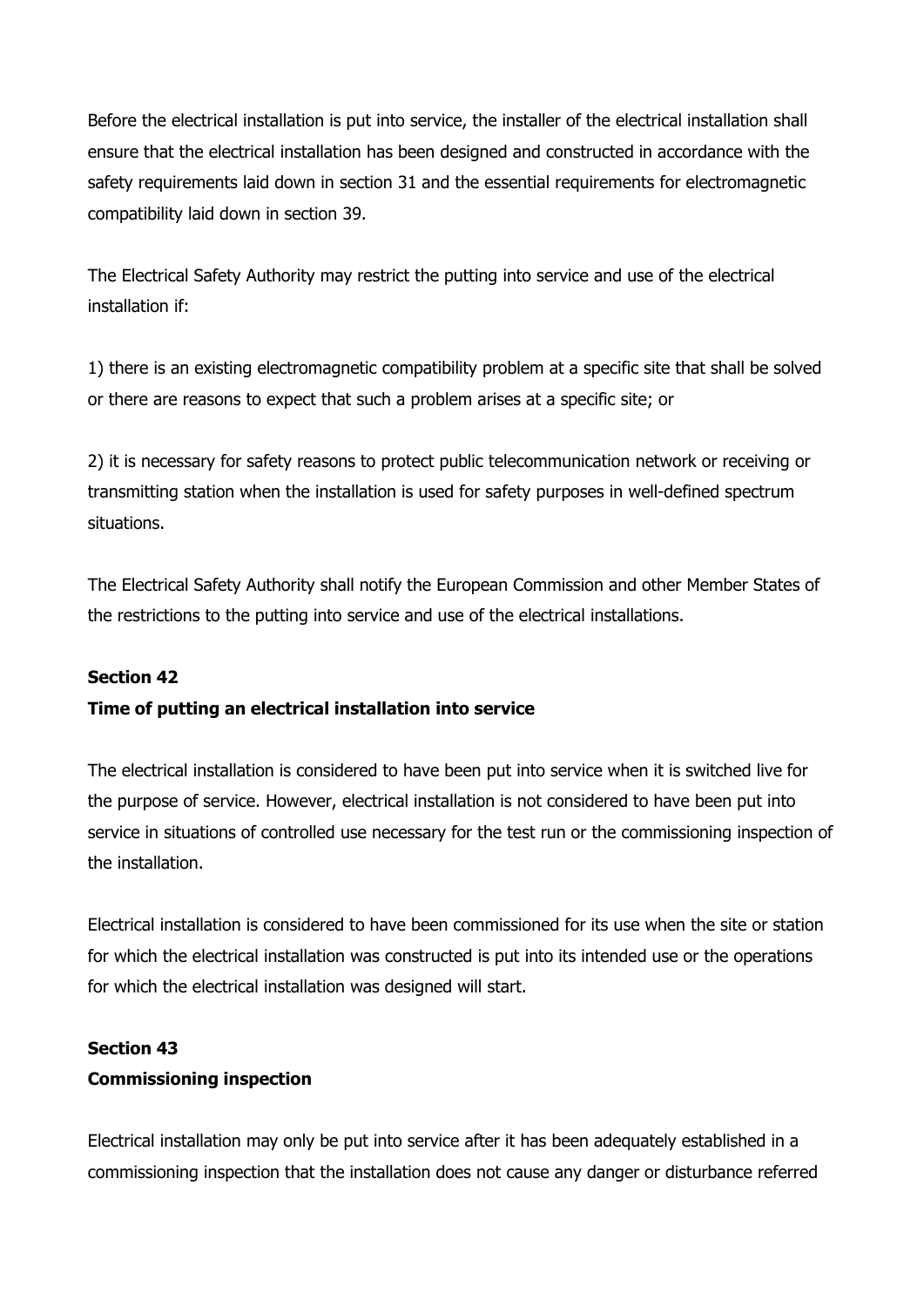to in section 6. A commissioning inspection shall also be carried out on modifications and extensions of electrical installations. The commissioning inspection of the electrical installation is the responsibility of the installer of the electrical installation. If the installer neglects its obligations or is prevented from performing them, the possessor of the electrical installation is responsible for the inspection.

The installer of the electrical installation shall draw up an inspection record of the commissioning inspection for the use of the possessor of the electrical installation, with the exception of minor work. However, in such cases, too, the results of the electrical installation testing shall be made available to the possessor of the electrical installation, if necessary.

Further provisions on the content of the commissioning inspection record and the minor work of which no record is required are laid down by government decree.

#### **Section 44**

## **Classification of electrical installations**

Electrical installations are classified in accordance with the requirements for certification and periodic inspections, and the requirements for their maintenance programme as follows:

1) Category 1 electrical installations:

a) electrical installations in residential buildings with more than two dwellings;

b) electrical installations in other than residential buildings, in which the overcurrent protector has a rated current of more than 35 amperes and that does not belong to categories 2 or 3;

2) Category 2 electrical installations:

c) electrical installations that include parts with rated voltage in excess of 1,000 V, with the exception of electrical installations that only contain electrical equipment in excess of 1,000 V that is fed with a rated voltage not exceeding 1,000 V, or similar installations;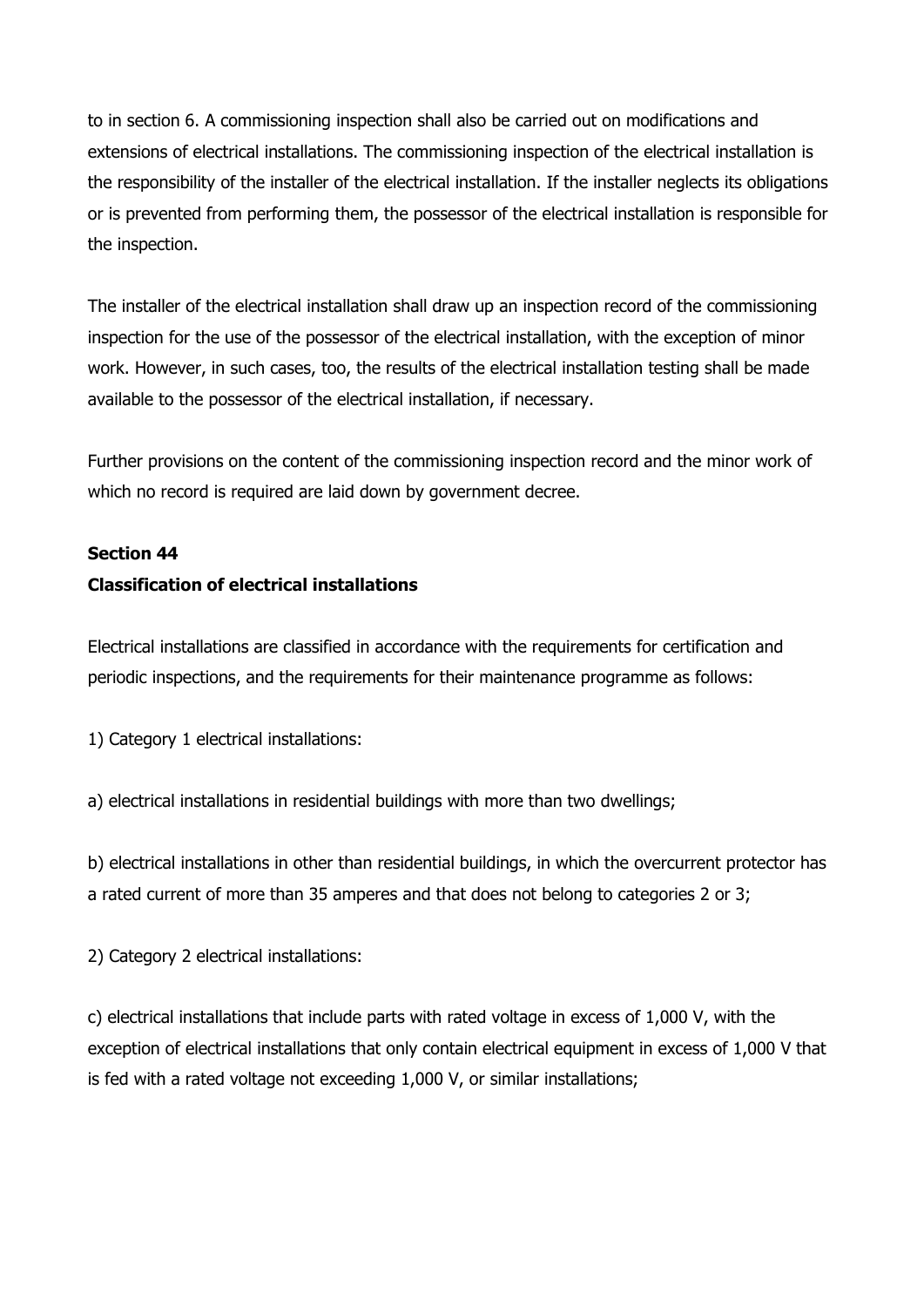d) electrical installation with a connection capacity of more than 1,600 kilovolt amperes; this connection capacity means the sum of connection capacity of the connections built for the property of the possessor of the electrical installation or for a group of properties.

3) Category 3 electrical installations:

e) distribution, transmission and other similar electrical network of the possessor of the network.

The classification of electrical installations does not apply to electrical installations of communications networks, lifts, aircraft, land vehicles or watercraft.

## **Section 45**

## **Certification inspection of electrical installations**

In addition to the commissioning inspection, a certification inspection shall also be performed on the electrical installation, if the installation belongs to category 1, 2 or 3. A certification inspection shall also be carried out on significant modification and expansion work of electrical installations.

The certification inspection of the electrical installation is the responsibility of the installer of the electrical installation. If the installer neglects its obligations or is prevented from performing them, the operator of the electrical installation is responsible for the inspection.

Further provisions on significant modification and extension work of electrical installations are laid down by government decree.

## **Section 46**

## **Time and content of certification inspection and the party performing the inspection**

The certification inspection shall be performed before the electrical installation is commissioned for its intended use or within a specific period after that. It shall be verified in the certification inspection, to the extent necessary and by means of spot checks or by other suitable means, that the electrical installation fulfils the requirements laid down for electrical safety and electromagnetic compatibility and that an appropriate commissioning inspection has been carried out on the electrical installation. The certification inspection shall always include any medical premises, potentially explosive atmospheres and premises with high risk of fire at the site.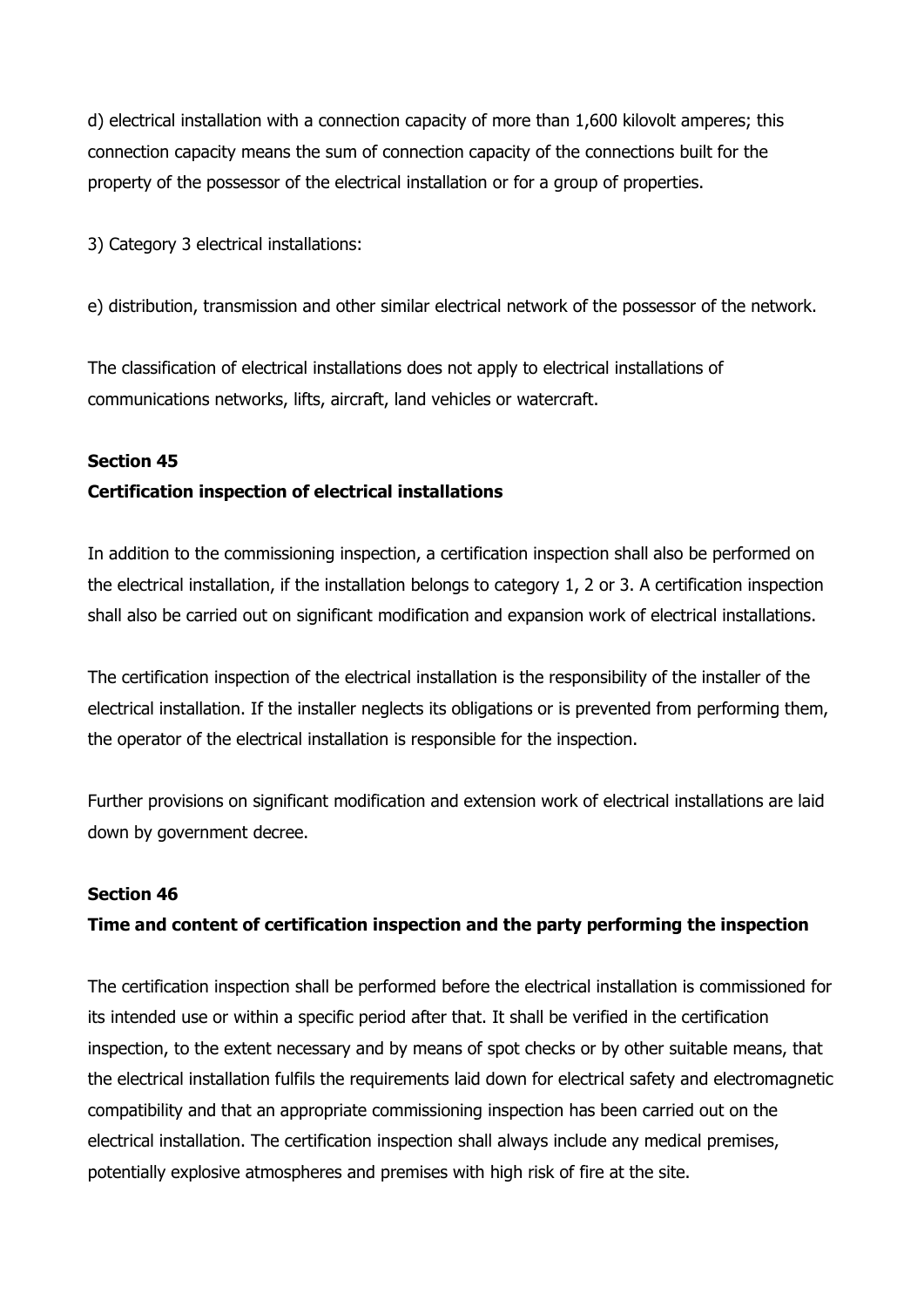The certification inspection may be performed by the authorised body or the authorised inspector referred to in section 75.

The party performing the certification inspection shall draw up an inspection certificate for the use of the possessor of the electrical installation and affix an inspection sticker to the main switchboard or a corresponding location. The possessor of the electrical installation shall keep the inspection certificate for at least ten years.

Further provisions on the timing of the certification inspection for different types of installations and the content of the inspection certificate and inspection sticker are laid down by government decree.

## **Section 47**

# **Responsibility of the possessor of the electrical installation for the safety of the electrical installation and electromagnetic compatibility**

The possessor of the electrical installation is responsible for the safety of the installation, for the servicing required for its maintenance and for ensuring that the installation meets the requirements laid down in this Act.

The possessor of the electrical installation shall ensure that the condition and safety of the installation is monitored and that all defects and inadequacies that are identified are eliminated as soon as necessary.

## **Section 48**

## **Servicing and maintenance programme for electrical installations**

The possessor of the electrical installation shall ensure that a maintenance programme ensuring electrical safety is drawn up for category 2 and 3 electrical installations. The possessor of the electrical installation is responsible for ensuring that the maintenance programme is observed. When the maintenance programme is drawn up, consideration shall be given to the needs arising from the operating environment of the electrical installation.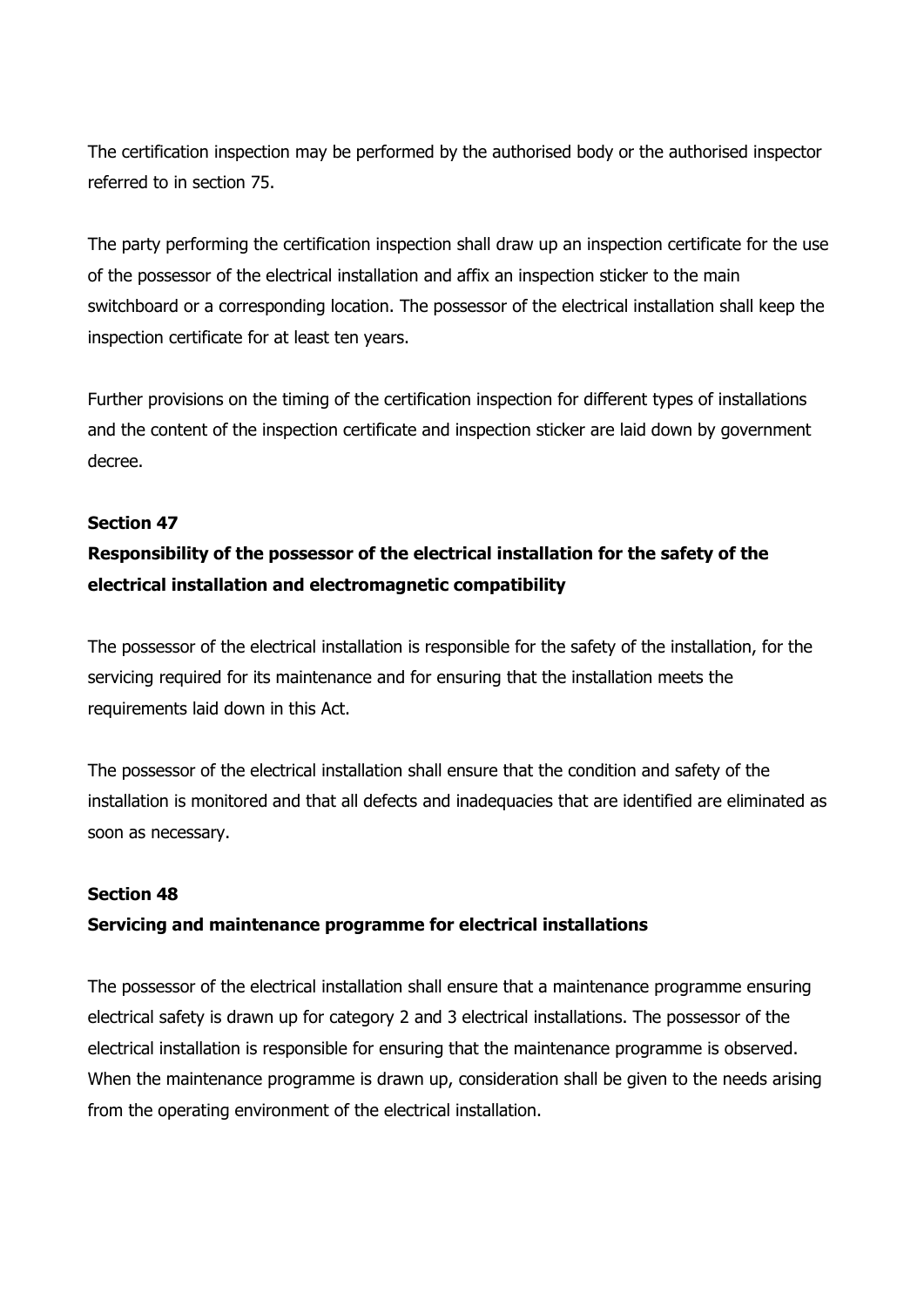As regards other electrical installations, the programme can be replaced with operating and maintenance instructions for equipment and installations.

### **Section 49**

## **Periodic inspection of electrical equipment**

Periodic inspections shall be carried out on category 1 and 2 electrical installations every ten years, the with the exception of electrical installations in residential buildings.

If the residential building incorporates business premises or other premises that are mainly used for other than residential purposes where the overcurrent protector has a rated current of more than 35 amperes, a periodic inspection on the electrical installations in these premises shall be carried out every ten years.

On category 3 electrical installations, the periodic inspection shall be carried out every five years. The periodic inspections of the electrical installations are the responsibility of the possessor of the electrical equipment.

## **Section 50**

## **Content of the periodic inspection and the party performing the inspection**

It shall be verified in the periodic inspection, to the extent necessary and by means of spot checks or by other suitable means, that:

1) the electrical installation is safe to use, the maintenance is adequate to ensure safety, and the measures laid out in the maintenance programme have been carried out on the installation;

2) the tools, drawings, diagrams and instructions required for the use and maintenance of the electrical installation are available;

3) the appropriate inspection records on the extension and modification work carried out on the electrical installation are available.

The periodic inspection shall always include any medical premises, potentially explosive atmospheres and premises with high risk of fire at the site.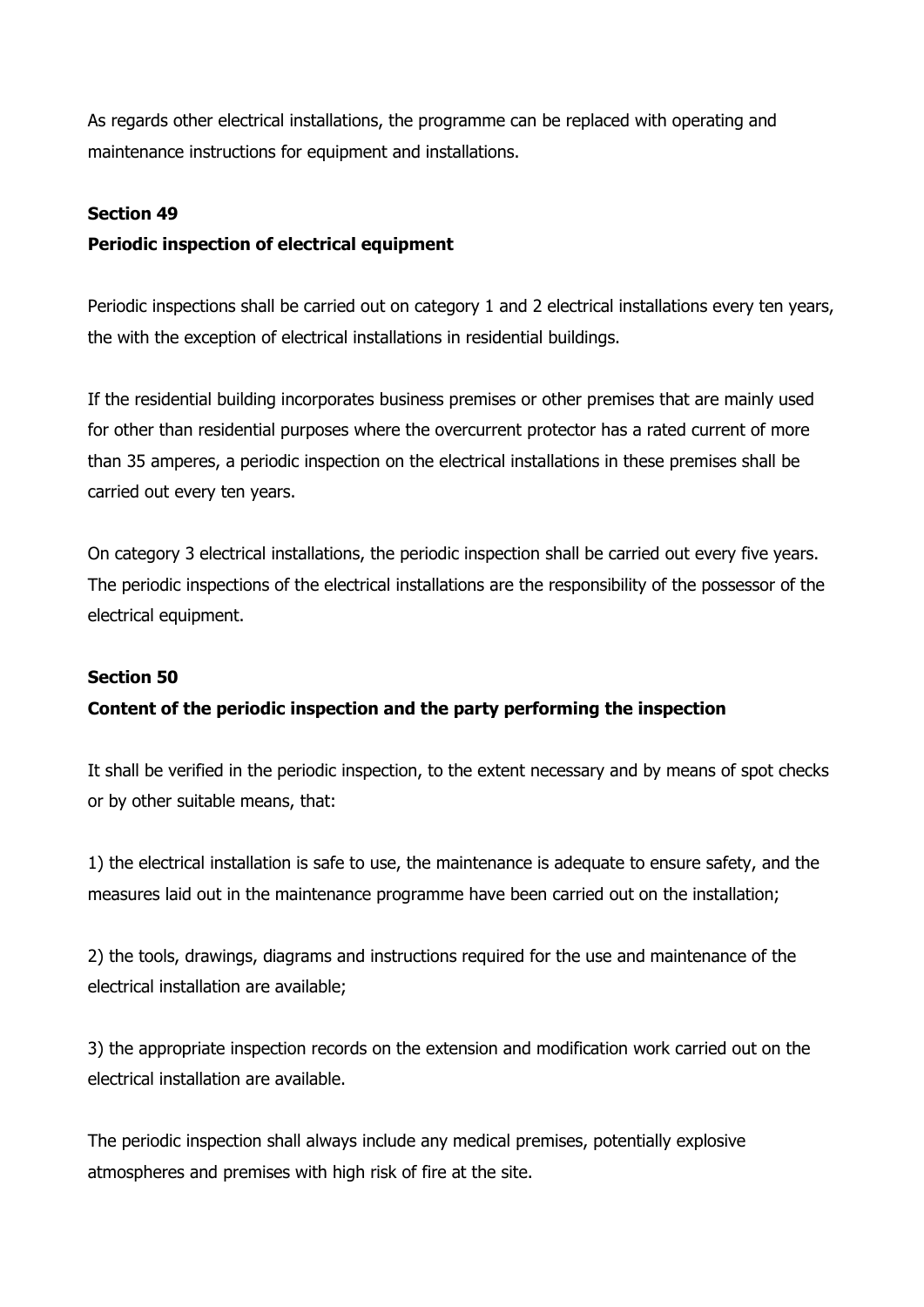The periodic inspection may be performed by the authorised body or the authorised inspector referred to in section 75.

## **Section 51**

## **Inspection record and inspection sticker of periodic inspection**

The party performing the periodic inspection shall draw up an inspection report on the inspection for the use of the possessor of the electrical installation and affix an inspection sticker to the main switchboard or a corresponding location.

The possessor of the installation shall keep the inspection record and documentation proving that the inadequacies detailed in the record have been corrected, at least until the next periodic inspection.

Further provisions on the content of the inspection record and the inspection sticker are laid down by government decree.

## **Section 52**

## **Register of the possessor of distribution networks**

The distribution network possessor shall keep a register of connected electrical installations in its supply area. The register shall contain the information on the basis of which the type, installer, possessor or owner of the equipment can be appropriately established for the purpose of supervising electrical safety and investigating any accident.

## **Chapter 4**

## **Requirements for performing electrical and operational work**

## **Section 53**

## **Definition of electrical and operational work**

Electrical work means repairs and maintenance of electrical equipment and construction, repairs and maintenance of electrical installations.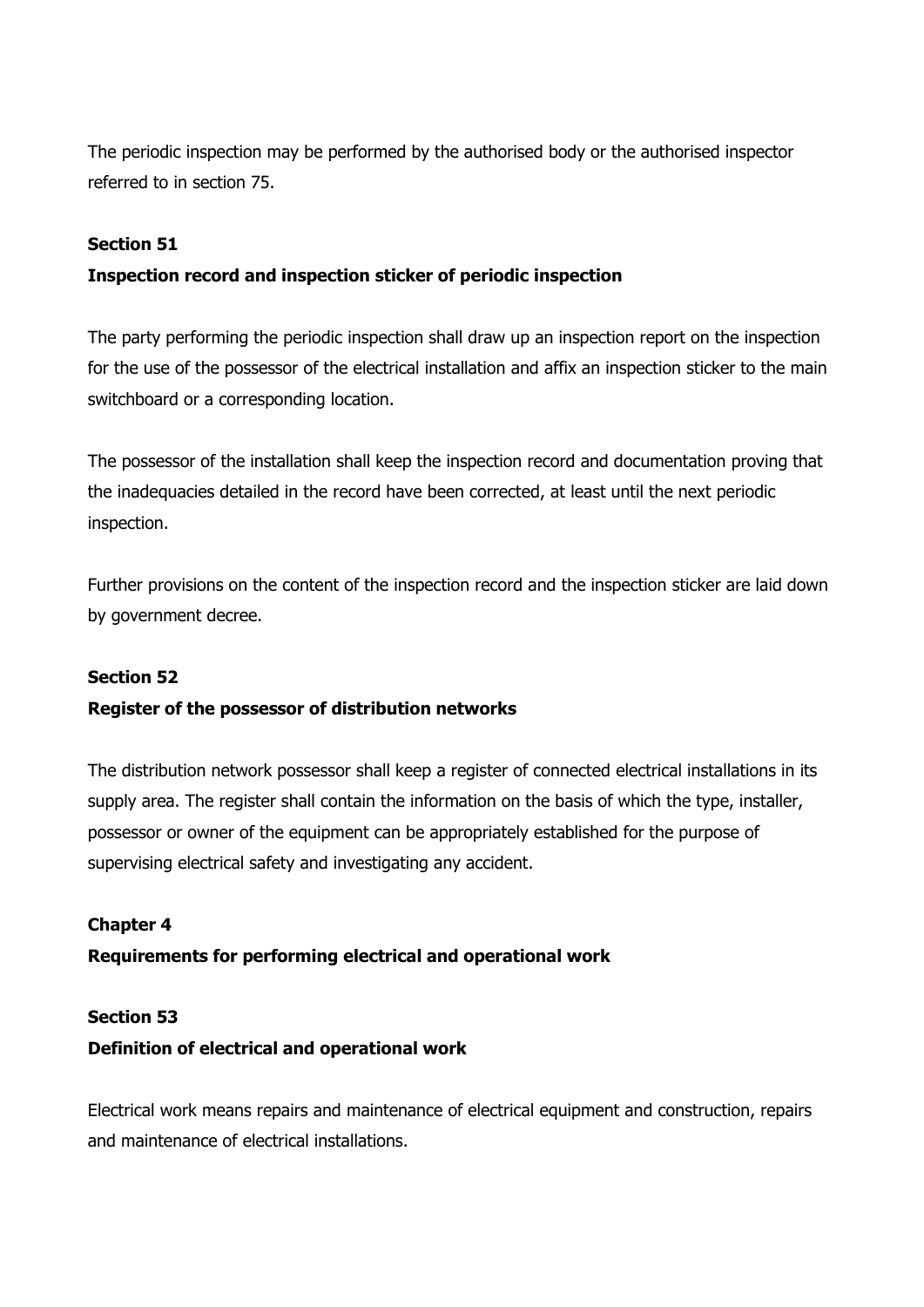Dismantling of electrical equipment or electrical installations is not considered electrical work if the equipment or installation has been made dead in a reliable and appropriate manner.

Operational work means operational actions of electrical installations and inspections of electrical installations.

## **Section 54**

## **Basic requirement for electrical work and operational work**

A person performing electrical or operational work shall be familiar or instructed with the task and the relevant electrical safety requirements.

## **Section 55**

## **Prerequisites for performing electrical work**

An operator may perform electrical work on the following conditions:

1) a person possessing adequate qualifications has been placed in charge of the work (electrical work supervisor);

2) the person performing and supervising the work independently has adequate qualifications or otherwise possesses adequate professional skills;

3) the tools necessary for performing the work and regulations governing electrical safety are available to the operator;

4) the Electrical Safety Authority has been notified of the activities before the start of the electrical work.

It shall be detailed in the notification referred to in subsection 1, paragraph 4 above how the requirements laid down in subsection 1 and section 58 are met. It shall be stated in the notification that the person designated as the electrical work supervisor has agreed to perform the task. The information referred to in section 86, subsection 2, paragraphs 1–3 shall also be given in the notification so that it can be entered into the register. The Electrical Safety Authority shall be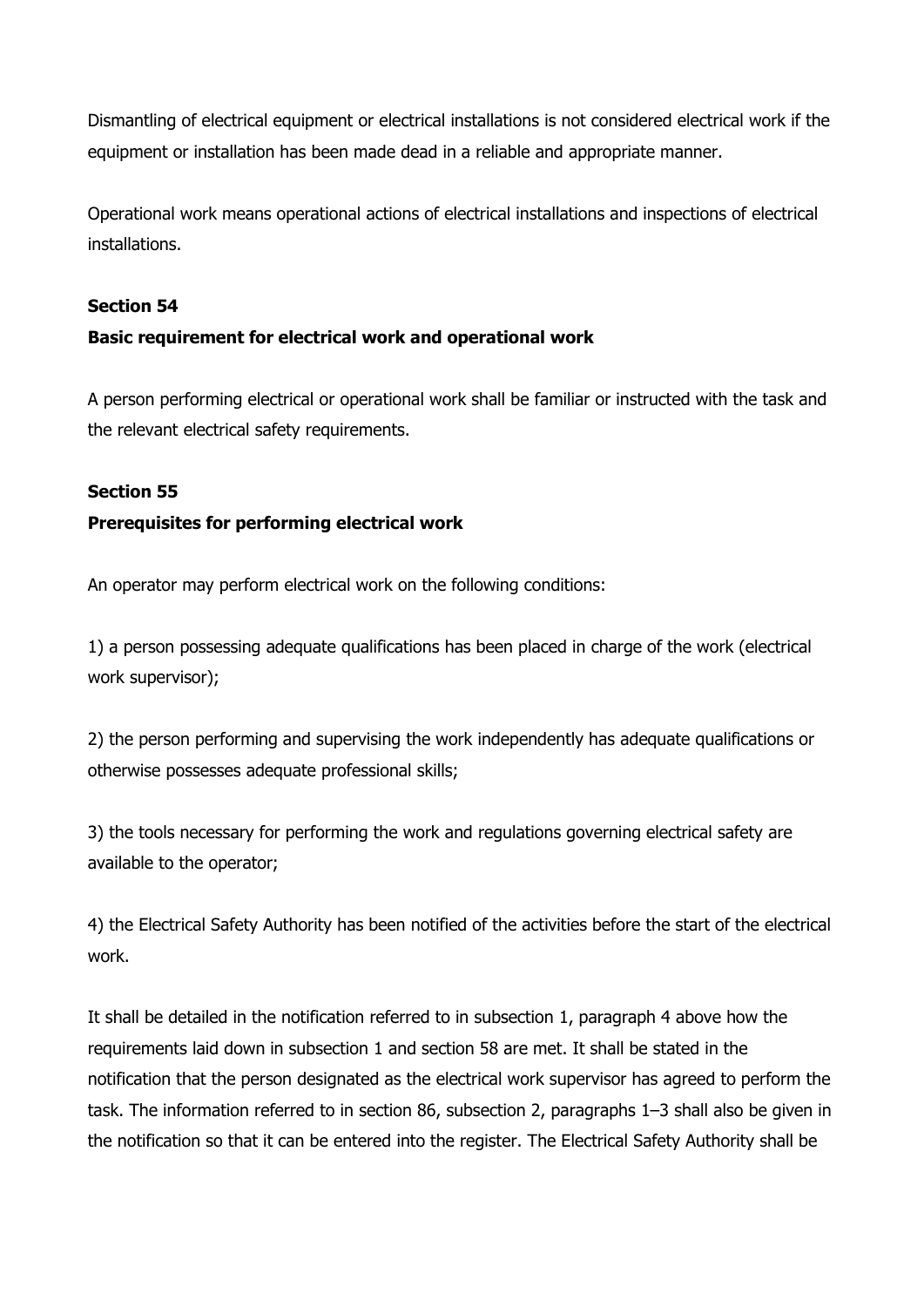notified of the changes to the information kept in the register in writing within one month of the change. The notification may also be submitted electronically.

### **Section 56**

## **Exceptions to the prerequisites for performing electrical work**

The requirements laid down in section 55 above may be deviated from:

1) in electrical work on the power system of electric vehicles suitable for road use, if the person concerned is adequately familiar with the electrical system of the vehicle model in question and the dangers arising from electricity;

2) in work performed as part of the laying of underground cables that only includes the lowering of the cable in the cable trench and burying or ploughing it, if the person performing the work meets the requirements laid down in section 73 and the work is supervised by an operator who meets the prerequisites laid down in section 55 and who also has overall responsibility for the cablelaying work;

3) in minor one-off electrical work that is performed by a person possessing a certificate referred to in sections 66–71 qualifying him/her for the work in question;

4) in the construction of temporary electrical installations for teaching purposes, if the work is performed in a laboratory of an education institution and supervised by an electrically skilled person referred to in section 73;

5) in electrical work performed by an electrically skilled person referred to in section 73 and that is directed at the electrical installation in his/her dwelling or residential building that is owneroccupied or controlled by close relatives; such a skilled person shall possess a certificate of qualification issued by a qualification assessment body and a certification inspection shall be carried out on such work, with the exception of minor work.

The requirements laid down in section 55 above may be also be deviated from in the following work performed by ordinary persons: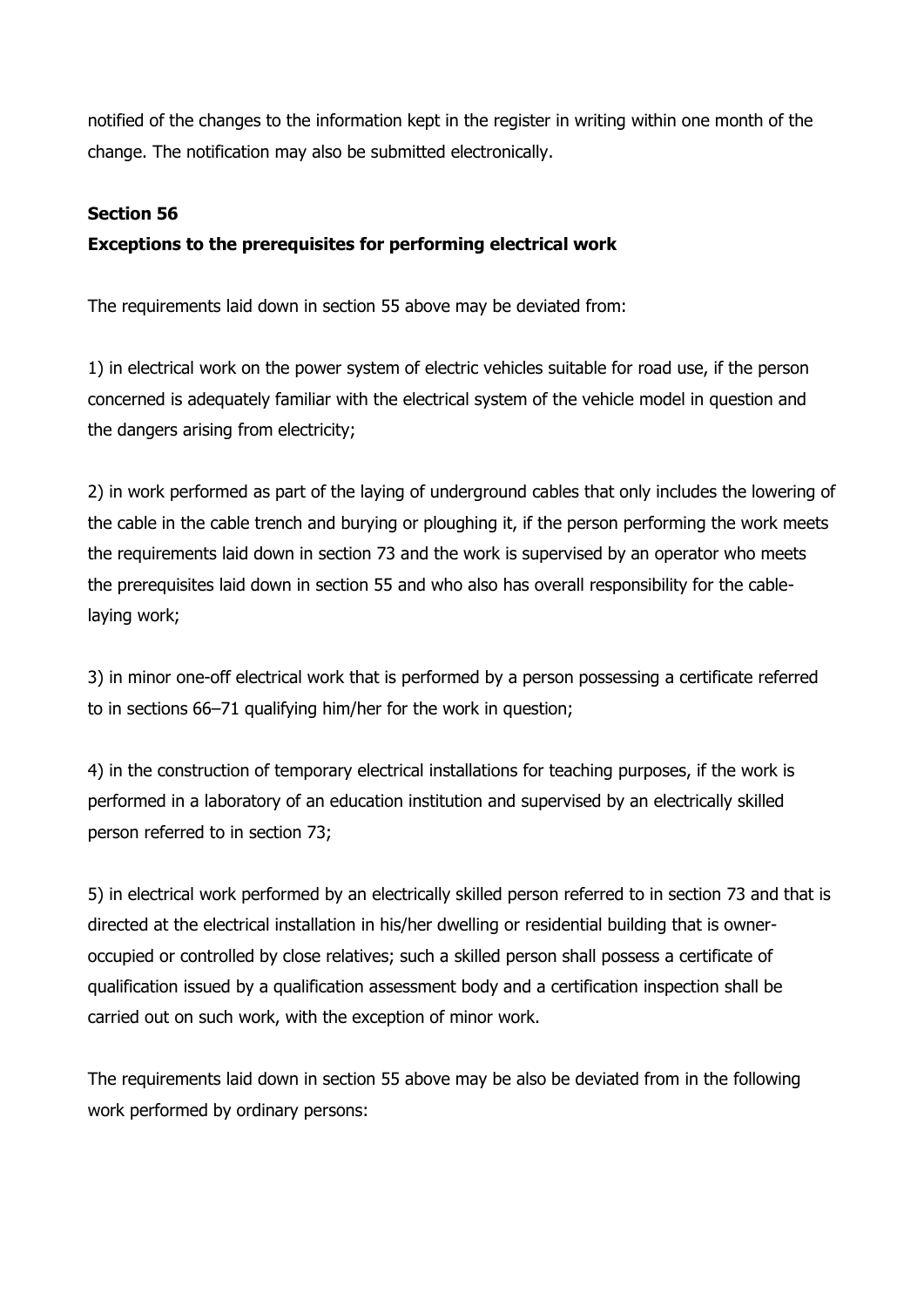1) removal and attaching of covers of installation boxes with a rated voltage not exceeding 250 V, installation, repairs and maintenance of single-phase plugs, lead wires, extension cords and interior lighting and similar work:

2) electrical work on AC voltage equipment with a rated voltage not exceeding 50 V or DC voltage equipment of 120 V;

3) repairs of electrical equipment constructed for one's own use if the work is part of a leisure time activity involving electrical equipment.

Further provisions on the electrical work and areas of work referred to in subsections 1 and 2 are laid down by government decree.

#### **Section 57**

#### **Designating an electrical work supervisor**

The operator shall designate an electrical work supervisor for electrical work before the work is started.

The new electrical work supervisor shall be designated within three months of the date on which the supervisor designated by the operator is replaced or is prevented from carrying out his/her duties for reasons other than short absence.

#### **Section 58**

## **Requirements concerning the operator and the electrical work supervisor**

The electrical work supervisor shall be an operator or employed by an operator. One person may be designated as an electrical work supervisor for a maximum of three operators at the same time.

The operator shall ensure that the electrical work supervisor is given adequate operational power to manage and supervise the electrical work. The electrical work supervisor shall be in a position to carry out his/her job in a proper manner.

The electrical work supervisor shall be familiar with electrical safety requirements and keep his/her professional skills up to date.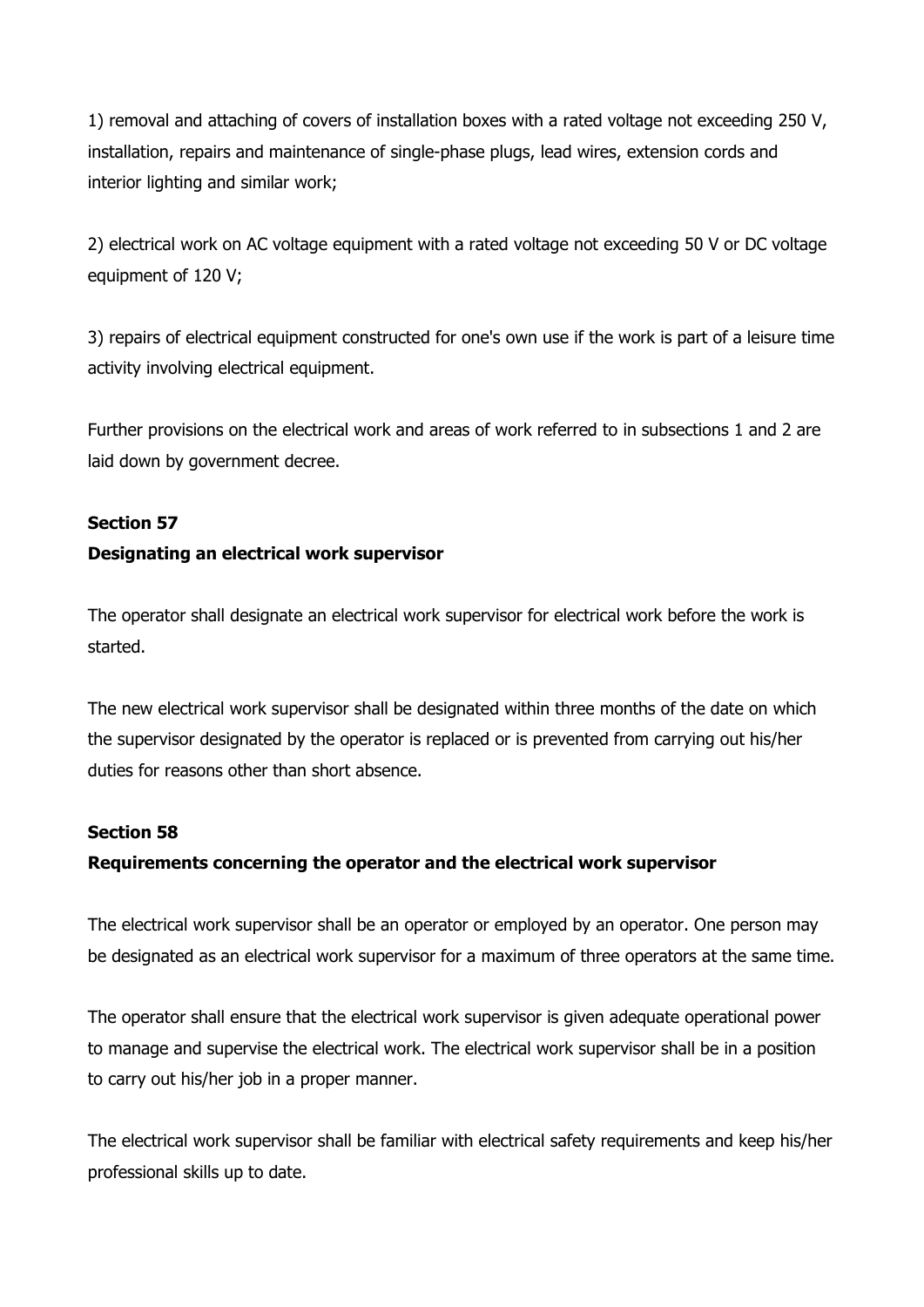## **Section 59 Tasks of the electrical work supervisor**

The electrical work supervisor is responsible for ensuring that:

1) the electrical work is performed in accordance with this Act;

2) the condition of the electrical equipment and electrical installations is in accordance with the requirements laid down in this Act before they are put into service or transferred to other persons;

3) the persons performing the electrical work have the required professional skills and have received adequate instruction.

## **Section 60**

## **Electrical installations requiring a supervisor of operations**

The possessor of the electrical installation shall designate a supervisor of operations for operational work if:

1) the electrical installation includes parts with a rated voltage in excess of 1,000 V, with the exception of electrical equipment in excess of 1,000 V or comparable equipment that are fed with a rated voltage not exceeding 1,000 V; or

2) the electrical installation has a connection capacity in excess of 1,600 kilovolt amperes; this connection capacity means the sum of connection capacity of the connections built for the property of the possessor of the electrical installation or for a group of properties.

The possessor of the electrical installation shall designate the supervisor of operations within three months of the date on which the electrical installation is put into service.

The possessor of the electrical installation shall submit a notification of the electrical installation referred to in subsection 1 and the supervisor of its operation to the Electrical Safety Authority within three months of the date on which the electrical installation is put into service. It shall be detailed in the notification how the requirements laid down in section 61 are met. It shall be stated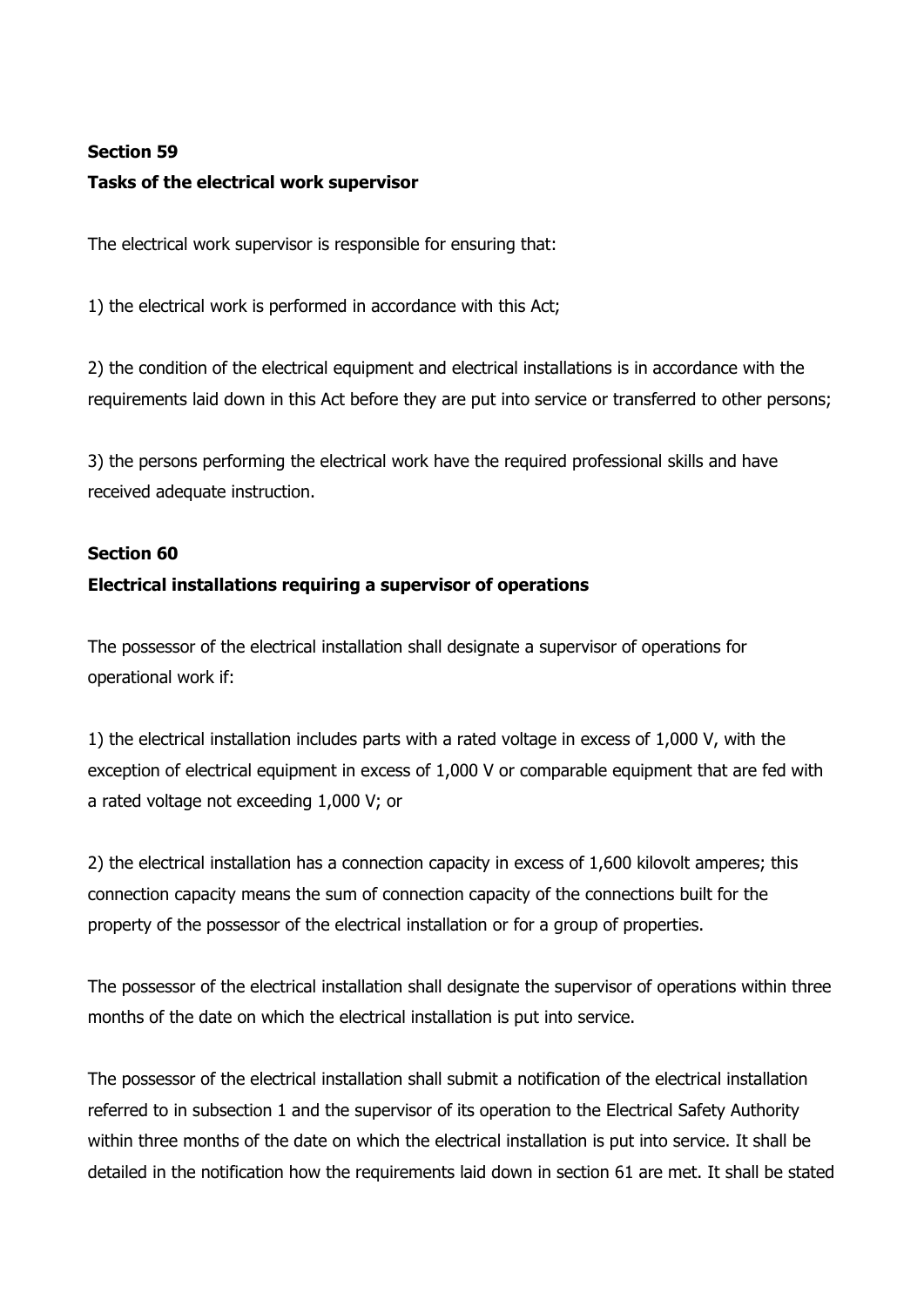in the notification that the person designated as supervisor of operations has agreed to carry out his/her task. A notification of essential changes concerning the electrical installation and the supervisor of operations shall be also submitted within one month.

The possessor of the electrical installation shall appoint a new supervisor of operations within three months of the date on which the supervisor of operations is replaced or prevented from carrying out his/her duties for reasons other than short absence.

## **Section 61**

# **Requirements concerning the possessor of the electrical installation and the supervisor of operations**

The supervisor of operations shall be a possessor of the electrical installation or employed by the possessor. A person employed by a corporation that has a maintenance agreement covering electrical installation with the possessor of the electrical installation may also work as a supervisor of operations. A person that is not employed by the possessor of the electrical installation may also work as a supervisor of operations if the electrical installation includes no more than three transformer substations with a rated voltage not exceeding 20 kV or separate switchgear assemblies that have a rated voltage in excess of 1,000 V and are comparable to a transformer substation.

The provisions of the Electricity Market Act apply to the service relationship of the supervisor of operations of the possessor of the distribution network.

The possessor of the electrical installation shall ensure that the supervisor of operations is given adequate operational power to manage and supervise the operational work. The possessor of the electrical installation shall also provide the supervisor of operations with the necessary information on the construction and repairs of the electrical installation and relevant inspections.

The supervisor of operations shall be familiar with electrical safety requirements and keep his/her professional skills up to date.

## **Section 62 Tasks of the supervisor of operations**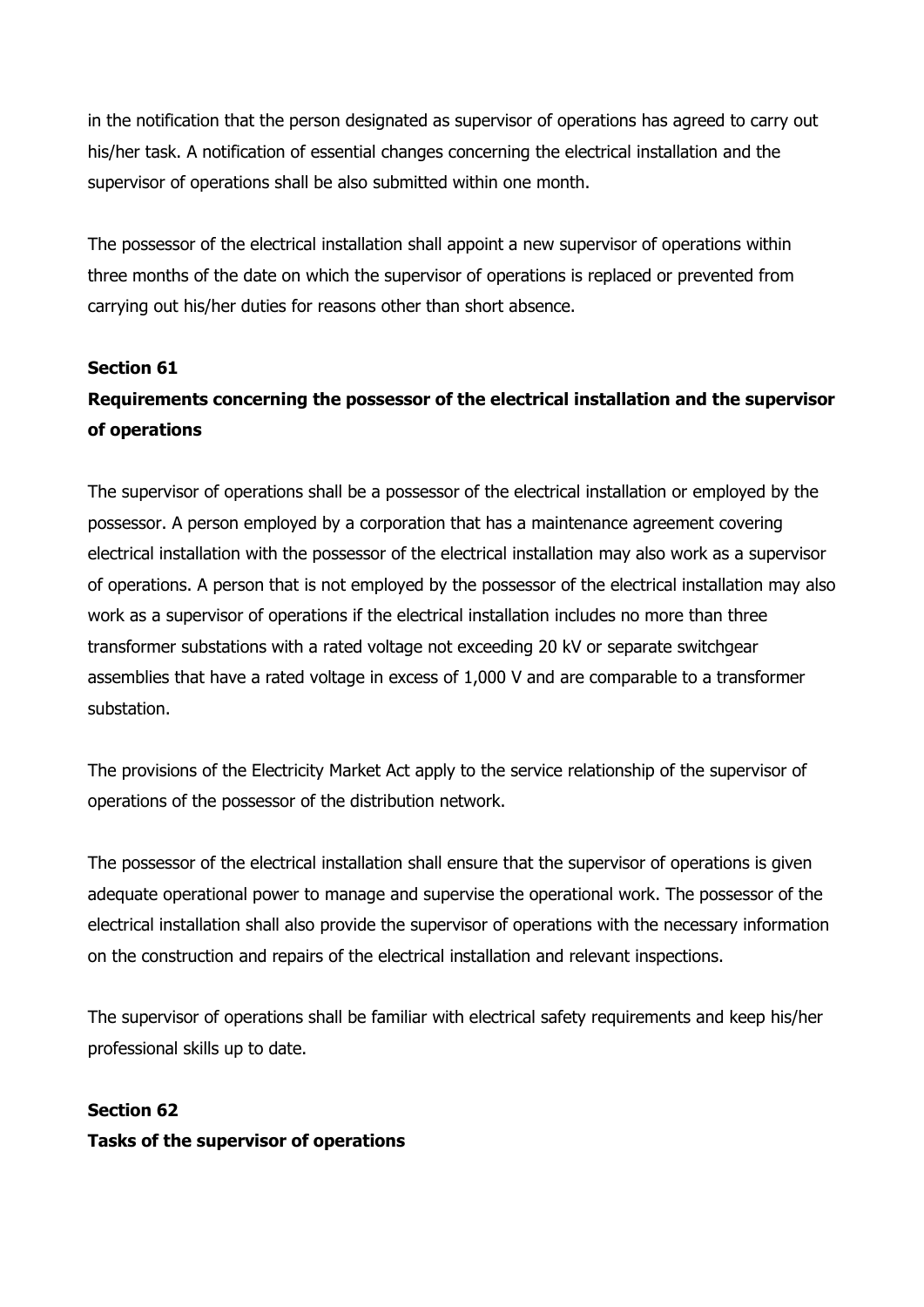The supervisor of operations is responsible for ensuring that:

1) the electrical installation is operated and maintained in accordance with this Act;

2) the condition of the electrical installation is in accordance with the requirements laid down in this Act when in operational use;

3) the persons performing the operational work have the required professional skills and have received adequate instruction.

#### **Section 63**

## **Simple repairs and maintenance work performed under the management of the supervisor of operations**

Notwithstanding the provisions of section 55, simple repairs and maintenance work comparable with operational work can be performed under the management of the supervisor of operations.

#### **Section 64**

## **Operational work that may be performed by ordinary persons and instructed persons**

Persons who are not electrically skilled may perform operational work on installations where the live parts are protected against touching.

Persons who have received task-specific and installation-specific training may also perform operational work on installations where the live parts are protected against unintentional touching and the risks are under control.

#### **Section 65**

## **Qualification assessment body and qualification certificates**

The electrical work supervisor and the supervisor of operations shall possess a certificate qualifying them for their task. Provisions on the qualification requirements for different tasks are laid down in sections 66–71.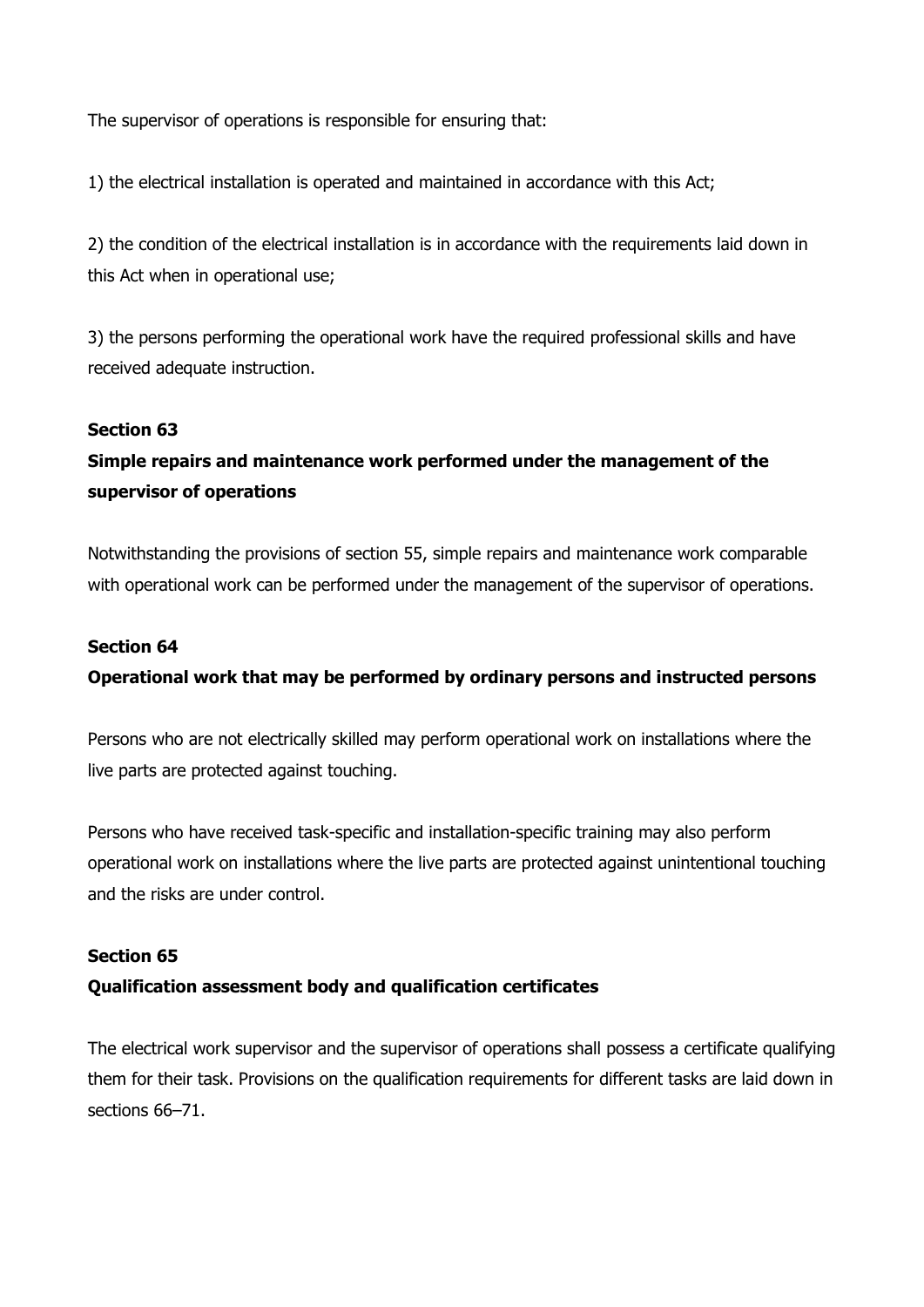The qualifications of the electrical work supervisor and the supervisor of operations is assessed by a qualification assessment body, which also issues them with a qualification certificate. The qualification assessment body shall issue a qualification certificate to a person that meets the electrical qualification requirements laid down in this Act.

The certificate referred to in section 56, subsection 1, paragraph 5 is also issued by the qualification assessment body.

The content and form of the qualification certificate referred to in subsections 1–3 is approved by the Electrical Safety Authority.

When requested, the qualification assessment body shall issue a certificate for electrically skilled work performed in Finland.

## **Section 66 Electrical qualification 1**

The holder of electrical qualification 1 may work as an electrical work supervisor and supervisor of operations in all electrical and operational work.

To obtain electrical qualification 1, a person shall pass a suitable electrical safety examination and:

1) possess a suitable higher education degree in technical field, engineer's or technician's degree in power engineering, or similar degree; and

2) shall have worked at least two years after graduation and obtained adequate experience in the construction of electrical installations, and at least one year of the work shall have involved work familiarising the holder with the construction or supervision of operations of AC electrical installations in excess of 1,000 V or DC electrical installations in excess of 1,500 V.

## **Section 67**

## **Limited electrical qualification 1**

The holder of limited electrical qualification 1 may work as an electrical work supervisor in work involving AC electrical installations not exceeding 1,000 V and DC electrical installations not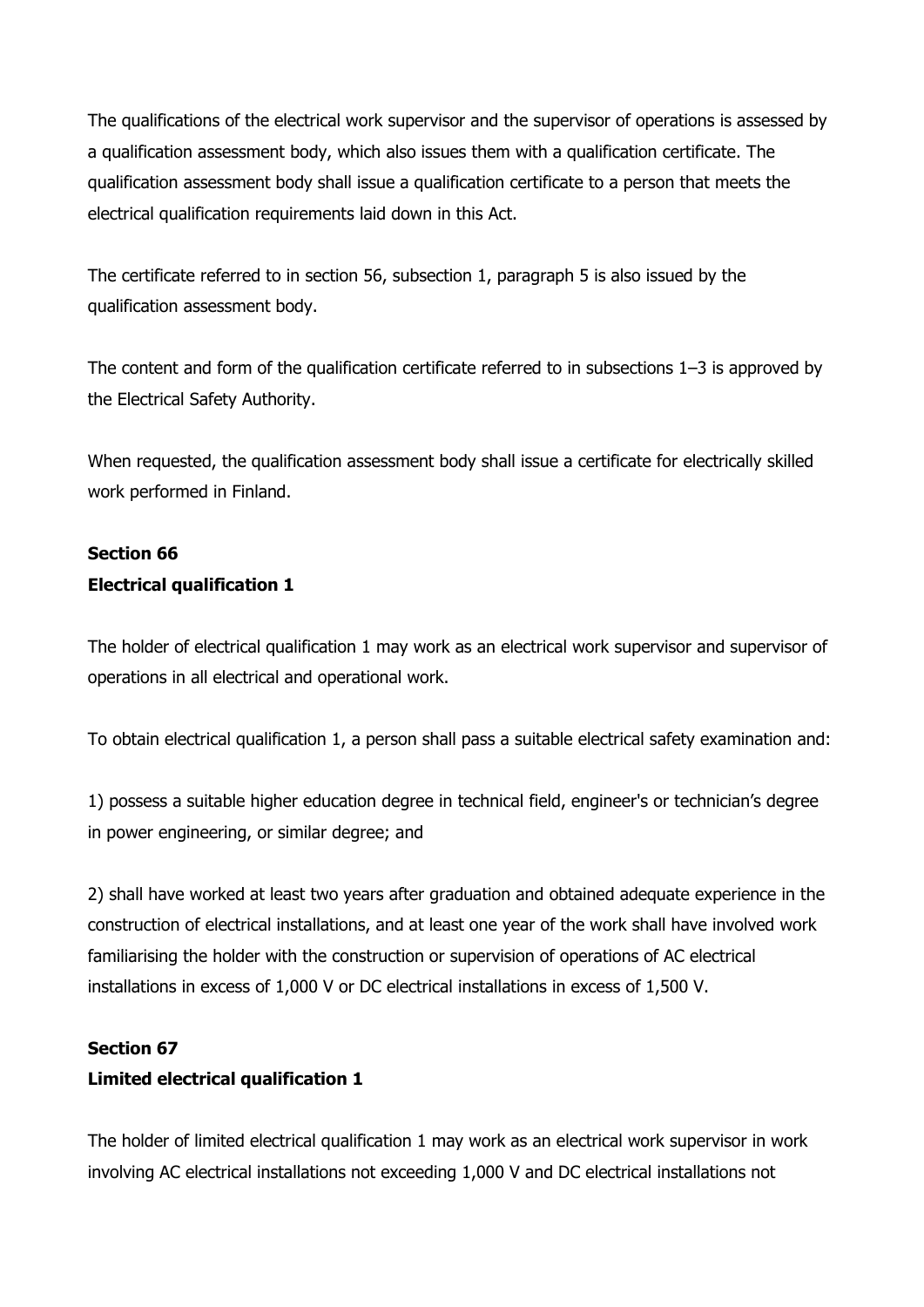exceeding 1,500 V, and as a supervisor of operations of electrical installations with a rated voltage not exceeding 20 kV.

To obtain limited electrical qualification 1, a person shall pass a suitable electrical safety examination and:

1) possess a suitable specialist vocational qualification of senior electrician or suitable specialist vocational qualification of a power network professional, or similar qualification; and

2) shall have worked at least six years after receiving the vocational qualification and obtained adequate experience in the construction of electrical installations, and at least two years of the work shall have involved work familiarising the holder with the construction or supervision of operations of AC electrical installations in excess of 1,000 V or DC electrical installations in excess of 1,500 V.

## **Section 68 Electrical qualification 2**

The holder of electrical qualification 2 may work as an electrical work supervisor and supervisor of operations of AC electrical equipment and electrical installations not exceeding 1,000 V and DC electrical equipment and electrical installations not exceeding 1,500 V.

To obtain electrical qualification 2, a person shall pass a suitable electrical safety examination and:

1) possess a suitable higher education degree in technical field, engineer's or technician's degree in power engineering, or similar degree, and shall have acquired at least two years' work experience after graduation; or

2) possess a suitable vocational upper secondary qualification, further vocational qualification, specialist vocational qualification or similar earlier qualification and shall have acquired at least three years' work experience after receiving the qualification.

The work experience referred to in subsection 2 above shall involve adequately extensive work, in which the holder has been able familiarise himself/herself with the construction of electrical installations.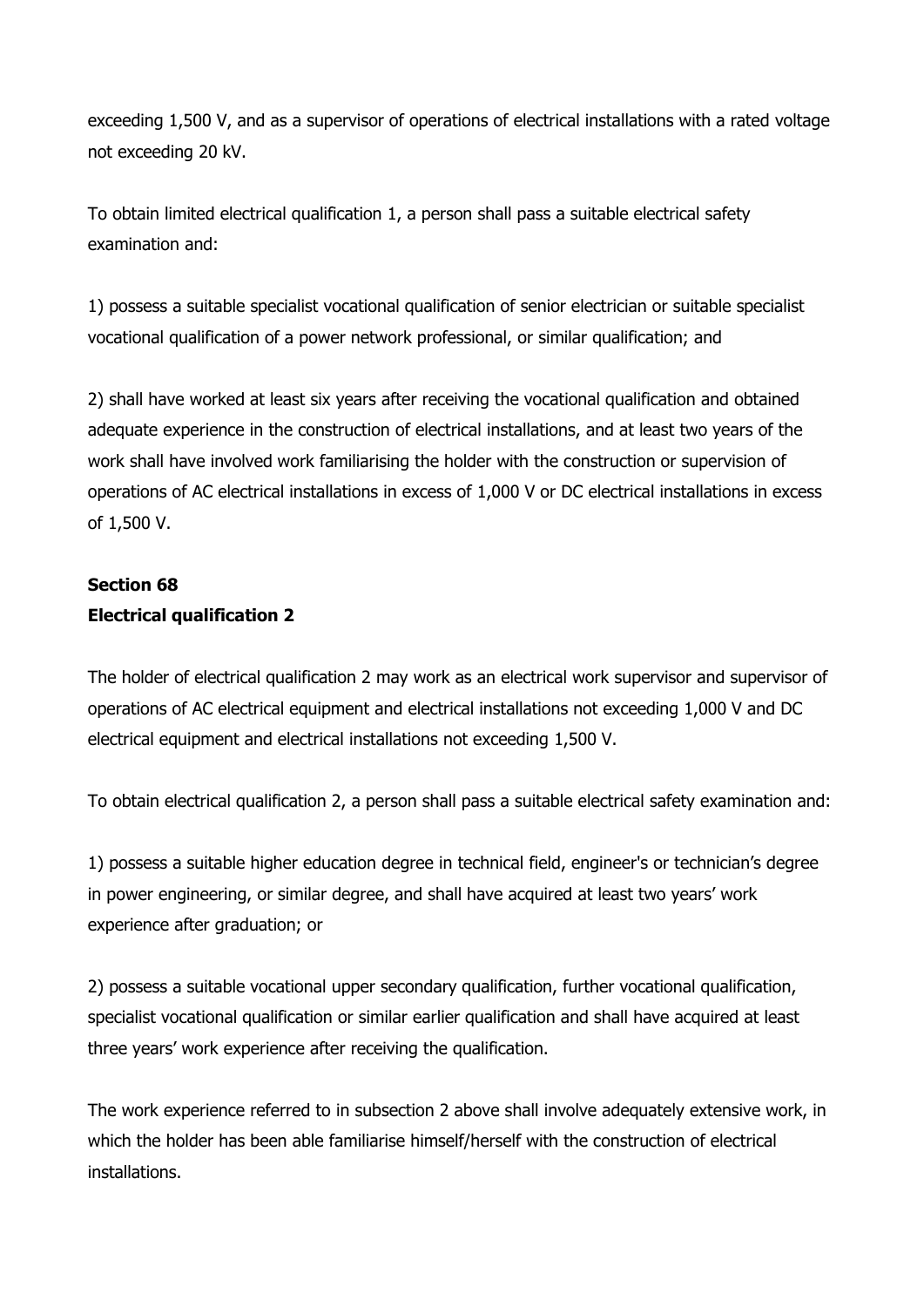# **Section 69 Electrical qualification 3**

The holder of electrical qualification 3 may work as an electrical work supervisor in repairs of electrical equipment intended to be connected with an AC network not exceeding 1,000 V or a DC network not exceeding 1,500 V.

Replacing a single component of electrical installations and the installation of a single feeder line of electrical equipment or set of electrical equipment intended to be repaired or connected to the network as new from the installation box or the building distribution board without any structural changes to the distribution board is considered repair work. The holder of electrical qualification 3 is not, however, qualified to be involved in the construction of other parts of electrical installations in a property.

To obtain electrical qualification 3, a person shall pass a suitable electrical safety examination and possess the adequate professional skills for electrical and operational work referred to in section 73.

## **Section 70**

## **Supplementary requirements for electrical qualifications**

The qualification assessment body may, on application, issue a limited certificate for the electrical work sector for which the applicant is qualified showing that the applicant has the qualifications referred to in section 69 if the applicant possesses a vocational upper secondary qualification, further vocational qualification, or a specialist vocational qualification for the sector, or a similar earlier qualification and has acquired at least one year's work experience in electrical work in the sector or has two years' work experience in the electrical work in question and adequate basic knowledge of the sector.

If the work experience of the person in question is less extensive than what is required under section 69, the qualification assessment body may issue a limited qualification certificate for the sector corresponding to the work experience.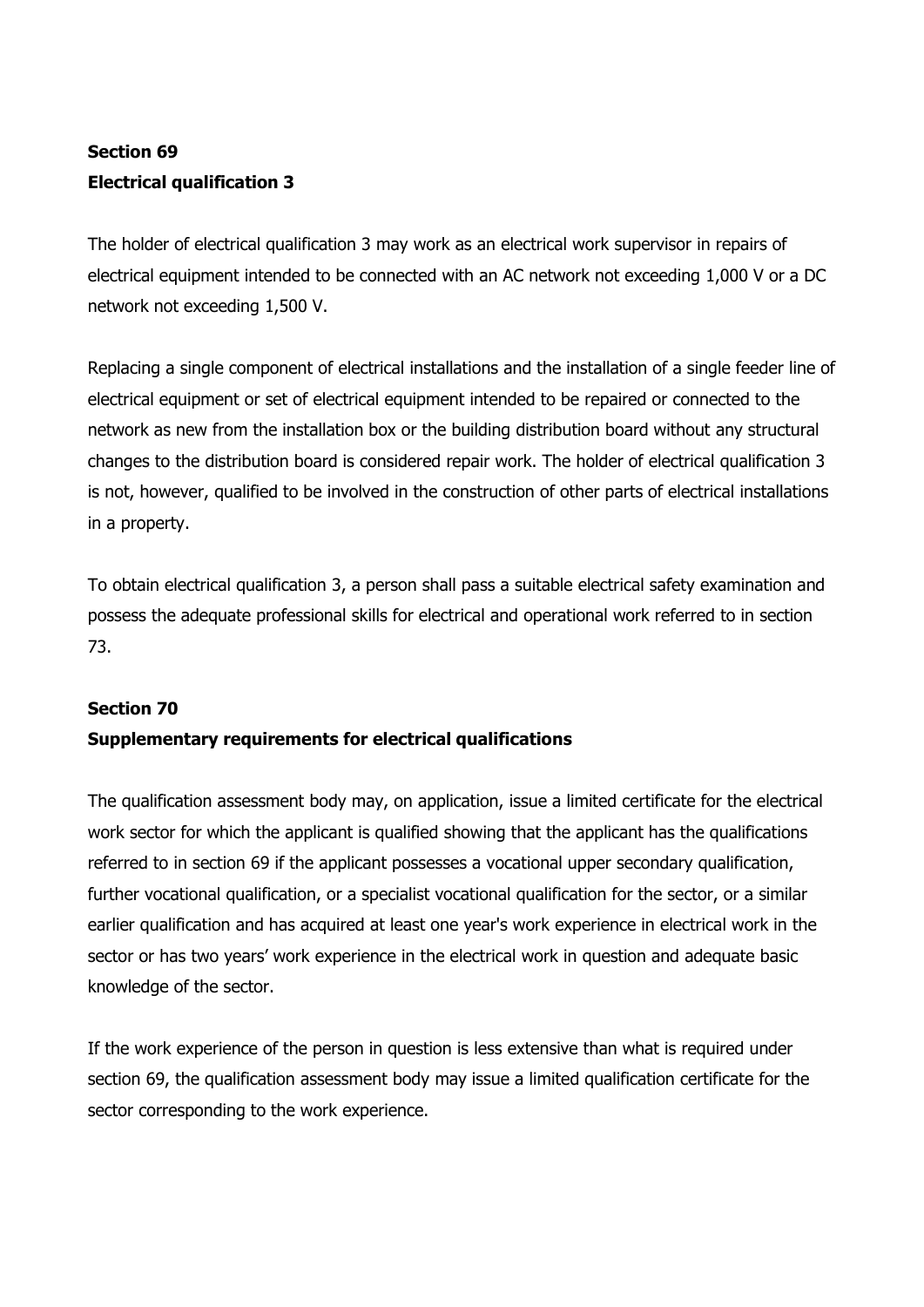Further provisions on the taking into account of work experience gained before completing mandatory studies are laid down by government decree.

## **Section 71**

## **Training and work experience acquired outside Finland**

When issuing the qualification certificate, the qualification assessment body shall take into consideration the training acquired outside Finland and the work experience in electrical work received outside Finland. Provisions on requesting an opinion from a university, a university of applied sciences or other educational institution to support the decision-making are laid down in section 4, subsection 2 of the Act on the Recognition of Professional Qualifications (1384/2015).

The qualification assessment body may also assess the qualifications of the person in question on the basis of a foreign qualification certificate or a similar document.

When issuing qualification certificates, the qualification assessment body shall observe the requirements provided in the Act on the Recognition of Professional Qualifications. When an application for a qualification certificate is submitted on the basis of professional experience, the qualification certificate issued by the qualification assessment body shall reflect the electrical work experience acquired by the applicant.

## **Section 72**

## **Electrical safety examinations**

The electrical safety examination referred to in sections 66–69 above means the examination demonstrating knowledge of the provisions, standards and instructions concerning the safety of electrical work.

The examination requirements and the content and form of the examination certificate are confirmed by the Electrical Safety Authority. The Electrical Safety Authority is also responsible for organising the examinations and supervising the level and grading of the examinations.

The certificate issued for passing the electrical safety examination is valid for five years.

## **Section 73**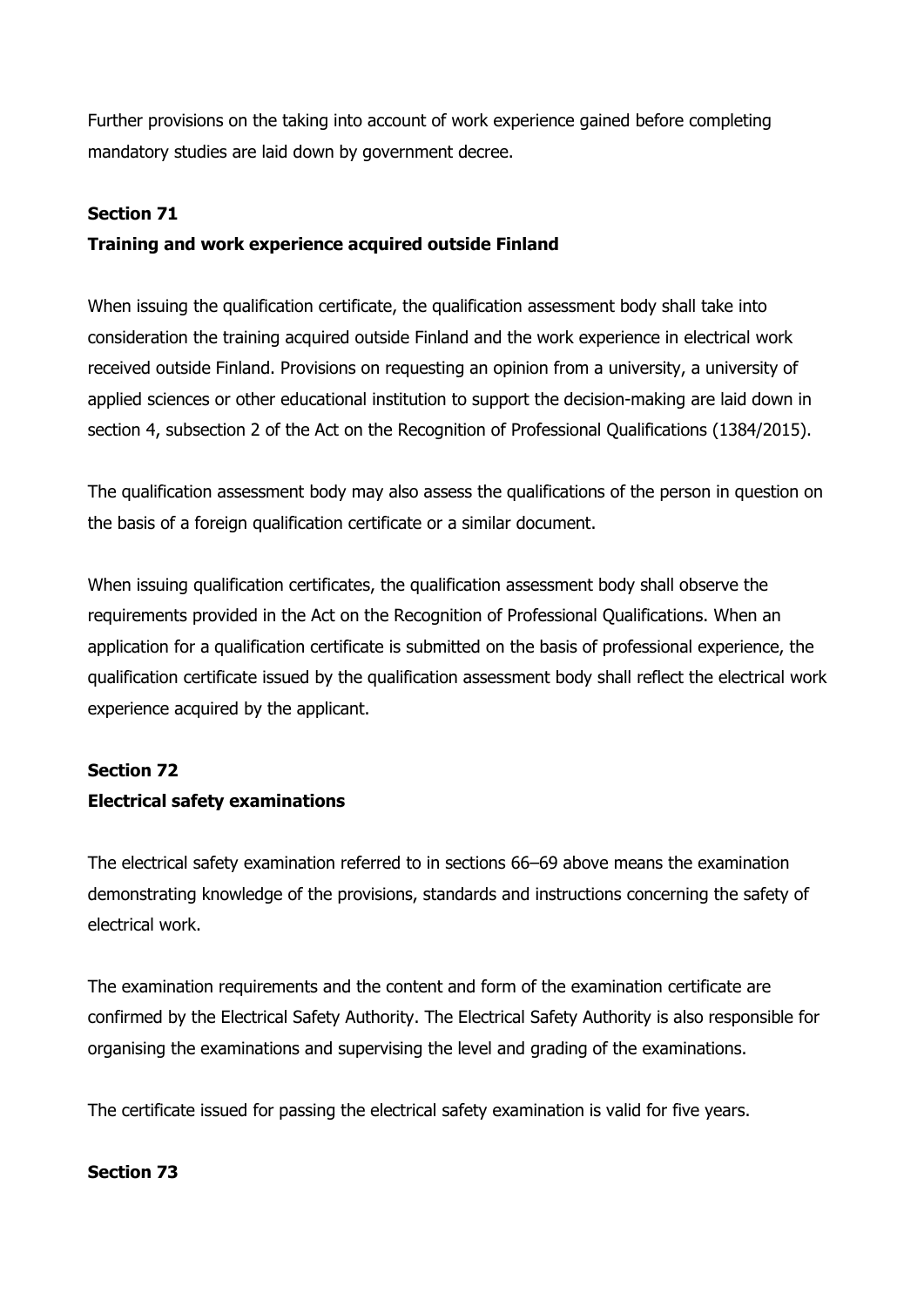## **Electrically skilled person**

A person who has received instruction in electrical and operational work corresponding to his/her training and work experience and meets the following requirements is considered to possess adequate professional skills for supervising and performing such work:

1) suitable higher education degree in technical field and six months' work experience in electrical work;

2) suitable electrical engineer's or technician's degree and six months' work experience in electrical work;

3) suitable vocational upper secondary qualification, further vocational qualification, specialist vocational qualification or a similar qualification obtained before that and six months' work experience in electrical work;

4) suitable vocational upper secondary qualification or a similar qualification obtained before that and one year's work experience in electrical work; or

5) six years' work experience in electrical work and adequate basic knowledge of the sector.

The work experience referred to in subsection 1 above shall be of such nature that it helps the person in question to become familiar with the electrical and operational work in question.

The person providing the instruction referred to in subsection 1 shall meet the qualification requirements referred to in subsections 1 and 2.

In electrical and operational work on similar type of electrical equipment, or on electrical installations similar to electrical equipment, a person with two years' work experience in the electrical work in question and adequate basic knowledge of the sector, or suitable electrical training and one year's work experience in the electrical work in question is, notwithstanding the provisions of subsection 1, also considered to possess adequate professional skills for performing such work independently.

## **Section 74**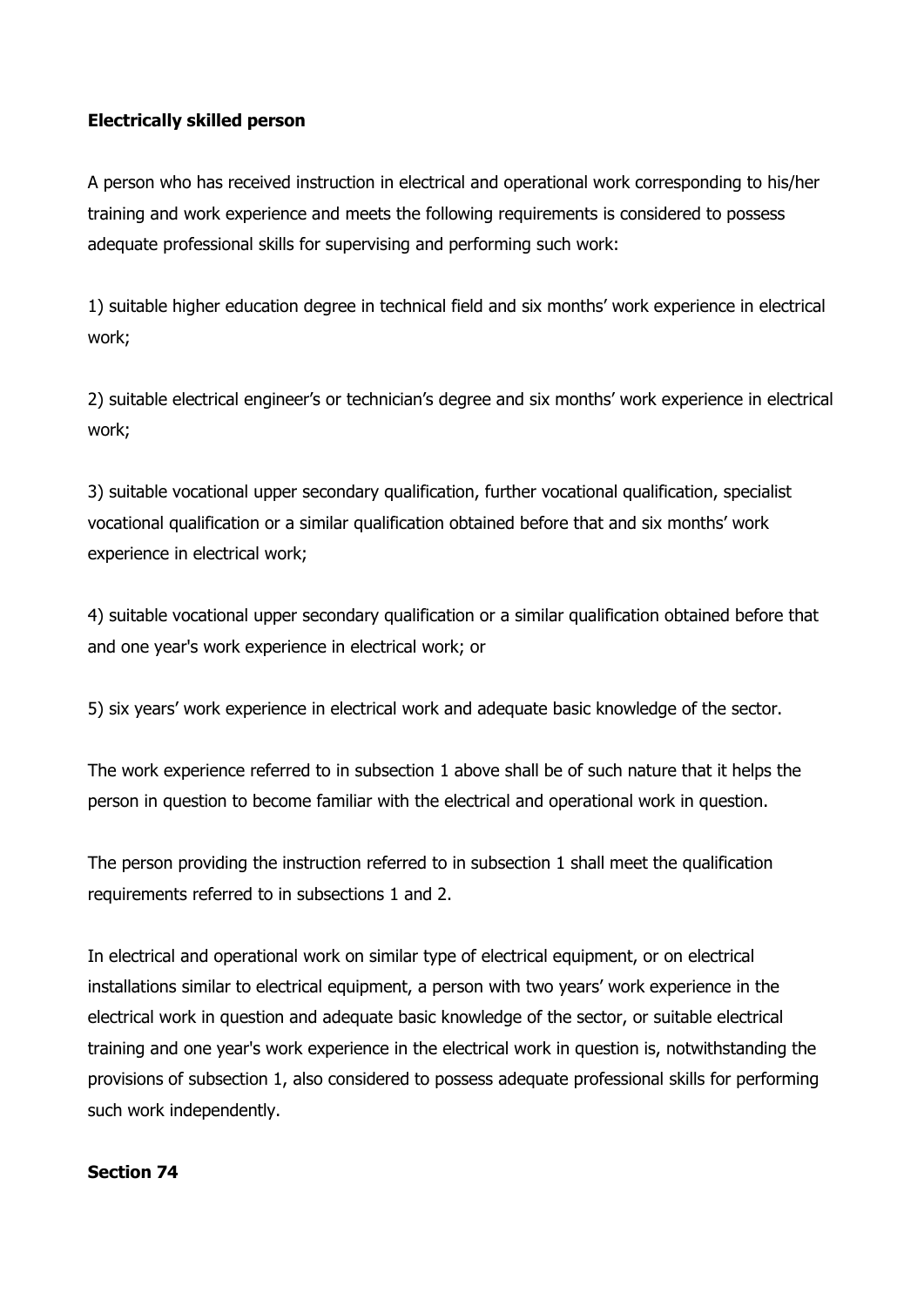## **Further provisions on the content of vocational qualifications and work experience**

Further provisions on the content of the suitable vocational qualification referred to in sections 66– 70 and 73 or training supplementing it are laid down by government decree.

Further provisions on the definition of the work experience required under sections 66–68 are laid down by government decree.

#### **Section 75**

## **Authorised inspector and authorised body**

An authorised inspector or an authorised body may carry out certification and periodic inspections on electrical installations, as provided in this Act.

#### **Section 76**

## **Approval of qualification assessment bodies, authorised bodies and authorised inspectors and registration notification**

The Electrical Safety Authority approves, on application, a qualification assessment body, an authorised body and an authorised inspector after it has determined that the prerequisites for the approval are met.

The approval decision specifies the area of competence, tasks and the sector of the body and the authorised inspector, confirm the arrangements related to supervision of the body and the authorised inspector, and, if necessary, lay down other requirements, restrictions and conditions applicable to the operation of the body and the authorised inspector in order to ensure the appropriate performance of duties. The decision may be valid for a limited period or until further notice. The approval of an authorised inspector is valid for five years at a time.

Qualification assessment bodies, authorised bodies and authorised inspectors shall submit a notification to the Electrical Safety Authority so that an entry into the register, as referred to in section 86, can be made. Qualification assessment bodies and authorised bodies shall include in the notification the information referred to in section 86, subsection 4 and authorised inspectors shall include in the notification the information referred to in section 86, subsection 3. Qualification assessment bodies, authorised bodies and authorised inspectors shall submit a notification to the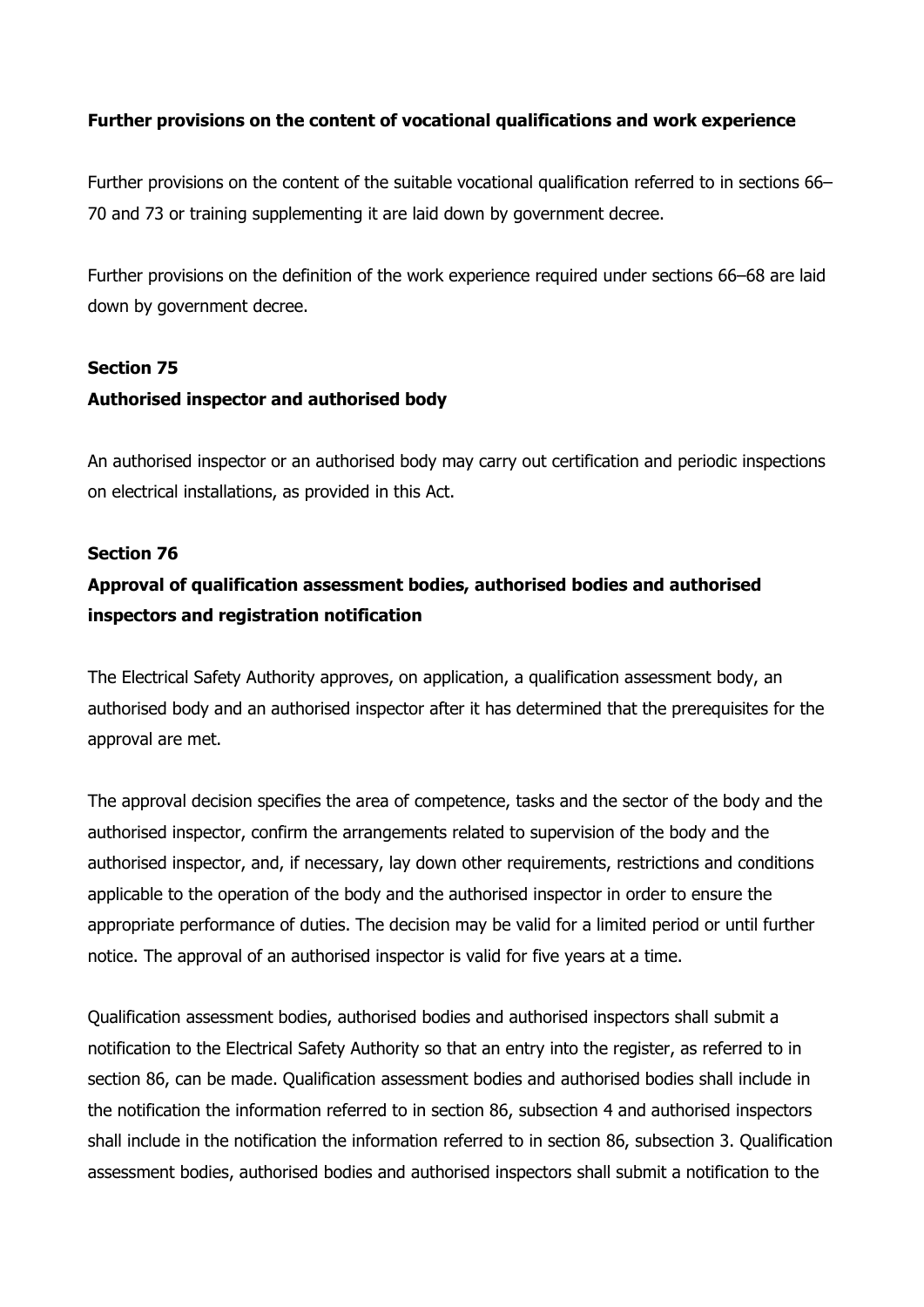Electrical Safety Authority of essential changes to the information referred to above within six months of the change.

Further provisions on the content of the application concerning the approval of qualification assessment bodies, authorised bodies and authorised inspectors and the content of the registration notification may be laid down by government decree.

## **Section 77**

## **Prerequisites for the approval of qualification assessment bodies and authorised bodies**

A body may be approved as a qualification assessment body or an authorised body on the condition that:

1) the body acts in an impartial and neutral manner when carrying out its tasks as a qualification assessment body or an authorised body;

2) the body has an adequate number of skilled employees that possess good technical and professional training and adequately extensive experience in the tasks providing familiarisation in the activities;

3) the employees of the body responsible for the inspections possess a qualification certificate that would permit them to work as electrical work supervisors for the installers of the inspected electrical installation, and the inspectors meet the requirements for independent work laid down in section 73;

4) the body has at its disposal the equipment, tools, and systems required for performing its work;

5) the body has an impartially assessed and supervised system for ensuring the quality of its work with regard to electrical safety and appropriate instructions for the work and for monitoring it;

6) considering the extent and nature of the work, the body has adequate liability insurance for compensating the damage arising from the work.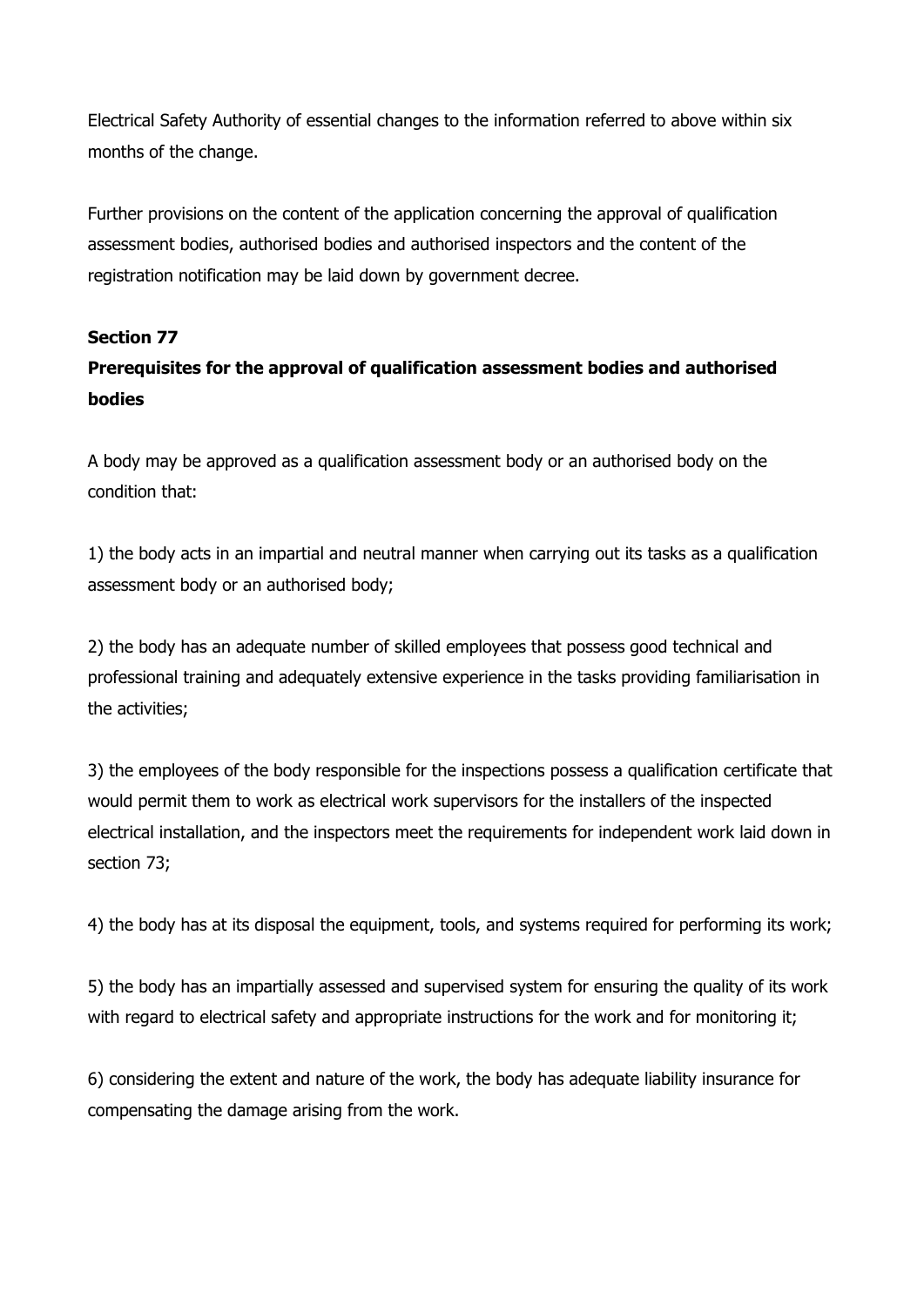The party applying for approval as a qualification assessment body and an authorised body shall demonstrate that it meets the prerequisites laid down in subsection 1 by undergoing an assessment by the accreditation unit of the Finnish Safety and Chemicals Agency (FINAS Accreditation Service) or an assessment by any other accreditation entity that is party to a mutual recognition agreement between inspection agencies of accreditation bodies.

Qualification assessment bodies and authorised bodies may use external testing, inspection and other services. In that case, the bodies shall ensure that the parties providing the services also meet the prerequisites laid down in subsection 1. The bodies are responsible for the work they order from their subcontractors. The bodies shall keep the documents concerning the qualification assessment of their subcontractors at the disposal of the Electrical Safety Authority. The bodies shall, without delay, submit a notification of their subcontractors to the Electrical Safety Authority so that they can be entered into the register. The information referred to in section 86, subsection 4, paragraph 5 shall be included in the registration notification.

#### **Section 78**

## **Prerequisites for the approval of authorised inspectors**

An inspector may be approved as an authorised inspector on the condition that:

1) the inspector carries out his/her inspection tasks in an independent and impartial manner;

2) the inspector possesses adequate professional skills and experience as well as a qualification certificate that would permit him/her to work as the electrical work supervisor for the installer of the inspected electrical installation;

3) the inspector has at his/her disposal the equipment, tools, and systems required for performing the work;

4) the inspector is able to demonstrate in a reliable manner how he/she will ensure the quality of his/her work with regard to electrical safety;

5) considering the extent and nature of the activities, the inspector has adequate liability insurance for compensating the damage arising from the work.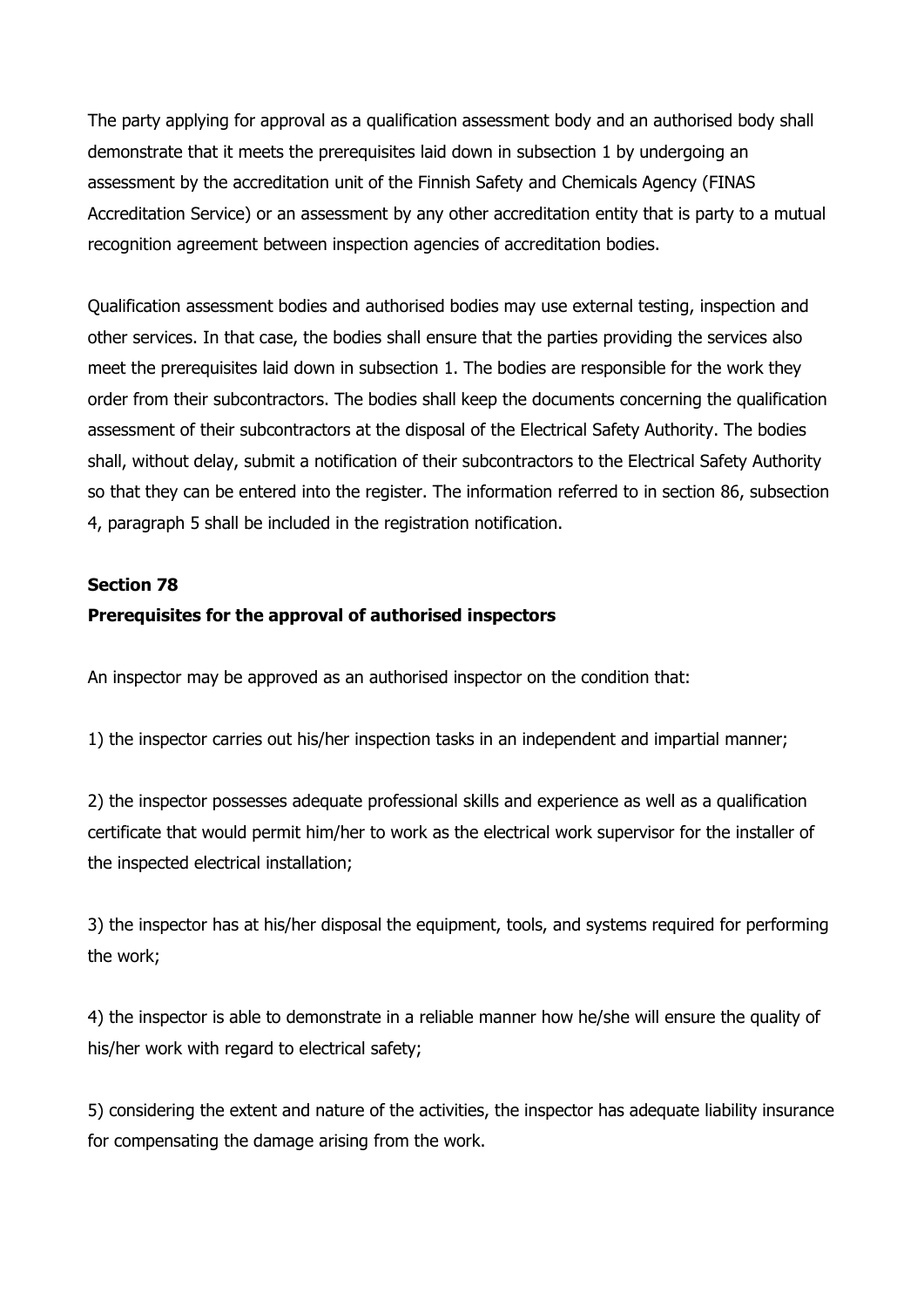# **Section 79**

## **Obligations of the bodies and authorised inspectors**

Qualification assessment bodies, authorised bodies and authorised inspectors shall follow developments in regulations and standards in their sectors, and work in cooperation with other bodies and authorised inspectors in their sectors in so far as is necessary to ensure uniformity of operating methods.

Qualification assessment bodies, authorised bodies and authorised inspectors shall submit a report on their operations to the Electrical Safety Authority each year.

Qualification assessment bodies, authorised bodies and authorised inspectors shall notify the Electrical Safety Authority of all changes that have an impact on the fulfilment of the prerequisites for approval.

## **Section 80**

## **Liability for acts in office and principles of good governance**

The personnel of the qualification assessment bodies and authorised bodies as well as the authorised inspectors are subject to criminal liability for acts in office when carrying out the public administrative duties referred to in this Act.

When carrying out the public administrative duties referred to in this Act, qualification assessment bodies, authorised bodies and authorised inspectors shall observe the provisions laid down in the Act on the Openness of Government Activities (621/1999), the Administrative Procedure Act (434/2003), the Act on Electronic Services and Communication in the Public Sector (13/2003), and the Language Act(423/2003). Provisions on liability for damages are laid down in the Tort Liability Act (412/1974).

# **Section 81 Withdrawal of approval of a body and authorised inspector**

If an authorised body, an authorised inspector or a qualification assessment body, or a subcontractor of the body referred to in section 77, subsection 3, acts in violation of provisions or regulations, fails to meet relevant requirements or observe the conditions and restrictions laid out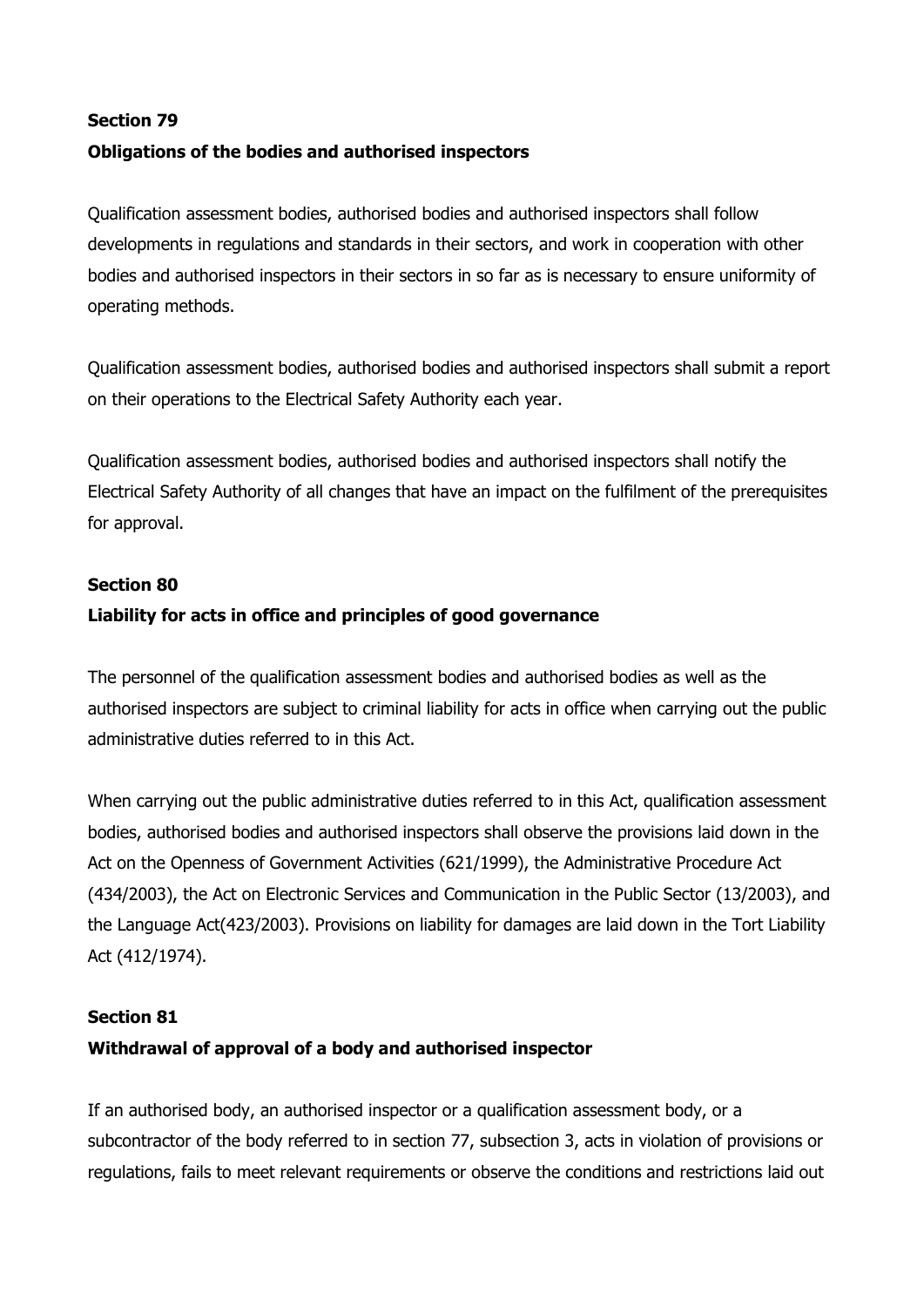in a decision, the Electrical Safety Authority shall specify a sufficient time limit for the body or the authorised inspector in question to take corrective action.

The Electrical Safety Authority shall withdraw the approval it has granted if the body or the authorised inspector has not corrected the essential or serious inadequacies, violations or negligence within the specified time limit.

### **Section 82**

## **Requirements for electrical work safety**

The Occupational Safety and Health Act shall be observed in electrical work, operational work and work close to electrical installations that may cause an electric shock or arc. The essential safety requirements laid down in this Act that apply to the designation of the person responsible for safety at the work site, instructions and advice, tools used in the work, working methods, use of warning markings and the prevention of employees and outsiders from entering the dangerous area shall also be observed in the work.

The essential safety requirements referred to in subsection 1 above apply to work performed by ordinary persons referred to in section 56, subsection 2, as appropriate, so that an adequate level of electrical work safety can be ensured.

Further provisions on the essential safety requirements referred to in subsection 1 are laid down by government decree.

## **Section 83**

#### **Fulfilment of the safety requirements**

The work is considered to meet the essential safety requirements referred to in section 82 if it is performed by applying the standards or publications referred to in section 84.

If necessary, fulfilment of the safety requirements may, by way of derogation from subsection 1, be demonstrated in compliance with the provisions laid down in section 85.

#### **Section 84**

#### **Applicable standards and publications**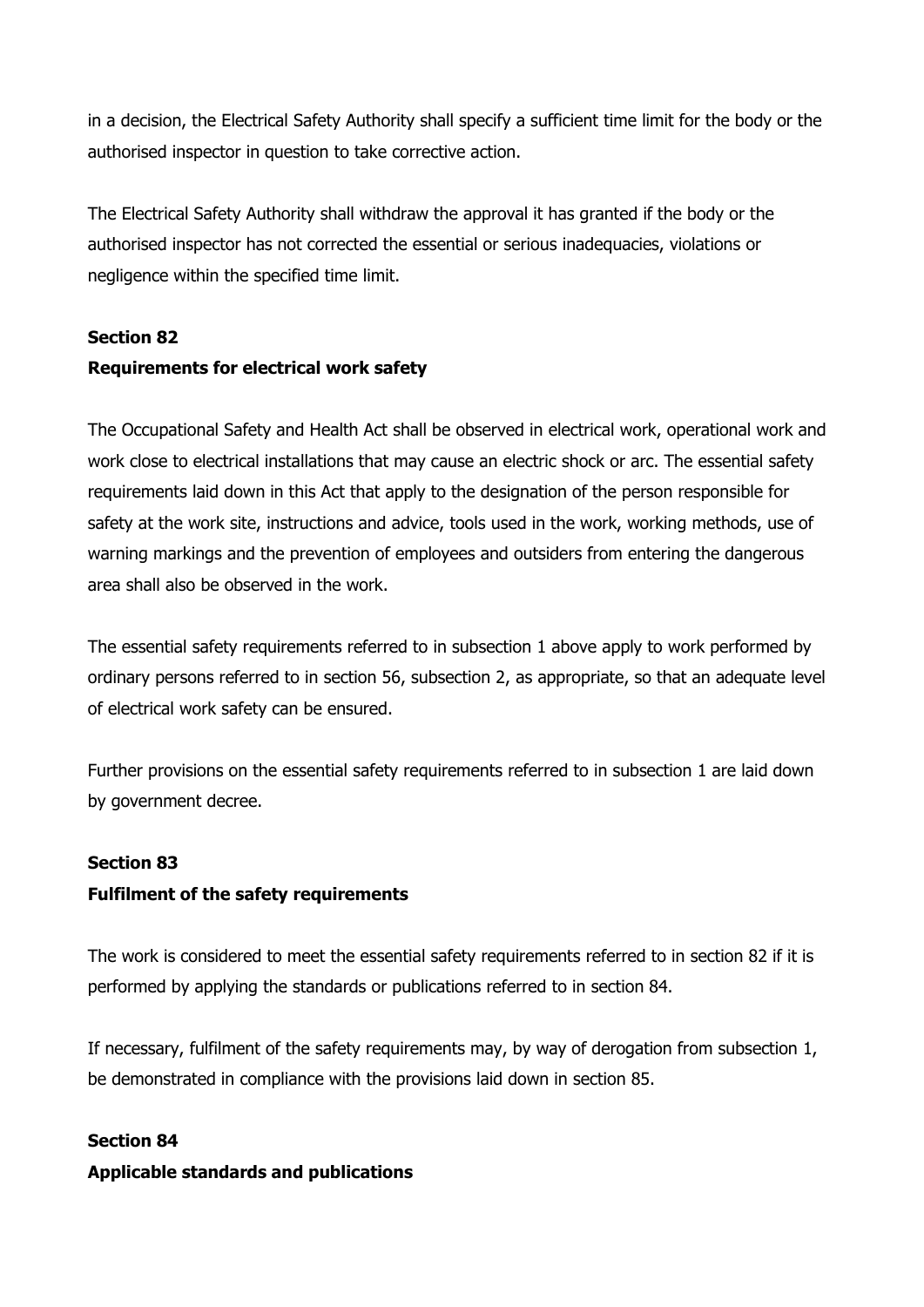The Electrical Safety Authority publishes a list of the standards that, when complied with, are considered to ensure that electrical work safety is in accordance with the essential safety requirements laid down in this Act.

If there are working methods or electrical installations for which no standards have been draw up, publications comparable with the standards, the correlation of which to the essential requirements has been approved in accordance with subsection 1, may apply.

## **Section 85**

## **Derogating from standards**

The standards may be derogated from as necessary if the corresponding safety level can be achieved by other means.

A written report on the derogations shall be prepared before the electrical work or operational work. The report shall be drawn up so that the fulfilment of the requirements can be determined on the basis of it. The introduction of a derogation shall be approved in writing by the electrical work supervisor or the supervisor of operations.

Further provisions on the procedure concerning the derogations from standards are laid down by government decree.

## **Section 86**

## **Register of the Electrical Safety Authority and public information service**

The Electrical Safety Authority keeps a register of operators, authorised inspectors, authorised bodies and qualification assessment bodies so that their activities can be supervised and it can be ensured that the parties requesting electrical work services can ensure that the work is performed in an appropriate manner. The information kept in the register shall be removed without delay when it is no longer necessary for supervising the activities.

The following information on the operators is entered into the register: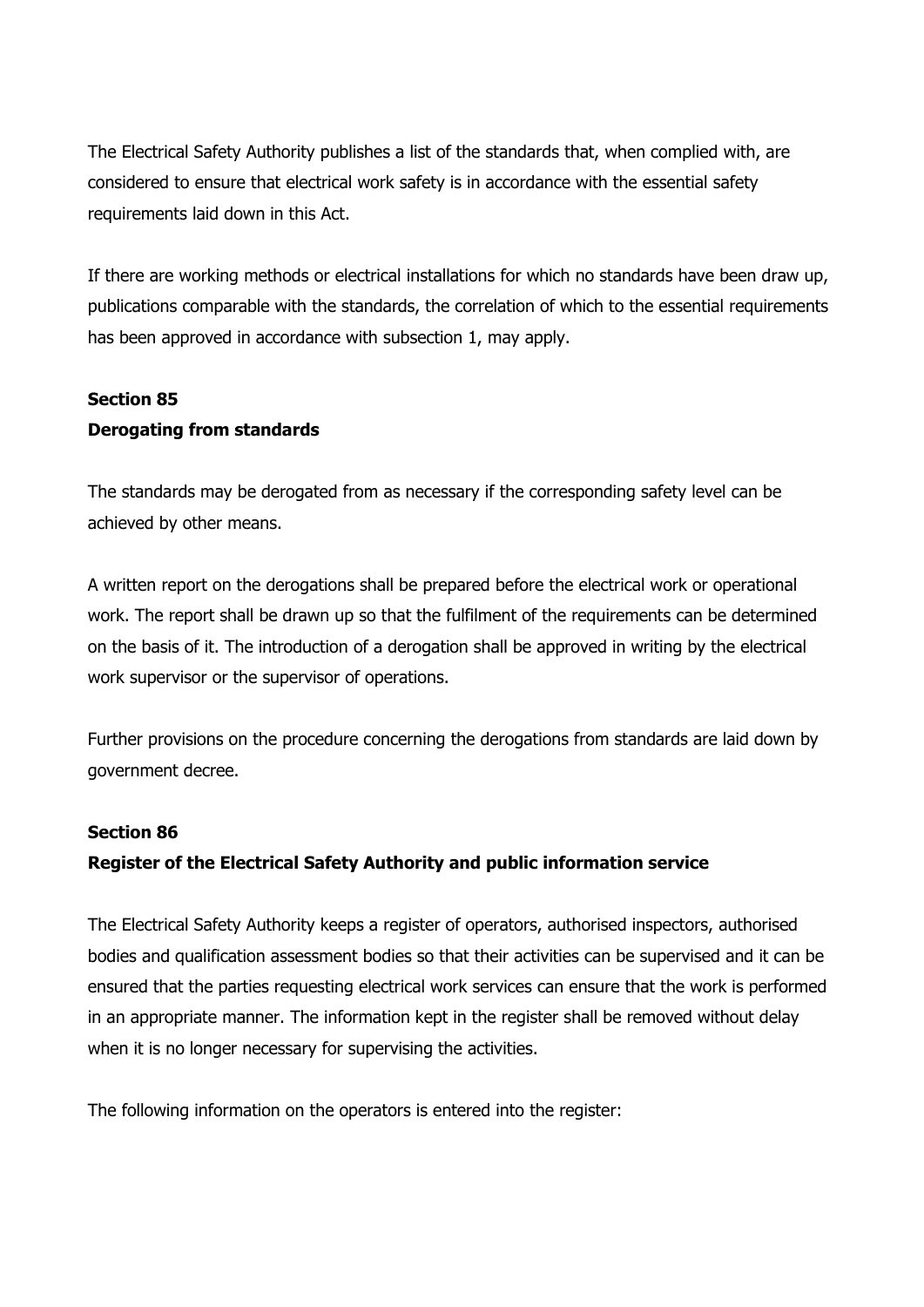1) name and personal identity code of a natural person, company name, any auxiliary company name, business identity code, the address where the operations are carried out, and other contact details;

2) company name and any auxiliary company name of a legal person, business identity code, the address where the operations are carried out, and other contact details;

3) name, personal identity code and other contact details of the electrical work supervisor;

4) registration code;

5) the sanctions imposed on the operator and the electrical work supervisor under section 95.

The following details of the authorised inspectors are entered into the register:

1) name and personal identity code of a natural person, company name, any auxiliary company name, business identity code, the address where the operations are carried out, and other contact details;

2) scope of the authorisation;

3) registration code;

4) withdrawal of approval of the authorised inspector.

The following information on the authorised bodies and qualification assessment bodies is entered into the register:

1) company name, any auxiliary company name, business identity code, the address where the operations are carried out, and other contact details;

2) scope of the authorisation;

3) registration code;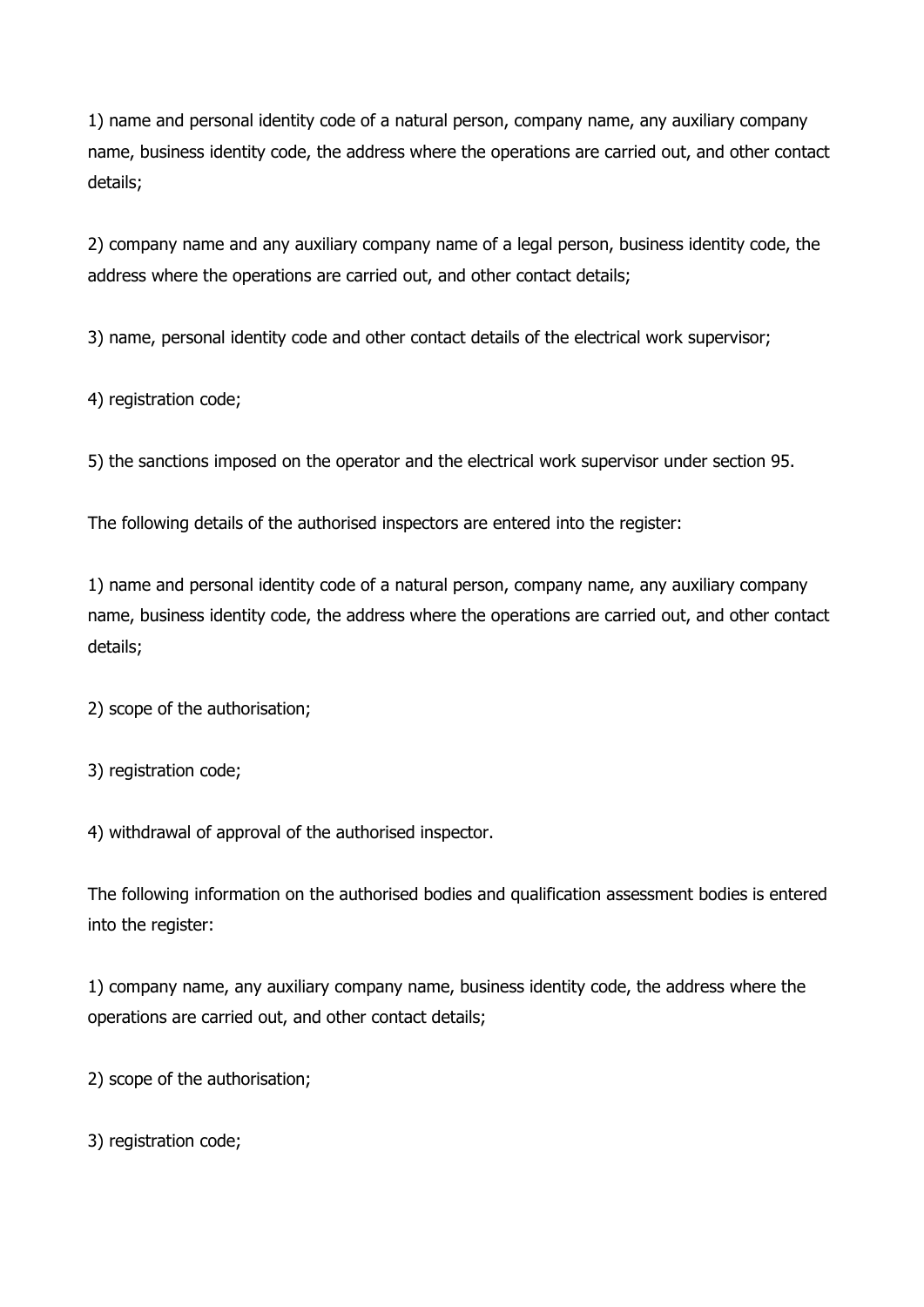4) withdrawal of the approval of the body;

5) name of the subcontractor of the body, personal identity code, company name, any auxiliary company name, business identity code, the sector, the address where the operations are carried out, and other contact details.

Notwithstanding the provisions of section 16, subsection 3 of the Act on the Openness of Government Activities, the Electrical Safety Authority may, over an electronic information network, publish the name, company name, office address, business identity code, registration code and the name of the electrical work supervisor of an operator that has submitted the notification referred to in section 55; the name and company name of an authorised inspector; and the company name, office address, business identity code, registration code and the scope of the authorisation of an authorised body and a qualification assessment body (public information service). Information from the public information service may only be retrieved as individual searches, using the name of the registered operator, operating authorisation of the operator or the name of an electrical work supervisor or municipality as the search criterion. The Electrical Safety Authority shall immediately remove the details of an operator and electrical work supervisor from the public information service if the operator or the electrical work supervisor has ended its activities or if the Electrical Safety Authority has prohibited the operator or the electrical work supervisor from carrying out its activities. The Electrical Safety Authority shall remove the details of an authorised inspector, an authorised body and a qualification assessment body from the public information service immediately after the approval has been withdrawn or the activities have ended.

**Chapter 5 Supervision** 

## **Section 87 Steering of supervision**

The Ministry of Economic Affairs and Employment is responsible for steering the supervision of compliance with the provisions laid down in this Act.

**Section 88 Supervisory authority**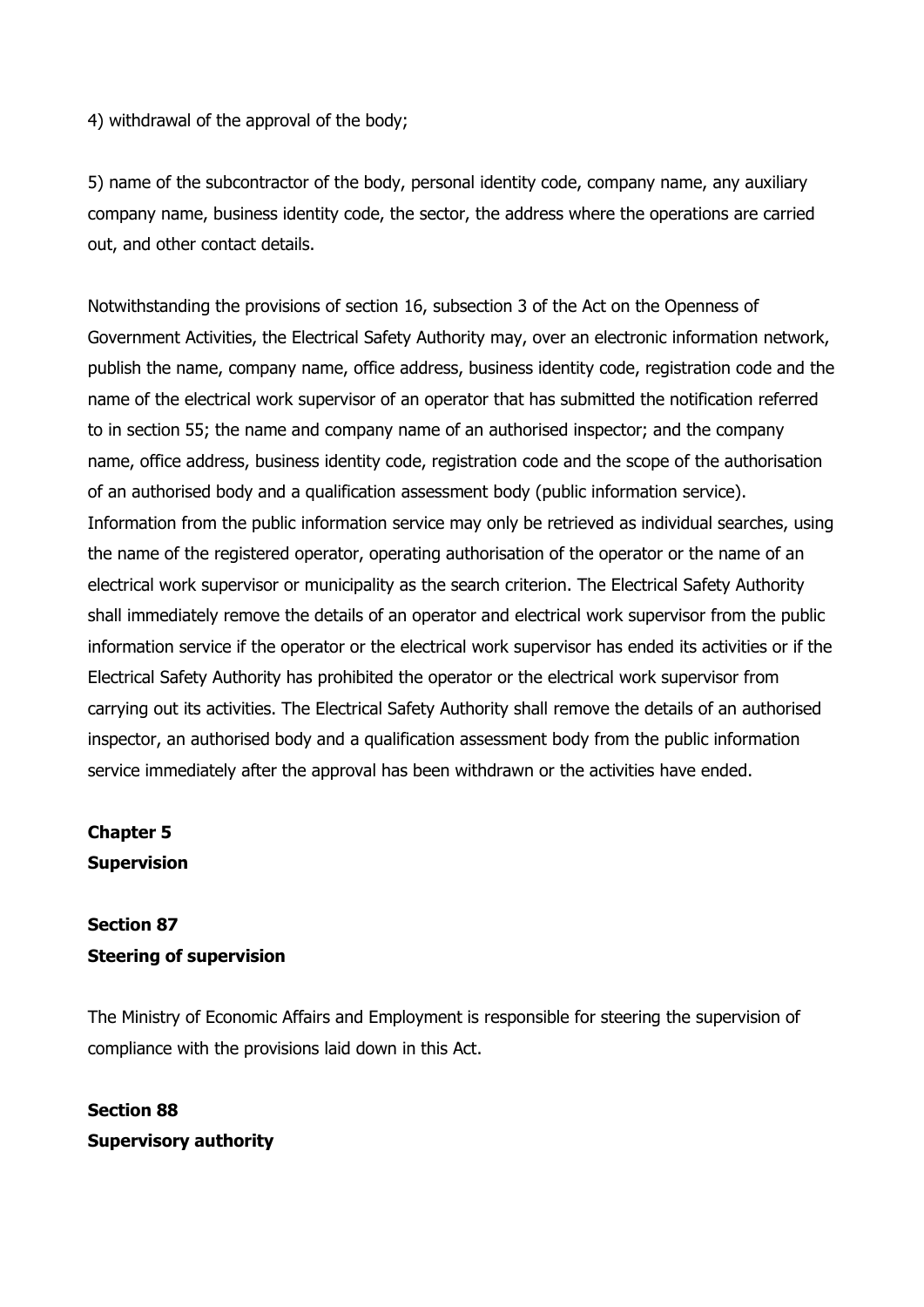Supervision of compliance with this Act is the responsibility of the Electrical Safety Authority. The Finnish Safety and Chemicals Agency (Tukes) acts as the Electrical Safety Authority.

### **Section 89**

## **The right of the Electrical Safety Authority to obtain information**

The Electrical Safety Authority has the right to obtain the information essential for supervision from economic operators, operators, electrical work supervisors, possessors of electrical installations and supervisors of operations. The right to obtain information also applies to information essential for supervision that, as information concerning private business or professional activities, financial situation or health of private individuals or otherwise, is secret information under the Act on the Openness of Government Activities when in the possession of the authorities.

Notwithstanding secrecy provisions, the Electrical Safety Authority also has the right to obtain the information essential for supervision from authorised bodies, authorised inspectors and qualification assessment bodies.

#### **Section 90**

## **Obtaining information from the authorities and disclosing secret information**

Notwithstanding the secrecy obligation and other restrictions concerning access to information, the Electrical Safety Authority has the right to obtain information essential for supervision and for investigating the causes of electrical accidents from other authorities.

Notwithstanding secrecy provisions, the Electrical Safety Authority may disclose information on the financial situation of private individuals or corporations, business or professional secrets or personal circumstances of private individuals it has obtained as part of its supervisory duties, to the following parties:

1) to prosecutors for the consideration of charges and to the police and other pre-trial investigation authorities for preventing and investigating offences;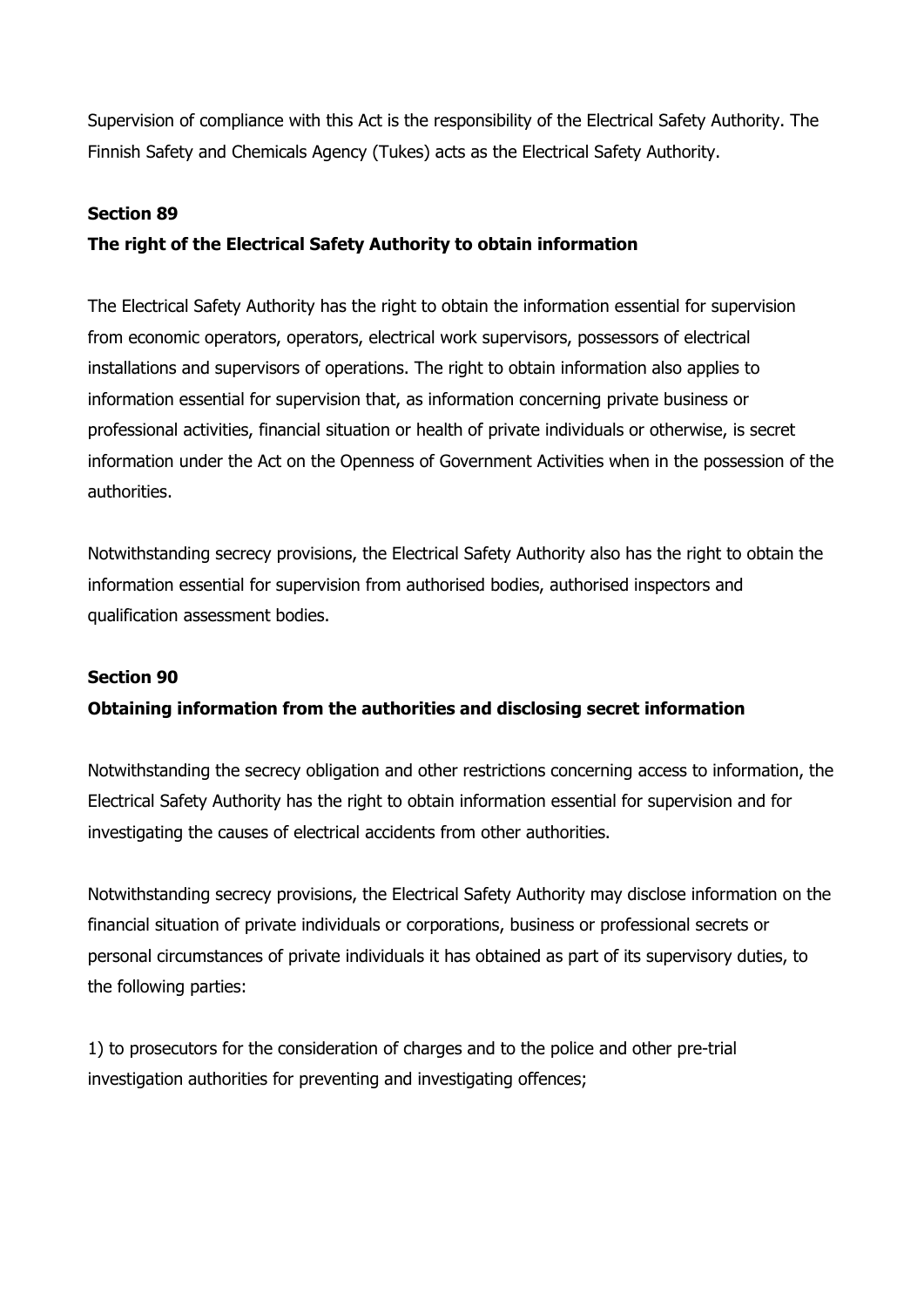2) to rescue authorities, occupational safety and health authorities, environmental protection authorities and consumer protection authorities, if disclosing the information is essential for ensuring that these authorities can perform their duties;

3) to competent authorities in other states and to international bodies so that obligations based on the legislation of the European Union or international agreements binding on Finland can be met.

## **Section 91 Right to perform inspections**

For supervising compliance with this Act, the Electrical Safety Authority has the right to perform inspections and enter the location where the electrical equipment or electrical installations are manufactured, constructed, repaired, serviced, stored and sold, as well as the location where the electrical equipment or electrical installation operated. The inspections shall be performed in accordance with the provisions laid down in section 39 of the Administrative Procedure Act.

The inspection referred to in subsection 1 may only be extended to cover premises for permanent residential use if there are reasonable grounds to suspect that the electrical equipment or electrical installation located in the premises causes serious disturbance to radio communications, power distribution or communications networks or electrical equipment or electrical installation connected to them and there are reasons to suspect that the electrical safety provisions referred to in section 117, subsection 1, paragraphs 1–3, 8, 18, 21 or 22 have been violated and the inspection is essential for protecting human lives, safety or business activities.

## **Section 92**

## **Inspecting non-compliant electrical installations**

If the Electrical Safety Authority has reasonable grounds to suspect that an electrical installation does not meet the requirements laid down in section 31 or 40, it has the right to have the electrical installation inspected or order the possessor of the electrical installation to have the electrical installation inspected.

If the Electrical Safety Authority has the electrical installation inspected or has other similar examination carried out and the electrical installation is found not to comply with the requirements laid down in section 31 or 40, the Electrical Safety Authority may oblige the possessor of the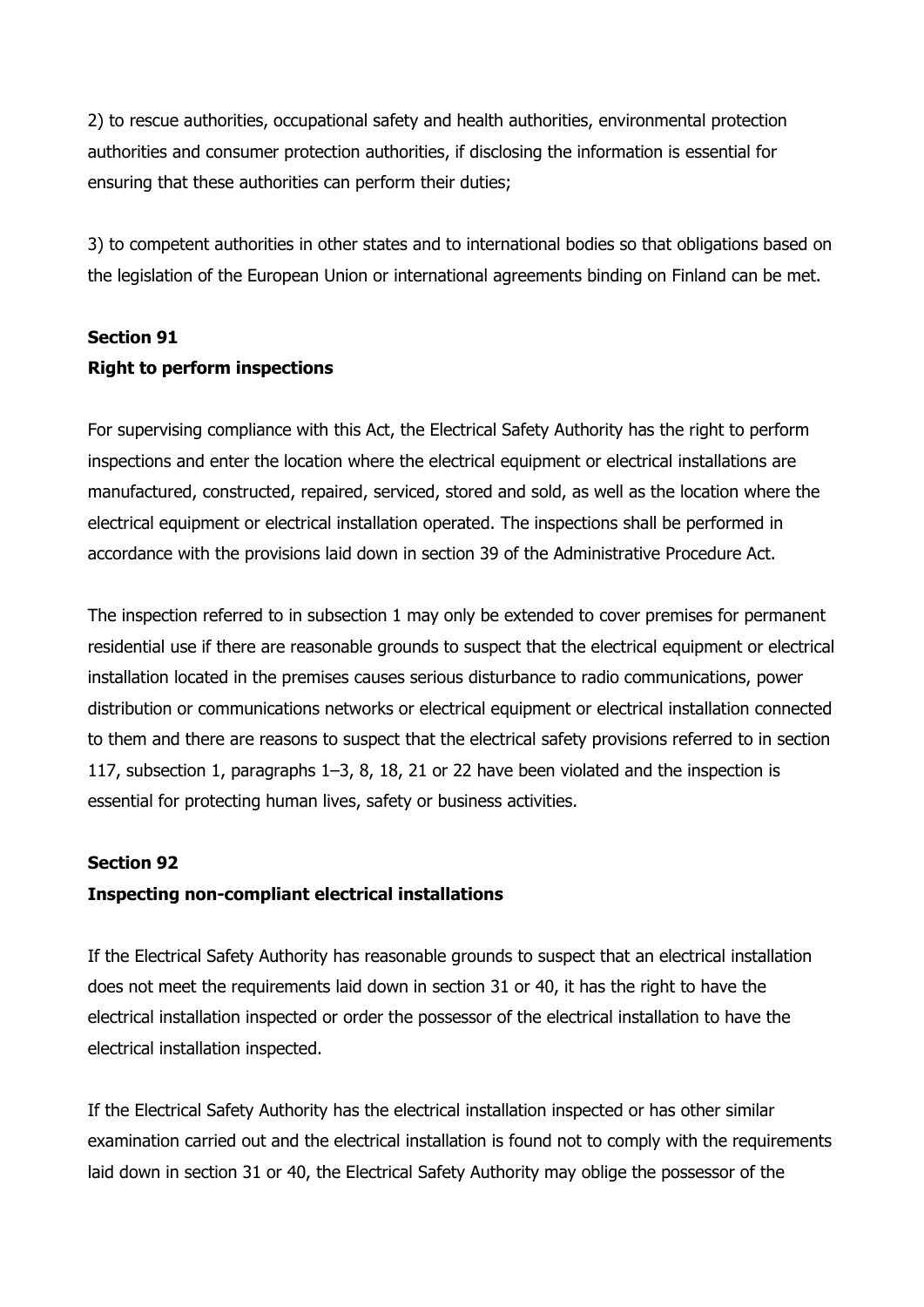electrical installation to compensate for the costs arising from the inspection or the examination. If it is found out in the inspection or examination that the non-compliance has arisen from the measures of the installer of the electrical installation, the Electrical Safety Authority may oblige the installer to compensate for the costs arising from the inspection or the examination.

## **Section 93 Using outside experts**

The Electrical Safety Authority has the right to use outside experts in the investigation, testing and assessment of compliance. The outside experts may assist the Electrical Safety Authority by participating in the inspections performed under this Act, and investigate and test electrical equipment and electrical installations.

The outside experts shall possess the expertise and qualifications required for the tasks.

When performing tasks referred to in this section, the outside experts are subject to criminal liability for acts in office. Provisions on liability for damages are laid down in the Tort Liability Act.

The outside experts do not have the right laid down in section 91, subsection 2 to extend the supervisory measures to premises for permanent residential use.

#### **Section 94**

## **Measures concerning non-compliant electric equipment or electrical installations and its maintenance and use taken by the Electrical Safety Authority**

If the electrical equipment or electrical installation does not comply with the provisions laid down in this Act or it is not maintained or used in accordance with this Act, the Electrical Safety Authority may order the possessor of the electrical equipment or electrical installation to correct the inadequacies and negligence within a specified time or prohibit the use of the electrical equipment or electrical installation. If necessary, the Electrical Safety Authority may demand that the electrical equipment or electrical installation be disconnected from the power network. The Electrical Safety Authority may not, however, prohibit the use of the electrical installation of the possessor of the distribution network if the prohibition would cause unreasonable harm to consumers of electricity.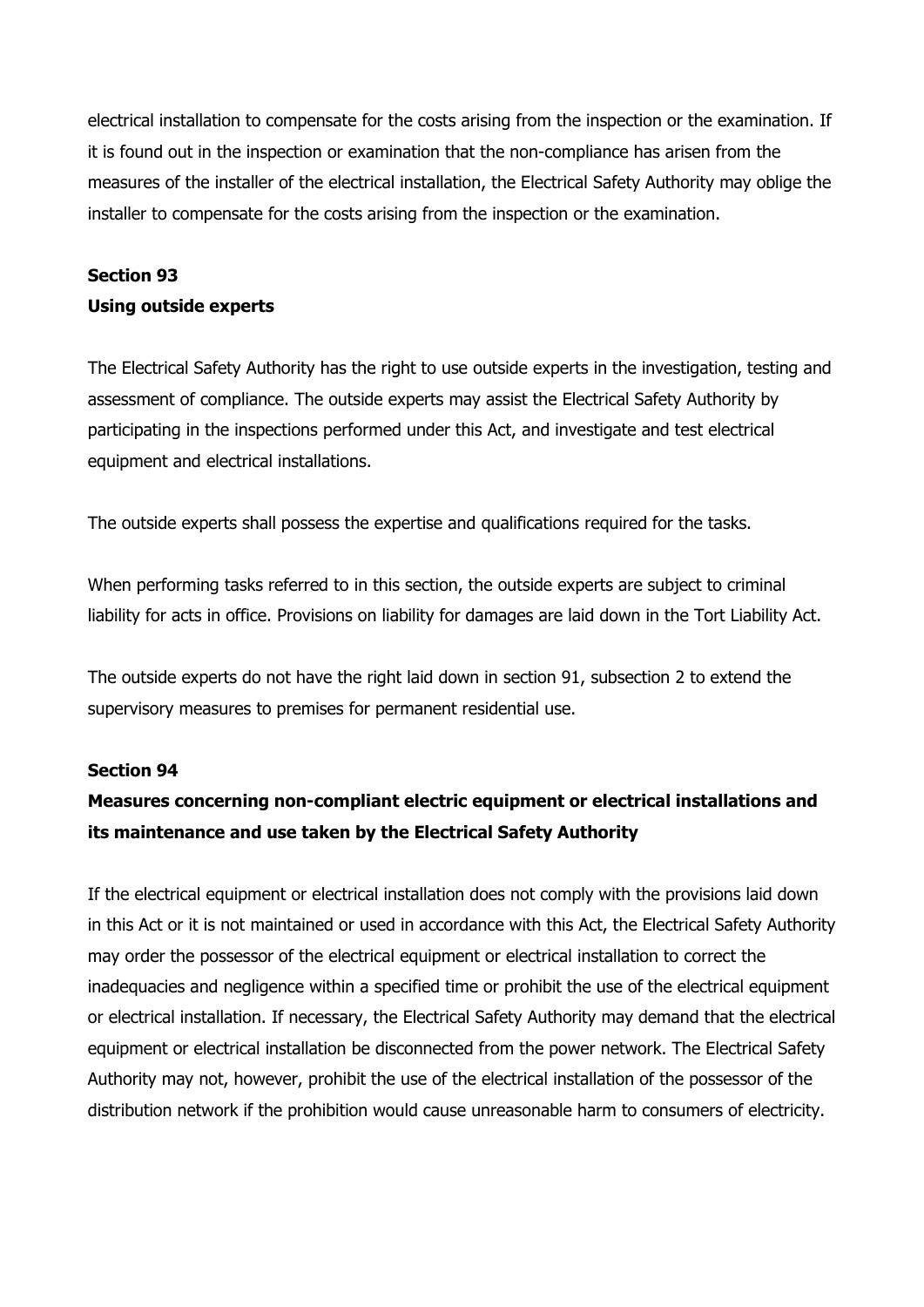If it is technically appropriate to disconnect the electrical installation from the network in the electrical installation of the network company supplying power to the installation, the network company shall perform the disconnection when requested to do so by the Electrical Safety Authority.

## **Section 95 Enforcement measures**

If an operator fails to observe this Act or the provisions or regulations issued under it the Electrical Safety Authority shall request the operator to correct the inadequacy within a specified time. If an electrical work supervisor or a supervisor of operations fails to observe this Act or the provisions and regulations issued under it when performing their task, the Electrical Safety Authority may issue him/her with a warning. If the inadequacies or negligence are of serious or fundamental nature and no corrective measures have been taken despite a request or a warning, the Electrical Safety Authority may prohibit the operator, electrical work supervisor or supervisor of operations from performing their duties, for a limited period or until further notice, partially or in full.

The Electrical Safety Authority shall immediately notify the operator of the warning it has issued to the electrical work supervisor or the prohibition under which the electrical work supervisor may not perform his/her duties, and the possessor of the electrical installation of the warning it has issued to the supervisor of operations or the prohibition under which the supervisor of operations may not perform his/her duties.

If the cases referred to in subsection 1 involve serious inadequacies, the Electrical Safety Authority may order that, for a specific period, certification inspections shall be carried out on all electrical installations of the operator that are of more than small size.

## **Section 96**

## **Notice of a conditional fine and notice of enforced compliance**

The Electrical Safety Authority may make the prohibition or order it has issued under this Act more effective by issuing a notice of a conditional fine or the threat of having the inadequacy corrected at the expense of the party that has failed to observe the prohibition or order. Provisions on the notice of a conditional fine and the notice of enforced compliance are laid down in the Act on Conditional Fines (1113/1990).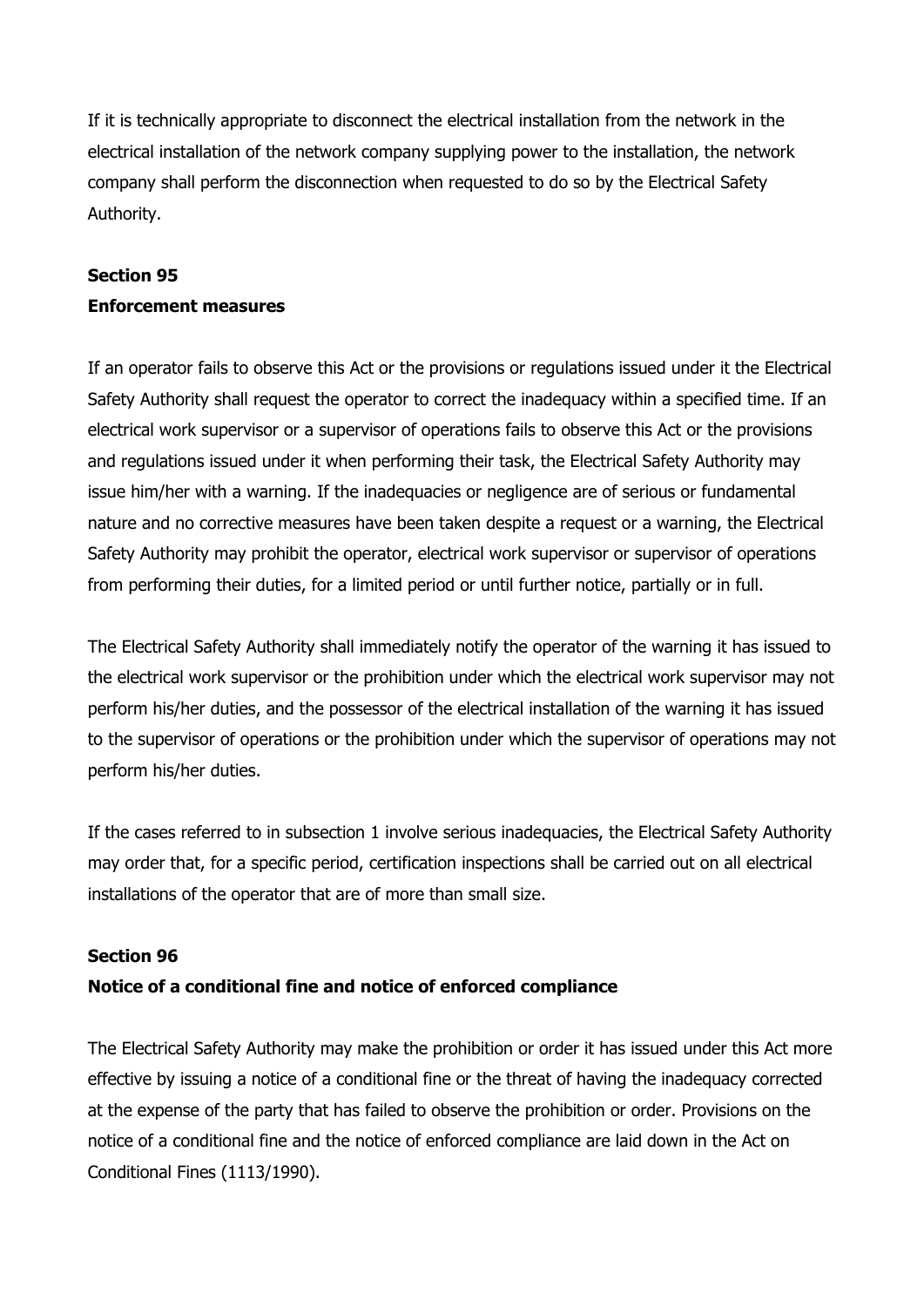#### **Section 97**

# **Measures concerning non-compliant activities taken by an authorised inspector or an authorised body**

If, in connection with an inspection, an authorised inspector or an authorised body notices that the use of the electrical equipment or electrical installation causes imminent danger, it shall notify the possessor of the electrical equipment or electrical installation of this in writing, and request the operator to terminate the use of the electrical equipment or electrical installation and to disconnect it from the network. The authorised body or the authorised inspector that performed the inspection shall, without delay, send a copy of the notification to the Electrical Safety Authority, which shall take the necessary measures.

If an authorised inspector or an authorised body discovers serious inadequacies when performing a certification inspection or a periodic inspection it shall request the electrical installation subject to the inspection to be inspected again in a follow-up inspection. The possessor of the electrical installation shall commission the follow-up inspection within three months of the issuing of the inspection order. Only for well-justified reasons may the inspection be ordered from a party that did not perform the original inspection.

Authorised inspectors and authorised bodies shall, on an annual basis, provide the Electrical Safety Authority with the names of the installers of the sites that have undergone follow-up inspections after being subject to certification inspections and a summary of the electrical installations that have been ordered to undergo follow-up inspections.

If it is found out in an inspection that there are defects or inadequacies in the electrical equipment or electrical installation that make it less safe to use, the authorised inspector or the authorised body shall notify the possessor of the electrical equipment or electrical installation of this.

#### **Section 98**

#### **Executive assistance by the police**

The police are obliged to provide the Electrical Safety Authority with executive assistance in the supervision of compliance with this Act and in its enforcement. Provisions on the obligation of the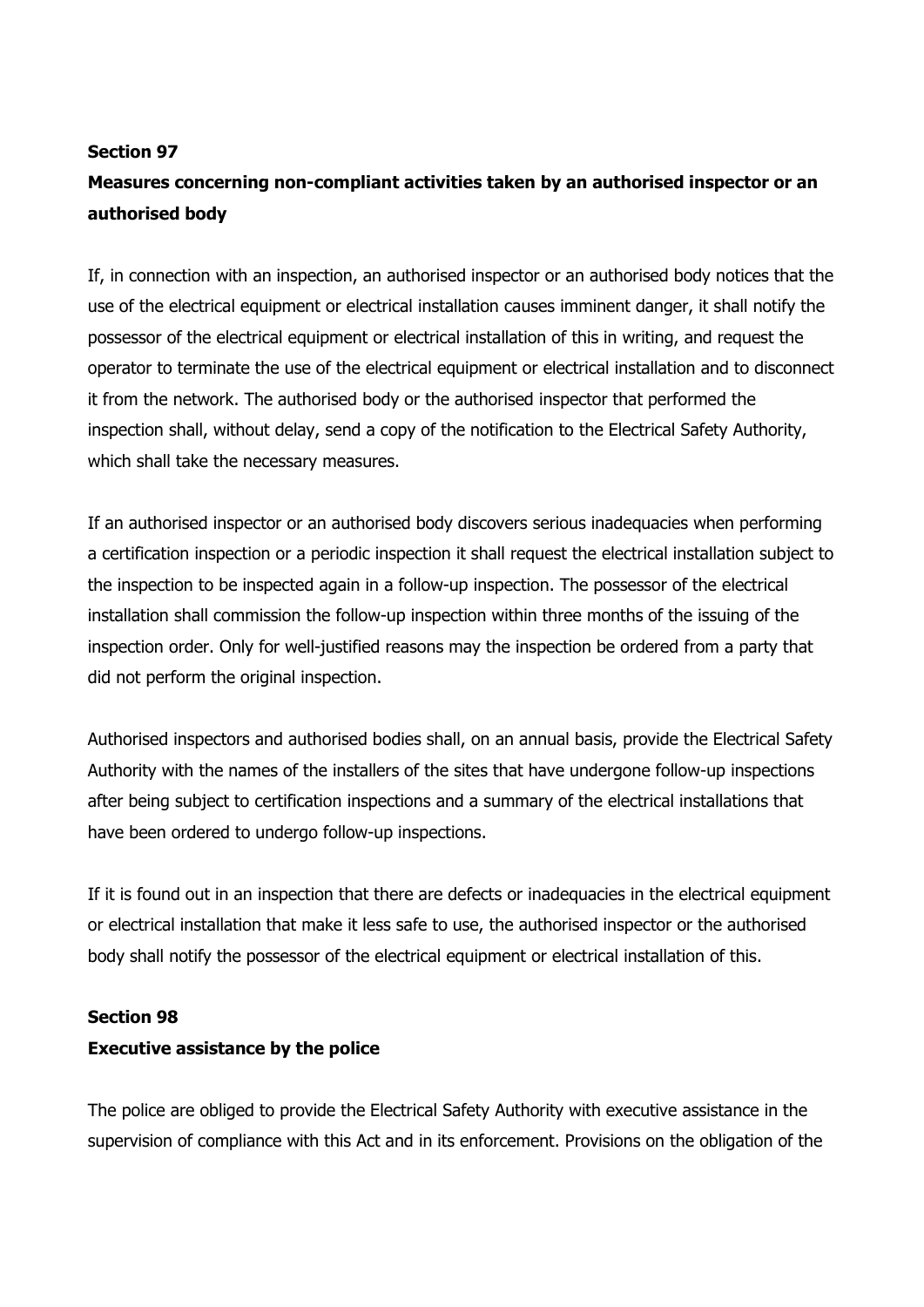police to give executive assistance are laid down in chapter 9, section 1 of the Police Act (872/2011).

## **Chapter 6**

## **Damage and inconvenience**

### **Section 99**

## **Liability that does not depend on the degree of negligence**

The possessor of the electrical equipment or electrical installation causing damage shall, irrespective of the level of negligence, provide compensation for the electric damage, unless otherwise provided in this chapter.

## **Section 100 Limitations to liability**

Under this Act, the possessor of electrical equipment or electrical installation is not liable for electric damage if:

1) the electric damage has been caused to other electrical equipment or electrical installation, which has a rated voltage in excess of 400 V; or

2) the electric damage has been caused by electrical equipment or electrical installation belonging to the internal electricity supply of a property or by electrical equipment or electrical installation connected to such equipment or installation that has a rated voltage not exceeding 400 V.

## **Section 101**

## **Adjustment of compensation for electric damage**

If the party suffering the damage has contributed to the damage, or if another factor not related to the electrical equipment or electrical installation or to its use has also contributed to the damage, the amount of compensation for damage may be adjusted as is considered reasonable.

The compensation for bodily harm to which the person suffering the damage has contributed may only be decreased if the person suffering the damage or, in the case where a person liable to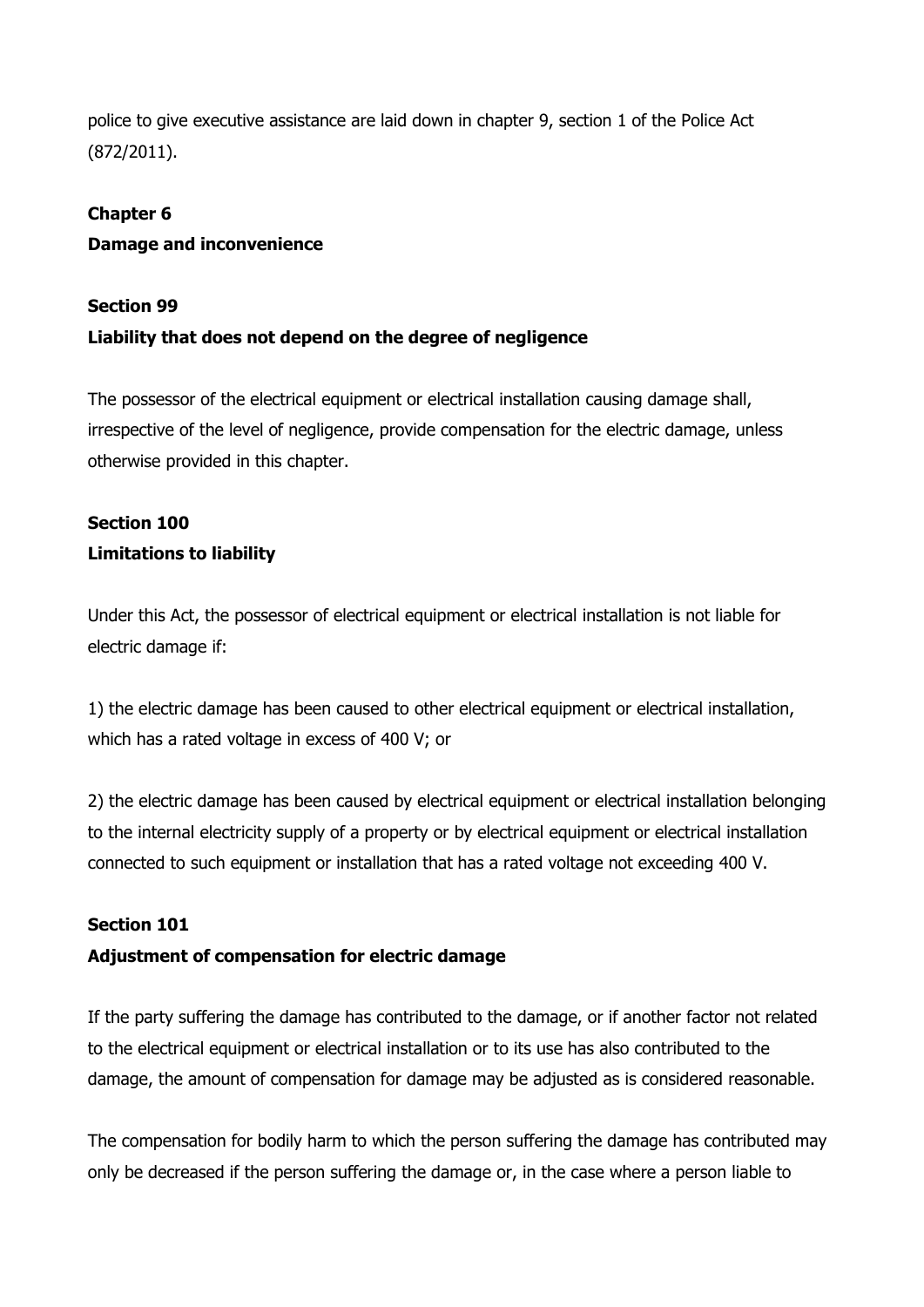provide maintenance has deceased, the deceased, has contributed to the damage otherwise than by minor negligence.

## **Section 102 Applying the Tort Liability Act**

When the compensation for damage is determined, the provisions laid down in chapter 5, chapter 6, sections 2 and 3, and chapter 7, section 3 of the Tort Liability Act shall be observed.

## **Section 103**

## **Liability of the owner of the electrical equipment or electrical installation**

The owner of the electrical equipment or electrical installation that has transferred the equipment or installation to another person for operational purposes, is liable for electric damage in the same way as the possessor of the equipment or installation, however, up to the value of the equipment or installation. The possessor of the equipment or installation shall compensate the owner for the sum paid by the latter, unless a court decides that the owner is liable for the damage.

## **Section 104**

## **Statute of limitations for the compensation**

The request for compensation for electric damage under this Act shall be submitted within two years of the event causing the damage.

## **Section 105**

## **Compensation for damage under other acts**

This Act does not restrict the right of the party suffering the damage to receive compensation for electric damage on the basis of an agreement or the Tort Liability Act, the Product Liability Act (694/1990) or any other act.

**Section 106 Invalid terms of agreement**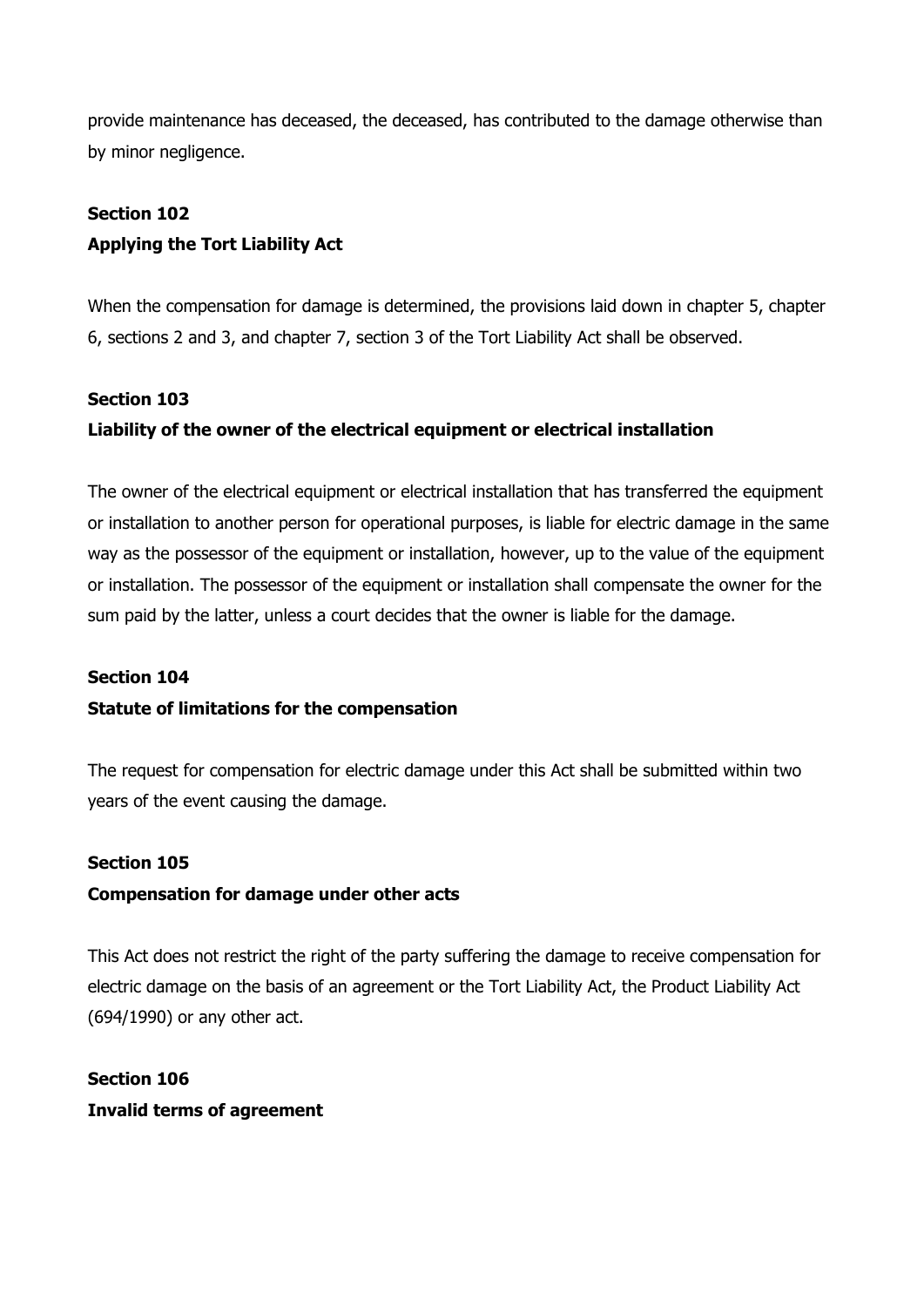The condition contained in the agreement on connection between the possessor of the distribution network and the consumer of electricity connected to the operator's network by a rated voltage not exceeding 400 V that restricts the right of the party suffering the damage to compensation under this Act, is invalid.

The condition contained in an agreement other than that referred to in subsection 1 and made before the discovery of the damage, that restricts the right of the party suffering the damage to compensation under this Act for bodily harm or for damage caused to property intended for private use or for consumption, and used principally for this purpose by the party suffering the damage, is invalid.

## **Section 107**

## **Right of recovery from the party causing the damage**

The owner or possessor of electrical equipment or electrical installation who has paid compensation under this Act has the right to claim the sum from the party who caused the damage on the grounds concerning the liability for damages of the latter.

#### **Section 108**

#### **Disturbance or danger caused by electrical installation**

If the electrical installation causes disturbance or is dangerous to other electrical installations or its use, or causes through such installation disturbance or is dangerous despite the fact that both sets of electrical installation comply with relevant regulations and with good engineering practices, the owner of the installation that has been constructed later shall take the measures necessary to eliminate the disturbance or danger related to his/her installation, unless otherwise provided in subsection 2.

If, by modifying or supplementing the technical structure of the installation constructed earlier, the disturbance or danger can be eliminated at a substantially lower cost than what would arise from the measures referred to in subsection 1 and this can be done without excessively harming the functioning of the installation, the owner of the installation constructed earlier shall modify or supplement his/her installation as necessary.

#### **Section 109**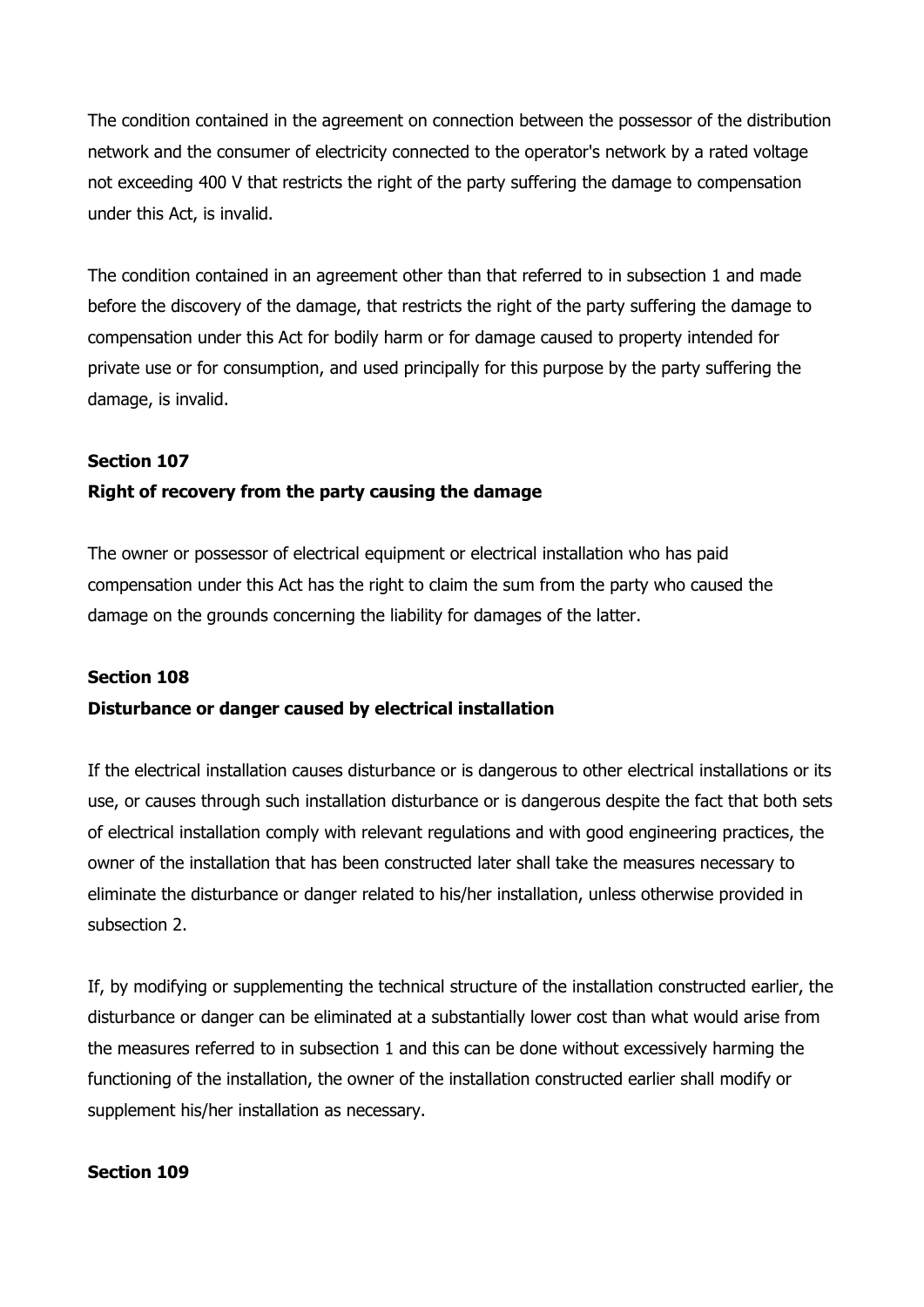## **Liability for compensation by the owner of electrical installation**

The owner of the electrical installation constructed later is liable for the costs of the measures referred to in section 108, subsection 2. When the costs are determined, the benefit or disadvantage caused to the owner of the installation constructed earlier, as a result of a change in the performance or the operational costs of the installation arising from the measure, shall be taken into consideration.

## **Section 110**

## **Time of constructing an electrical installation**

Of two sets of electrical installation or two parts of the installation, the one the construction of which was commenced later is considered a set or part of installation constructed later. If the mode of operation or the technical structure of the installation or its part is modified so that the installation or its use causes disturbance or is dangerous, as referred to in section 108, or so that the installation becomes markedly more susceptible to disturbance or danger, it is considered, however, that in this respect the installation was constructed at the time the modification was made.

## **Section 111**

## **Resolving disputes in situations involving the elimination of disturbance and danger**

If the owners of electrical installation are unable to agree on the measures necessary to eliminate the disturbance or danger referred to in sections 108–110, the case will be decided by the Electrical Safety Authority, unless otherwise agreed.

## **Section 112**

## **Danger or disturbance caused by electrical equipment**

The provisions of sections 108–111 on electrical installations, also apply to single electrical equipment.

## **Section 113**

## **Moving or modifying finished electrical installations**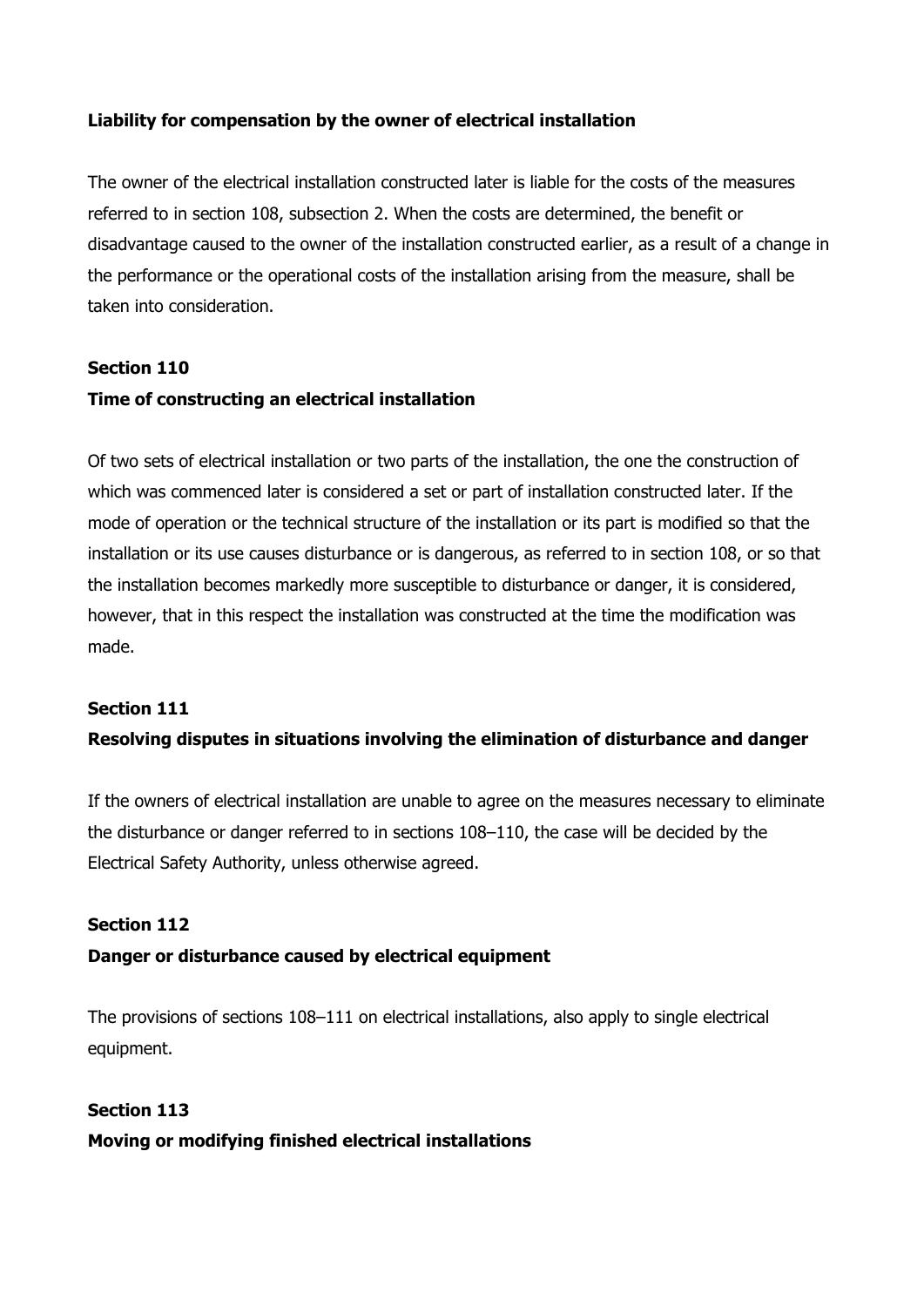If, after the start of the construction of an electrical installation or its part, a road or other route, railway, airport, gas, water or other similar pipe, building or other structure is or will be constructed in the vicinity of the installation, and if, for reasons of general safety or protection of the electrical installation, the installation shall be moved or modified, the owner of the electrical installation is liable to undertake the necessary modifications. However, the owner of the road or other route, airport, pipe, building or structure is liable to pay the costs of such measures.

## **Section 114**

## **Reporting an accident and accident investigation**

The police, rescue authorities, occupational safety and health authorities and the possessor of a distribution network of a distribution area shall report to the Electrical Safety Authority seriously dangerous situations and accidents causing serious bodily harm, property damage or environmental damage involving electrical equipment or electrical installation.

Bodily harm shall be considered serious if it results in death or serious health damage. Other than minor property or environmental damage shall be considered serious property or environmental damage. A dangerous situation shall be considered serious if it has caused clear danger of serious bodily harm or clear danger of serious property or environmental damage.

The Electrical Safety Authority shall investigate accidents referred to in subsection 2 causing serious damage if the Electrical Safety Authority is of the view that this is necessary for establishing the cause of the accident, or for preventing future accidents. The Electrical Safety Authority also has the right to investigate other accidents and seriously dangerous situations that have been caused by electricity, if this is necessary for establishing the cause of the accident, or for preventing future accidents.

Provisions on the obligation to report accidents or dangerous situations to the Safety Investigation Authority are laid down in section 16 of the Safety Investigation Act (525/2011).

## **Chapter 7 Miscellaneous provisions**

**Section 115 Certificates of conformity issued by notified bodies**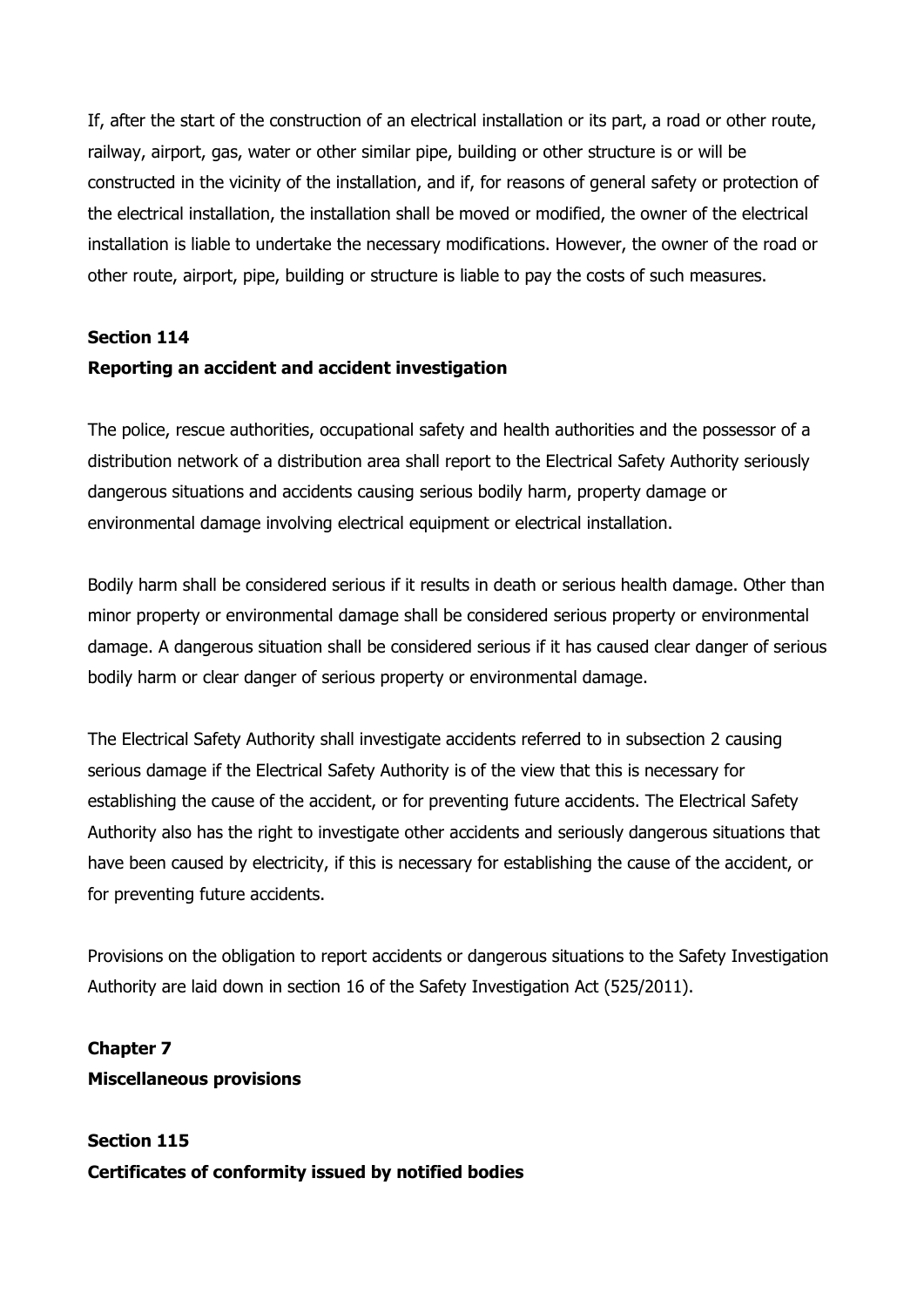A notified body shall issue the manufacturer with an EU-type examination certificate or certificate of conformity if the electrical equipment or electrical installation meets the requirements laid down in this Act.

The notified body shall keep copies of the certificates referred to in subsection 1 and additions to them as well as the technical documentation, including the documents supplied by the manufacturer, until the expiry of the validity of that certificate.

Further provisions on the EU-type examination certificate and the certificate of conformity and their content are laid down by government decree.

## **Section 116**

## **Refusal or withdrawal of certificate by a notified body**

If a notified body discovers that the electrical equipment or electrical installation is not in conformity with the essential safety requirements laid down for it, it shall request the manufacturer to take corrective measures and it may not issue the manufacturer with a certificate of conformity.

If, after issuing the certificate, the notified body concludes that the electrical equipment or electrical installation is no longer in conformity with the requirements, it shall request the manufacturer to take corrective measures and, if necessary, suspend or withdraw the certificate. If no corrective measures are taken or they do not have the required effect, the notified body shall restrict, suspend or withdraw the certificate, as appropriate.

## **Section 117 Penal provisions**

Anyone who, on purpose or through negligence, violates

1) the obligation laid down in section 7, subsection 1 to only place on the market electrical equipment complying with the provisions laid down in section 6;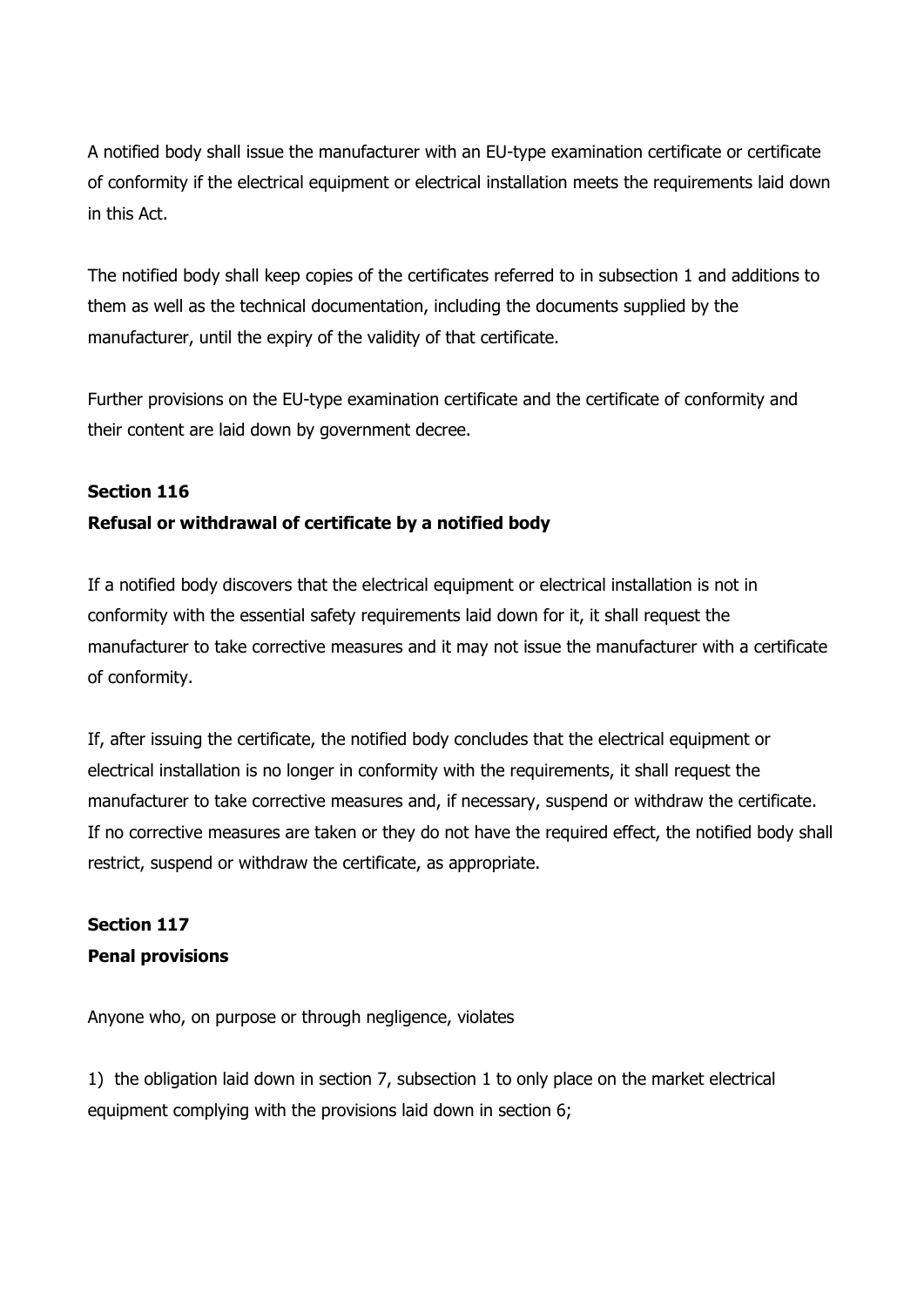2) the obligation laid down in section 7, subsection 2 to only manufacture or import electrical equipment complying with the requirements laid down in section 6;

3) the manufacturer's obligation laid down in section 13, subsection 1 to ensure that the electrical equipment has been designed and manufactured in accordance with essential safety requirements and essential requirements concerning electromagnetic compatibility;

4) the manufacturer's obligation laid down in section 13, subsection 2 to carry out a suitable conformity assessment on the electrical equipment or to draw up technical documentation for demonstrating conformity of the electrical equipment;

5) the manufacturer's obligation laid down in section 13, subsection 3 to draw up the EU declaration of conformity for the electrical equipment or to affix the CE marking to the electrical equipment;

6) the manufacturer's obligation laid down in section 14, subsection 1 to ensure that serially produced electrical equipment are in conformity with the requirements;

7) the manufacturer's obligation laid down in section 16, subsection 1 to ensure that electrical equipment placed on the market is accompanied by required markings, instructions and safety information;

8) the importer's obligation laid down in section 18, subsection 1 to only place on the market electrical equipment that are in conformity with the requirements;

9) the importer's obligation laid down in section 18, subsection 2 to ensure that the manufacturer has performed the conformity assessment and drawn up the technical documentation, the CE marking has been affixed to the electrical equipment, and the electrical equipment is accompanied by the required documents, markings, contact information, safety information and instructions;

10) the importer's obligation laid down in section 18, subsection 3 to notify the manufacturer and the Electrical Safety Authority of the risk presented by the electrical equipment;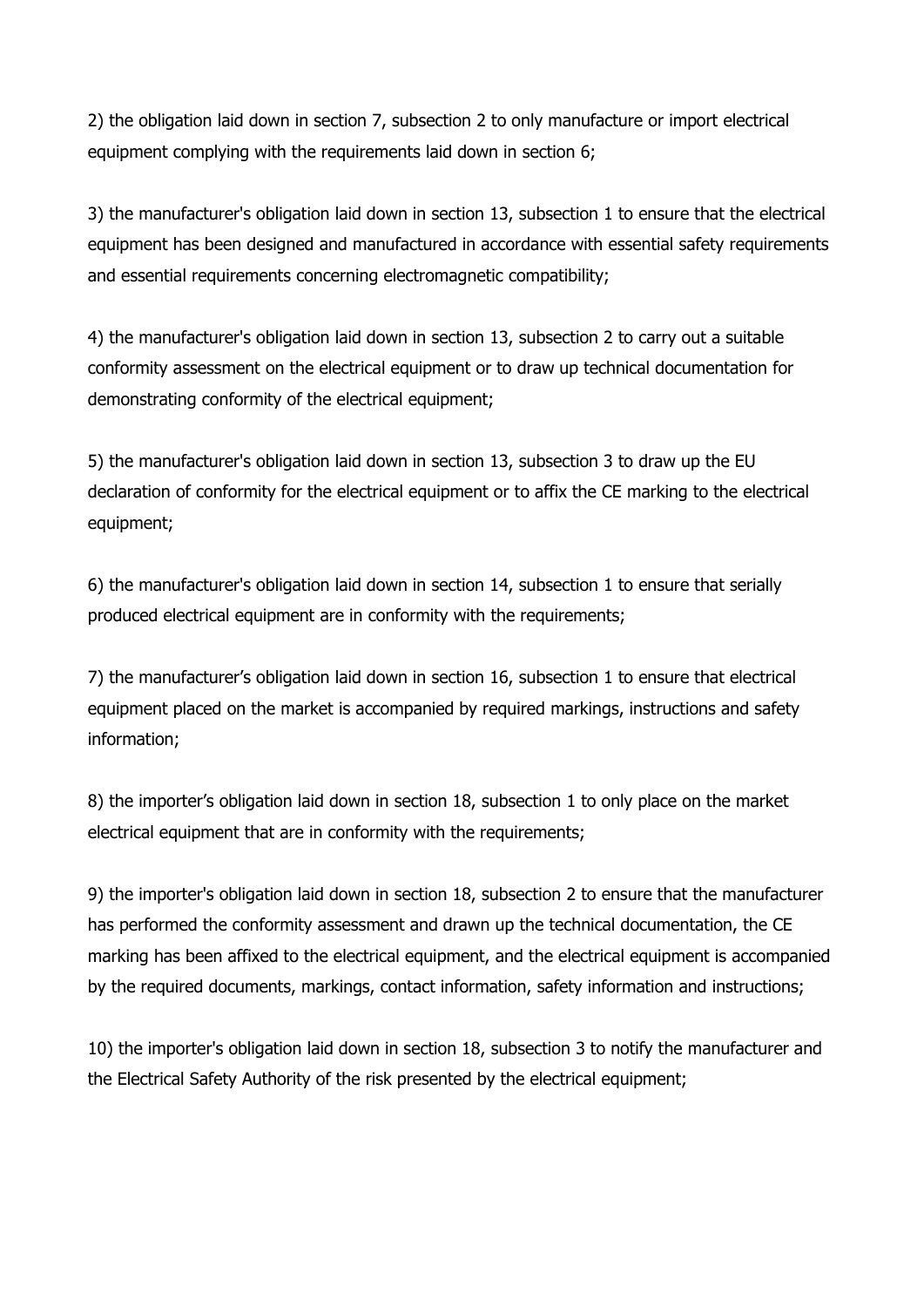11) the distributor's obligation laid down in section 21, subsection 2 to check that the electrical equipment bears the CE marking, that it is accompanied by the required documents, markings, contact details, safety information and instructions;

12) the distributor's obligation laid down in section 21, subsection 3 to report risks to the manufacturer or the importer and the Electrical Safety Authority;

13) the manufacturer's or the importer's obligation laid down in section 25, subsection 1 to take corrective measures;

14) the distributor's obligation laid down in section 25, subsection 2 to ensure that corrective measures will be taken;

15) the obligation of the economic operator laid down in section 25, subsection 3 to report risks;

16) the obligation of the possessor of the electrical installation laid down in section 35 to ensure the safety of the electrical installation during its use or when operational conditions change;

17) the obligation laid down in section 36 to ensure that connecting electrical installations together does not pose risks;

18) the obligation of the installer of the electrical installation laid down in section 41, subsection 2 to ensure before the installation is put into service that the installation has been designed and constructed in accordance with relevant safety requirements and essential requirements concerning electromagnetic compatibility;

19) the obligation of the installer of the electrical installation laid down in section 43, subsection 1 to carry out a commissioning inspection on the electrical installation;

20) the obligation of the installer or possessor of the electrical installation laid down in section 45 to ensure that the certification inspection is performed;

21) the obligation of the possessor of the electrical installation laid down in section 47, subsection 1 to ensure the safety and electromagnetic compatibility of the electrical installation;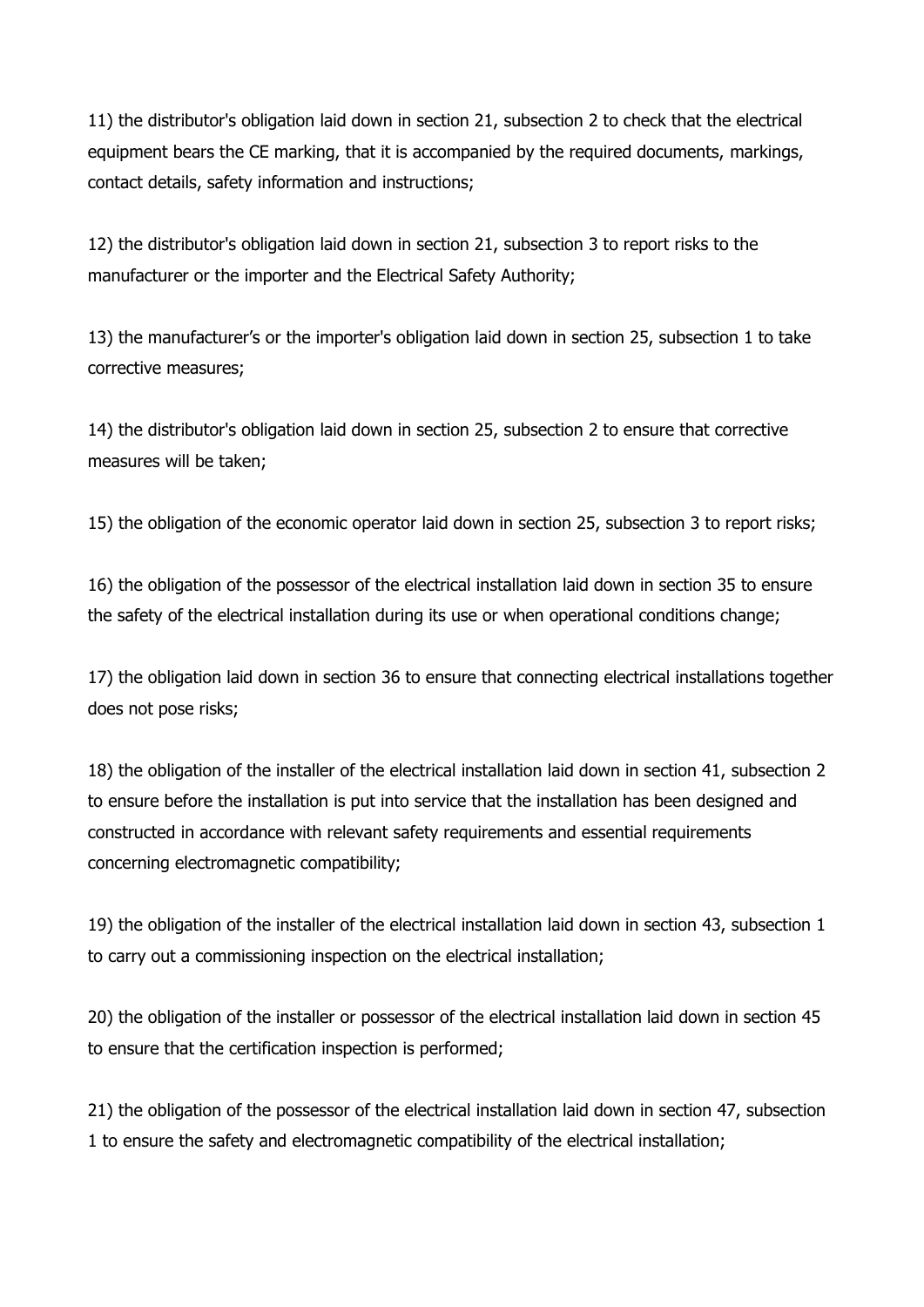22) the obligation of the possessor of the electrical installation laid down in section 47, subsection 2 to ensure that defects and inadequacies of the electrical installation are eliminated;

23) the obligation of the possessor of the electrical installation laid down in section 48, subsection 1 to ensure that a maintenance programme for the electrical installation is drawn up and that it is observed;

24) the obligation of the possessor of the electrical installation laid down in section 49 to ensure that the periodic inspections are performed;

25) the operator's obligation laid down in section 55, subsection 1 to ensure that the prerequisites for electrical work are in place;

26) the obligations of the electrical work supervisor laid down in section 59;

27) the obligation of the possessor of the electrical installation laid down in section 60, subsection 3 to submit a notification of the electrical installation and the supervisor of its operations to the Electrical Safety Authority;

28) the obligations of the supervisor of operations laid down in section 62;

29) the obligation laid down in section 82 or under it to observe essential safety requirements;

30) the prohibition or order laid down under section 94 or 95 shall be sentenced for a violation of electrical safety provisions to a fine, unless a more severe punishment for the act is laid down elsewhere by law.

Anybody violating a prohibition or obligation ordered under this Act for which a notice of a conditional fine has been issued, may not be sentenced to a punishment for the same offence under subsection 1.

Provisions on violations concerning CE markings are laid down in the Act on the Violations concerning CE markings (187/2010).

## **Section 118**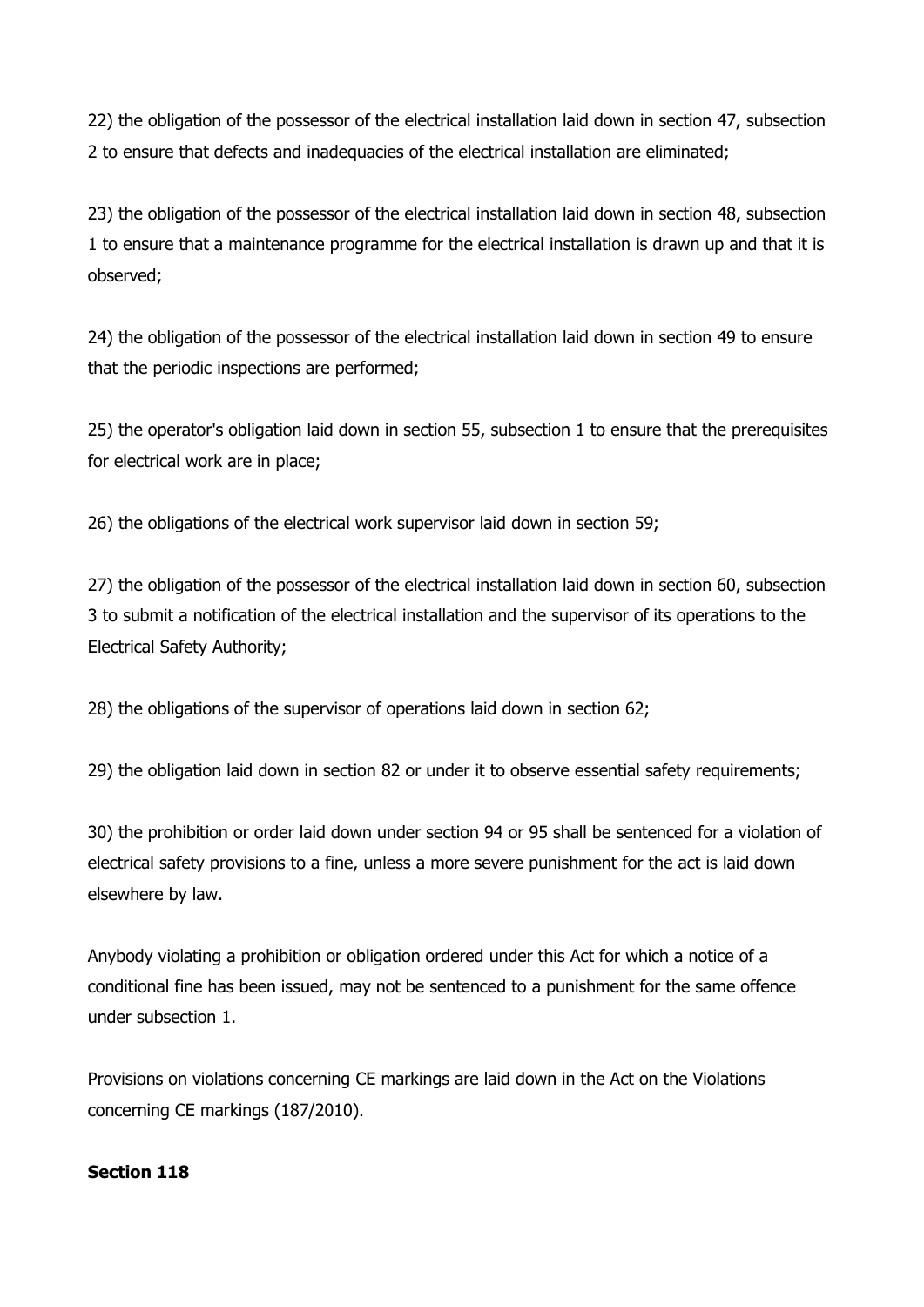## **Appealing against a decision of the Electrical Safety Authority**

An administrative decision made by the Electrical Safety Authority in accordance with this Act may be appealed against, as laid down in the Administrative Judicial Procedure Act (586/1996). A decision by an Administrative Court may only be appealed against if the Supreme Administrative Court grants a leave to appeal.

Regardless of appeal, the decisions made by the Electrical Safety Authority shall be complied with, unless otherwise ruled by the appeals authority.

However, the decision concerning the issuing of a notice of a conditional fine, and the issuing of a notice of enforced compliance or enforced suspension, and the decision concerning the ordering of the enforcement of the decisions may be appealed against, as laid down in the Act on Conditional Fines.

#### **Section 119**

## **Appealing against a decision by a notified body, a qualification assessment body, an authorised body or an authorised inspector**

A decision made by a notified body, a qualification assessment body, an authorised body or an authorised inspector under this Act is open to a rectification request, as laid down in the Administrative Procedure Act.

A decision on the rectification request may be appealed against to an Administrative Court, as laid down in the Administrative Judicial Procedure Act. A decision by an Administrative Court may only be appealed against if the Supreme Administrative Court grants a leave to appeal.

Regardless of appeal, the decision made by a notified body, qualification assessment body, authorised body or authorised inspector shall be complied with, unless otherwise ruled by the appeals authority.

# **Section 120 Advisory Committee for Electrical and Lift Safety**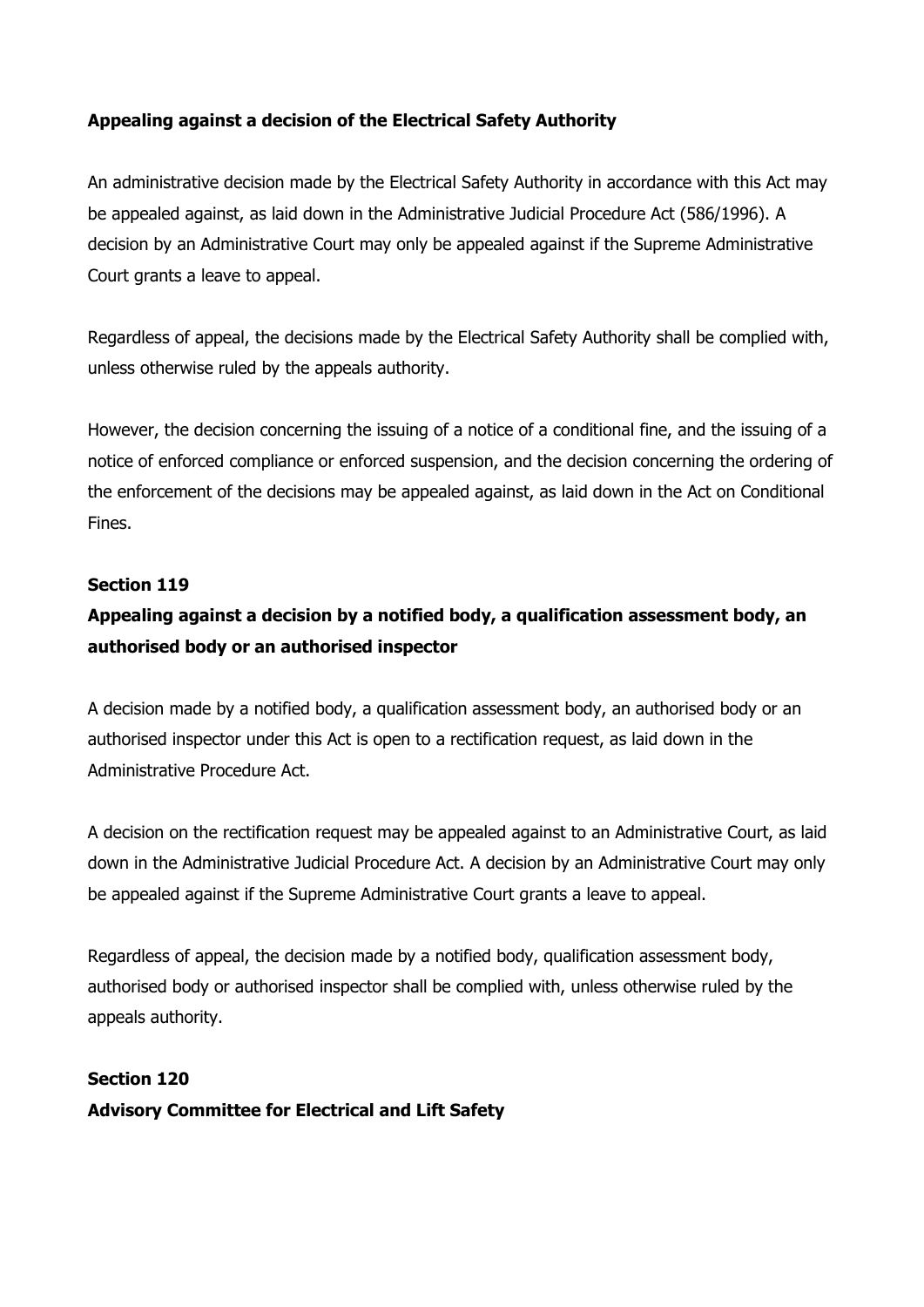The Advisory Committee for Electrical and Lift Safety appointed by the government for three years, assists the Ministry of Economic Affairs and Employment and the Electrical Safety Authority in the development and monitoring of the provisions of this Act and the Lift Safety Act.

Further provisions on the composition and tasks of the Committee are laid down by government decree.

# **Section 121 Entry into force**

This Act enters into force on 1 January 2017.

This Act repeals the «Electrical Safety Act» (410/1996), hereafter referred to as the act to be repealed.

## **Section 122 Transitional provisions**

Electrical equipment and electrical installations that have been placed on the market before the entry into force of this Act and the conformity of which has been ensured in accordance with the provisions in force at the entry into force of this Act, may remain on the market at the entry into force of this Act. The certificates of conformity of this electrical equipment and electrical installation will remain in force.

It is not necessary to modify the electrical installation constructed before the entry into force of this Act in accordance with this Act if the installation does not cause any danger to anybody's life, health or property.

The scope of the qualification certificates and exemptions granted before the entry into force of this Act will not be affected.

Operators that have submitted a notification of electrical work to the Electrical Safety Authority under the act to be repealed or have been granted an extension under the transitional provisions of the Electricity Act (319/1979) may continue their operations as before.